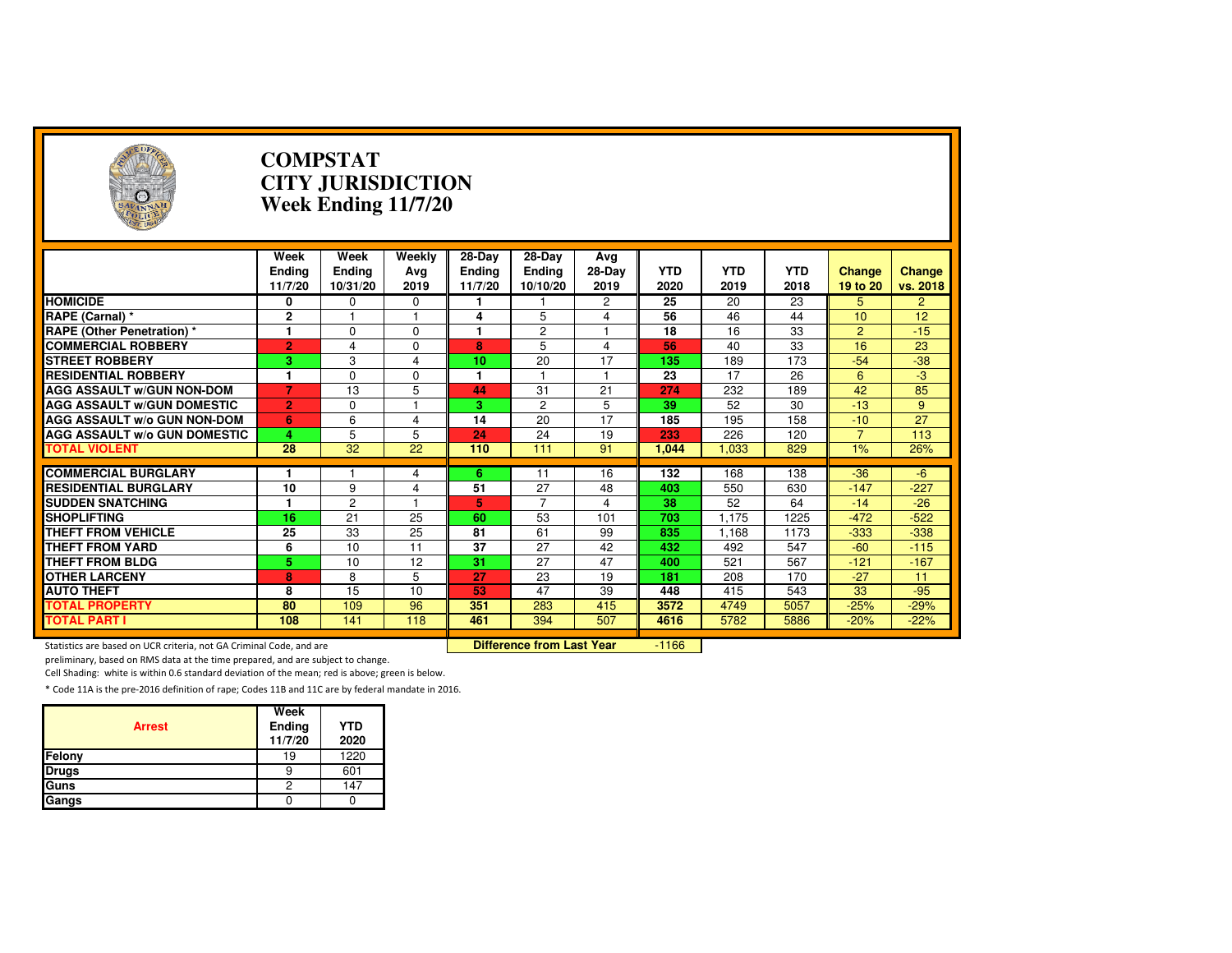

#### **COMPSTATNORTH PRECINCTWeek Ending 11/7/20**

#### **PRECINCT COMMANDER:**

**CAPT. CARY HILL**



|                                     | Week<br><b>Endina</b> | Week<br>Ending | Weekly<br>Avg   | 28-Day<br><b>Ending</b> | $28-Dav$<br>Ending | Avg<br>28-Day       | <b>YTD</b> | <b>YTD</b> | <b>YTD</b> | Change         | <b>Change</b>  |
|-------------------------------------|-----------------------|----------------|-----------------|-------------------------|--------------------|---------------------|------------|------------|------------|----------------|----------------|
|                                     | 11/7/20               | 10/31/20       | 2019            | 11/7/20                 | 10/10/20           | 2019                | 2020       | 2019       | 2018       | 19 to 20       | vs. 2018       |
| <b>HOMICIDE</b>                     | 0                     | $\Omega$       | $\Omega$        | 0                       | 0                  | 0                   | 6          | 5          | 5          |                |                |
| RAPE (Carnal) *                     |                       | $\mathbf 0$    | $\Omega$        | $\overline{2}$          | 3                  |                     | 19         | 12         | 12         | $\overline{ }$ | $\overline{7}$ |
| <b>RAPE (Other Penetration) *</b>   | ۴                     | $\Omega$       | $\Omega$        | и                       | $\overline{2}$     | $\Omega$            | 5          | 6          | 6          | $-1$           | $-1$           |
| <b>COMMERCIAL ROBBERY</b>           | 0                     | $\overline{c}$ | $\Omega$        | $\overline{2}$          |                    | м                   | 8          | 5          | 6          | 3              | $\overline{2}$ |
| <b>STREET ROBBERY</b>               | $\overline{2}$        | $\overline{c}$ |                 | 7                       | 10                 | 5                   | 50         | 59         | 58         | -9             | -8             |
| <b>RESIDENTIAL ROBBERY</b>          |                       | $\Omega$       | $\Omega$        |                         | $\Omega$           | $\Omega$            | 4          | 3          | 5          |                | $-1$           |
| <b>AGG ASSAULT w/GUN NON-DOM</b>    | $\overline{2}$        | 6              |                 | 13                      | 7                  | 4                   | 76         | 51         | 43         | 25             | 33             |
| <b>AGG ASSAULT W/GUN DOMESTIC</b>   | $\bf{0}$              | $\Omega$       | $\Omega$        |                         | 0                  |                     | 8          | 10         | 9          | $-2$           | -1             |
| <b>AGG ASSAULT W/o GUN NON-DOM</b>  | $\bf{0}$              |                |                 | 4.                      | 4                  | 6                   | 53         | 69         | 52         | $-16$          |                |
| <b>AGG ASSAULT W/o GUN DOMESTIC</b> | $\overline{2}$        | $\overline{c}$ |                 | 10                      | 5                  | 5                   | 51         | 57         | 30         | $-6$           | 21             |
| <b>TOTAL VIOLENT</b>                | 9                     | 13             | 6               | 38                      | 32                 | 24                  | 280        | 277        | 226        | 1%             | 24%            |
|                                     |                       |                |                 |                         |                    |                     |            |            |            |                |                |
| <b>COMMERCIAL BURGLARY</b>          |                       | 0              |                 | 3                       | 2                  | 4<br>$\overline{7}$ | 40         | 47         | 31         | $-7$           | 9              |
| <b>RESIDENTIAL BURGLARY</b>         | 4                     |                |                 | 9                       | 4                  |                     | 77         | 73         | 66         | 4              | 11             |
| <b>SUDDEN SNATCHING</b>             |                       |                | $\Omega$        | 3.                      | 5                  |                     | 20         | 16         | 28         | 4              | -8             |
| <b>SHOPLIFTING</b>                  | 3                     | $\overline{c}$ | 3               | 9                       | 10                 | 12                  | 112        | 143        | 205        | $-31$          | $-93$          |
| <b>THEFT FROM VEHICLE</b>           | 8                     | 13             | 6               | 33                      | 9                  | 24                  | 180        | 275        | 244        | $-95$          | $-64$          |
| <b>THEFT FROM YARD</b>              | $\mathbf 2$           | $\overline{c}$ | 3               | 8                       | $\overline{7}$     | 11                  | 115        | 133        | 146        | $-18$          | $-31$          |
| <b>THEFT FROM BLDG</b>              | ٠                     | 3              | 3               | 11                      | $\overline{7}$     | 11                  | 84         | 120        | 158        | $-36$          | $-74$          |
| <b>OTHER LARCENY</b>                | $\overline{2}$        | $\overline{4}$ |                 | 9                       | 8                  | 4                   | 40         | 38         | 52         | $\overline{2}$ | $-12$          |
| <b>AUTO THEFT</b>                   | $\mathbf{2}$          | 5              | $\overline{2}$  | 13                      | 10                 | 8                   | 104        | 82         | 115        | 22             | $-11$          |
| <b>TOTAL PROPERTY</b>               | 24                    | 31             | 19              | 98                      | 62                 | 82                  | 772        | 927        | 1045       | $-17%$         | $-26%$         |
| <b>TOTAL PART I</b>                 | $\overline{33}$       | 44             | $\overline{25}$ | 136                     | 94                 | 106                 | 1052       | 1204       | 1271       | $-13%$         | $-17%$         |

Statistics are based on UCR criteria, not GA Criminal Code, and are **Difference from Last Year** 

 $-152$ 

preliminary, based on RMS data at the time prepared, and are subject to change.

Cell Shading: white is within 0.6 standard deviation of the mean; red is above; green is below.

| <b>Arrests</b> | Week<br>Ending<br>11/7/20 | <b>YTD</b><br>2020 |
|----------------|---------------------------|--------------------|
| Felony         |                           | 275                |
| <b>Drugs</b>   |                           | 129                |
| Guns           |                           | 36                 |
| Gangs          |                           |                    |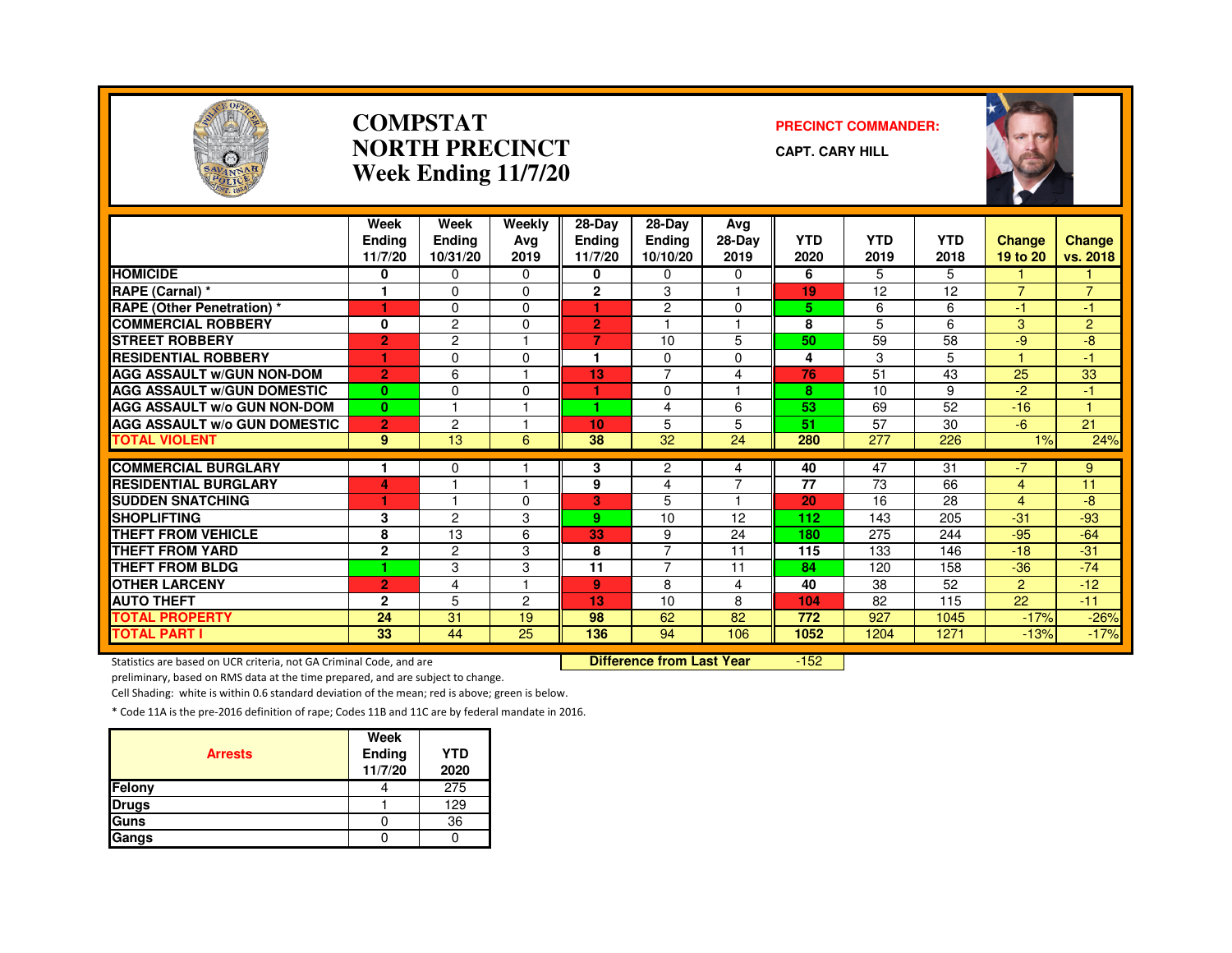

#### **COMPSTATCENTRAL PRECINCTWeek Ending 11/7/20**

#### **PRECINCT COMMANDER:**

**CAPT. TONYA REID**



|                                                                     | Week<br><b>Endina</b> | Week<br>Endina | Weekly<br>Ava  | 28-Day<br><b>Ending</b> | 28-Day<br><b>Ending</b>          | Avg<br>28-Day   | <b>YTD</b> | <b>YTD</b> | <b>YTD</b> | <b>Change</b>  | Change         |
|---------------------------------------------------------------------|-----------------------|----------------|----------------|-------------------------|----------------------------------|-----------------|------------|------------|------------|----------------|----------------|
|                                                                     | 11/7/20               | 10/31/20       | 2019           | 11/7/20                 | 10/10/20                         | 2019            | 2020       | 2019       | 2018       | 19 to 20       | vs. 2018       |
| <b>HOMICIDE</b>                                                     | 0                     | $\Omega$       | $\Omega$       | 0                       | $\Omega$                         | $\mathbf 0$     | 12         | 5          | 3          | $\overline{7}$ | 9              |
| RAPE (Carnal) *                                                     | 0                     | $\Omega$       | $\Omega$       | 0                       |                                  |                 | 19         | 10         | 11         | 9              | 8              |
| <b>RAPE (Other Penetration) *</b>                                   | 0                     | $\mathbf 0$    | $\mathbf 0$    | $\mathbf{0}$            | $\mathbf 0$                      | $\mathbf 0$     | 3          | 5          | 8          | $-2$           | $-5$           |
| <b>COMMERCIAL ROBBERY</b>                                           | 1                     | $\Omega$       | $\mathbf 0$    | $\mathbf{2}$            | 2                                | $\overline{c}$  | 14         | 16         | 8          | $-2$           | 6              |
| <b>STREET ROBBERY</b>                                               | $\bf{0}$              |                |                | $\overline{2}$          | 3                                | 5               | 36         | 56         | 49         | $-20$          | $-13$          |
| <b>RESIDENTIAL ROBBERY</b>                                          | 0                     | $\Omega$       | $\Omega$       | 0                       | $\Omega$                         | $\mathbf 0$     | 9          | 3          | 8          | 6              |                |
| <b>AGG ASSAULT W/GUN NON-DOM</b>                                    |                       | 3              | $\overline{2}$ | 12                      | 10                               | $\overline{7}$  | 70         | 78         | 67         | -8             | 3              |
| <b>AGG ASSAULT W/GUN DOMESTIC</b>                                   | $\bf{0}$              | $\Omega$       | $\Omega$       | $\mathbf{0}$            | $\Omega$                         |                 | 8          | 14         | 10         | $-6$           | $-2$           |
| <b>AGG ASSAULT W/o GUN NON-DOM</b>                                  | $\overline{2}$        |                |                | 4                       | 4                                | 4               | 37         | 46         | 37         | $-9$           | $\mathbf{0}$   |
| <b>AGG ASSAULT W/o GUN DOMESTIC</b>                                 | $\overline{2}$        |                |                | 8                       | 8                                | 5               | 64         | 58         | 32         | 6              | 32             |
| <b>TOTAL VIOLENT</b>                                                | 6                     | 6              | 6              | 28                      | $\overline{28}$                  | $\overline{26}$ | 272        | 291        | 233        | $-7%$          | 17%            |
| <b>COMMERCIAL BURGLARY</b>                                          | 0                     | 0              |                |                         | 4                                | 6               | 39         | 49         | 32         | $-10$          | $\overline{7}$ |
| <b>RESIDENTIAL BURGLARY</b>                                         | 3                     | $\overline{c}$ |                | 14                      | 8                                | 16              | 122        | 182        | 176        | $-60$          | $-54$          |
| <b>SUDDEN SNATCHING</b>                                             | $\bf{0}$              | $\Omega$       | $\Omega$       | $\mathbf{0}$            | $\Omega$                         |                 | 5.         | 10         | 11         | $-5$           | $-6$           |
| <b>SHOPLIFTING</b>                                                  | $\overline{2}$        | $\overline{7}$ | 5              | 13                      | 9                                | 19              | 135        | 215        | 189        | $-80$          | $-54$          |
| THEFT FROM VEHICLE                                                  | 4                     | 3              | 6              | 9.                      | 20                               | 25              | 189        | 291        | 300        | $-102$         | $-111$         |
| <b>THEFT FROM YARD</b>                                              |                       | 2              | 4              | 6                       | 8                                | 15              | 130        | 176        | 178        | $-46$          | $-48$          |
| <b>THEFT FROM BLDG</b>                                              |                       |                | 3              | 5.                      | $\overline{2}$                   | 10              | 88         | 117        | 142        | $-29$          | $-54$          |
| <b>OTHER LARCENY</b>                                                | $\mathbf{2}$          | 3              | $\overline{c}$ | 8                       |                                  |                 | 57         | 70         | 38         | $-13$          | 19             |
| <b>AUTO THEFT</b>                                                   | 3                     | 5              | $\overline{2}$ | 20                      | 17                               | 10              | 133        | 105        | 163        | 28             | $-30$          |
| <b>TOTAL PROPERTY</b>                                               | 16                    | 23             | 24             | 76                      | $\overline{75}$                  | 107             | 898        | 1215       | 1229       | $-26%$         | $-27%$         |
| <b>TOTAL PART I</b>                                                 | $22 \overline{ }$     | 29             | 30             | 104                     | 103                              | 133             | 1170       | 1506       | 1462       | $-22%$         | $-20%$         |
| Statistics are based on UCR criteria, not GA Criminal Code, and are |                       |                |                |                         | <b>Difference from Last Year</b> |                 | $-336$     |            |            |                |                |

Statistics are based on UCR criteria, not GA Criminal Code, and are **Difference from Last Year** 

preliminary, based on RMS data at the time prepared, and are subject to change.

Cell Shading: white is within 0.6 standard deviation of the mean; red is above; green is below.

| <b>Arrests</b> | Week<br>Ending | <b>YTD</b> |
|----------------|----------------|------------|
|                | 11/7/20        | 2020       |
| Felony         |                | 521        |
| <b>Drugs</b>   |                | 293        |
| Guns           | 2              | 75         |
| Gangs          |                |            |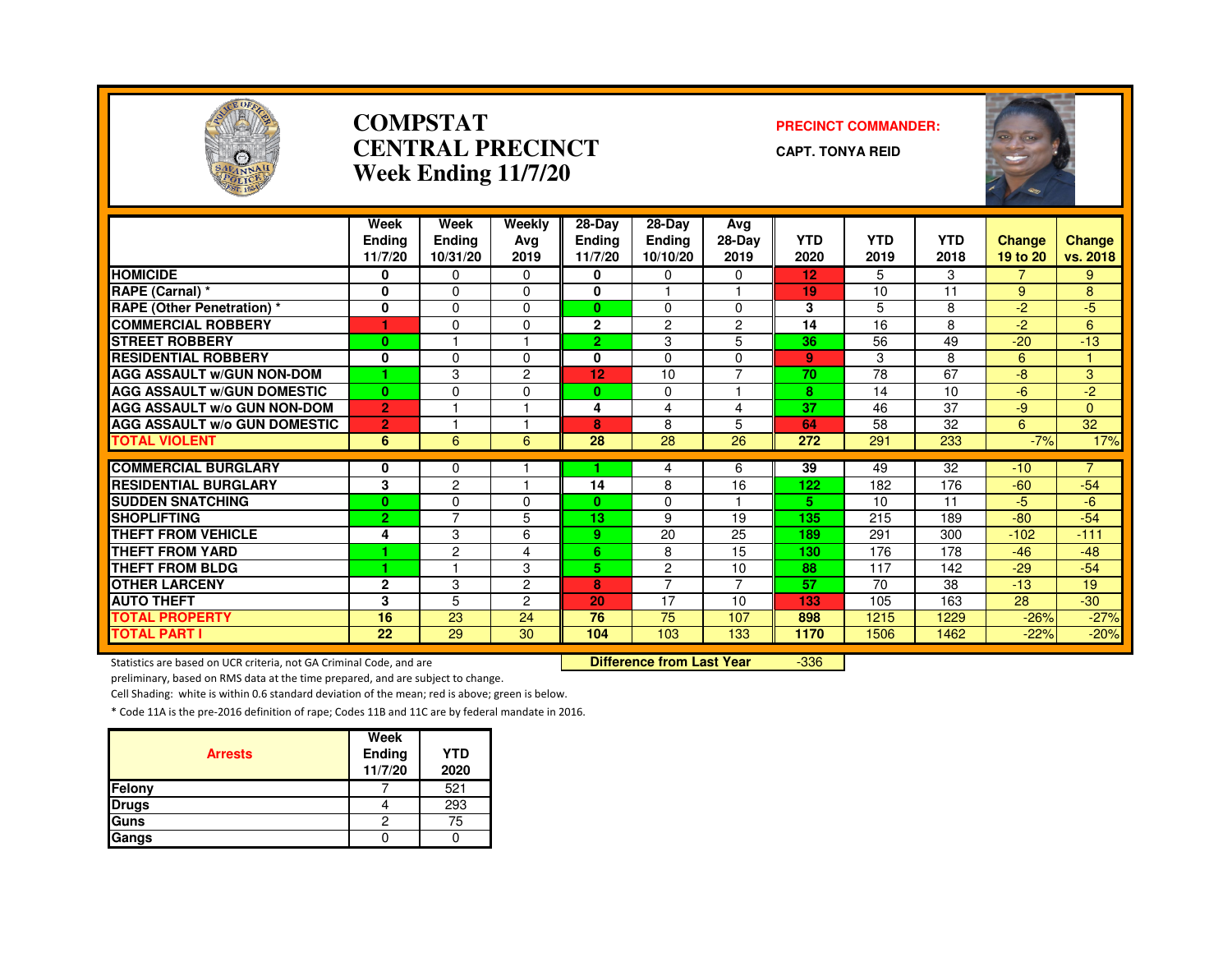

#### **COMPSTATSOUTH PRECINCTWeek Ending 11/7/20**

#### **PRECINCT COMMANDER:**

**CAPT. MICHELLE HALFORD**



|                                     | Week<br><b>Endina</b><br>11/7/20 | Week<br>Ending<br>10/31/20 | Weekly<br>Avg<br>2019 | 28-Day<br>Endina<br>11/7/20 | 28-Day<br><b>Ending</b><br>10/10/20 | Avg<br>28-Day<br>2019 | <b>YTD</b><br>2020 | <b>YTD</b><br>2019 | <b>YTD</b><br>2018 | <b>Change</b><br>19 to 20 | <b>Change</b><br>vs. 2018 |
|-------------------------------------|----------------------------------|----------------------------|-----------------------|-----------------------------|-------------------------------------|-----------------------|--------------------|--------------------|--------------------|---------------------------|---------------------------|
| <b>HOMICIDE</b>                     | 0                                | $\Omega$                   | $\Omega$              | 0                           | $\mathbf{0}$                        |                       | $\overline{2}$     | 5                  | 4                  | $-3$                      | -2.                       |
| RAPE (Carnal) *                     |                                  |                            | $\Omega$              | $\overline{2}$              | $\Omega$                            |                       | 16                 | 11                 | 11                 | 5                         | 5                         |
| <b>RAPE (Other Penetration) *</b>   | $\bf{0}$                         | $\Omega$                   | $\Omega$              | $\mathbf{0}$                | $\Omega$                            | $\Omega$              | 5                  | 2                  | 13                 | 3                         | -8                        |
| <b>COMMERCIAL ROBBERY</b>           |                                  | 2                          | $\Omega$              | 3.                          | $\Omega$                            |                       | 23                 | 16                 | 12                 | $\overline{7}$            | 11                        |
| <b>STREET ROBBERY</b>               |                                  | $\Omega$                   |                       |                             | 3                                   | 3                     | 25                 | 30                 | 33                 | -5                        | -8                        |
| <b>RESIDENTIAL ROBBERY</b>          | $\bf{0}$                         | $\Omega$                   | $\Omega$              | 0                           | $\Omega$                            | $\Omega$              | 6                  | 4                  | 10                 | 2                         | $-4$                      |
| <b>AGG ASSAULT w/GUN NON-DOM</b>    | $\bf{0}$                         | 0                          |                       | 3                           | 3                                   | 3                     | 51                 | 35                 | 18                 | 16                        | 33                        |
| <b>AGG ASSAULT W/GUN DOMESTIC</b>   | ۴                                | $\Omega$                   | $\Omega$              | ٠                           |                                     |                       | 9                  | 12                 | 6                  | -3                        | 3                         |
| AGG ASSAULT w/o GUN NON-DOM         | $\overline{2}$                   | $\Omega$                   |                       | 3                           | $\overline{7}$                      | $\overline{2}$        | 34                 | 29                 | 24                 | 5                         | 10                        |
| <b>AGG ASSAULT W/o GUN DOMESTIC</b> | $\bf{0}$                         |                            |                       | $\overline{2}$              | 4                                   | 4                     | 46                 | 46                 | 25                 | $\Omega$                  | 21                        |
| <b>TOTAL VIOLENT</b>                | 6                                | $\overline{4}$             | 4                     | 15                          | 18                                  | 17                    | 217                | 190                | 156                | 14%                       | 39%                       |
| <b>COMMERCIAL BURGLARY</b>          | 0                                |                            |                       |                             | 4                                   | 5                     | 31                 | 54                 | 55                 | $-23$                     | $-24$                     |
| <b>RESIDENTIAL BURGLARY</b>         | 1                                | 3                          | н                     | 8                           | 9                                   | 9                     | 81                 | 97                 | 174                | $-16$                     | $-93$                     |
| <b>ISUDDEN SNATCHING</b>            | $\bf{0}$                         | $\Omega$                   | $\Omega$              |                             | 2                                   |                       | 8                  | 14                 | 10                 | -6                        | -2                        |
| <b>SHOPLIFTING</b>                  | 9                                | 9                          | 12                    | 27                          | 23                                  | 48                    | 270                | 551                | 566                | $-281$                    | $-296$                    |
| THEFT FROM VEHICLE                  | 7                                | 6                          |                       | 17                          | 21                                  | 26                    | 258                | 309                | 325                | $-51$                     | $-67$                     |
| <b>THEFT FROM YARD</b>              | 0                                | 5                          |                       | 11                          | 4                                   | 6                     | 81                 | 68                 | 95                 | 13                        | $-14$                     |
| <b>THEFT FROM BLDG</b>              | $\mathbf{2}$                     | 6                          | 3                     | 13                          | 11                                  | 13                    | 113                | 144                | 132                | $-31$                     | $-19$                     |
| <b>OTHER LARCENY</b>                | $\overline{2}$                   |                            |                       | 6                           | 5                                   | 4                     | 38                 | 48                 | 24                 | $-10$                     | 14                        |
| <b>AUTO THEFT</b>                   | $\mathbf{2}$                     | $\overline{c}$             | 3                     | 11                          | $\overline{7}$                      | 11                    | 115                | 122                | 124                | $-7$                      | -9                        |
| <b>TOTAL PROPERTY</b>               | 23                               | 33                         | 29                    | 95                          | 86                                  | 123                   | 995                | 1407               | 1505               | $-29%$                    | $-34%$                    |
| <b>TOTAL PART I</b>                 | 29                               | 37                         | 34                    | 110                         | 104                                 | 141                   | 1212               | 1597               | 1661               | $-24%$                    | $-27%$                    |

Statistics are based on UCR criteria, not GA Criminal Code, and are **Difference from Last Year** 

-385

preliminary, based on RMS data at the time prepared, and are subject to change.

Cell Shading: white is within 0.6 standard deviation of the mean; red is above; green is below.

| <b>Arrests</b> | Week<br>Ending<br>11/7/20 | <b>YTD</b><br>2020 |
|----------------|---------------------------|--------------------|
| Felony         | 3                         | 247                |
| <b>Drugs</b>   | 2                         | 119                |
| Guns           |                           | 19                 |
| Gangs          |                           |                    |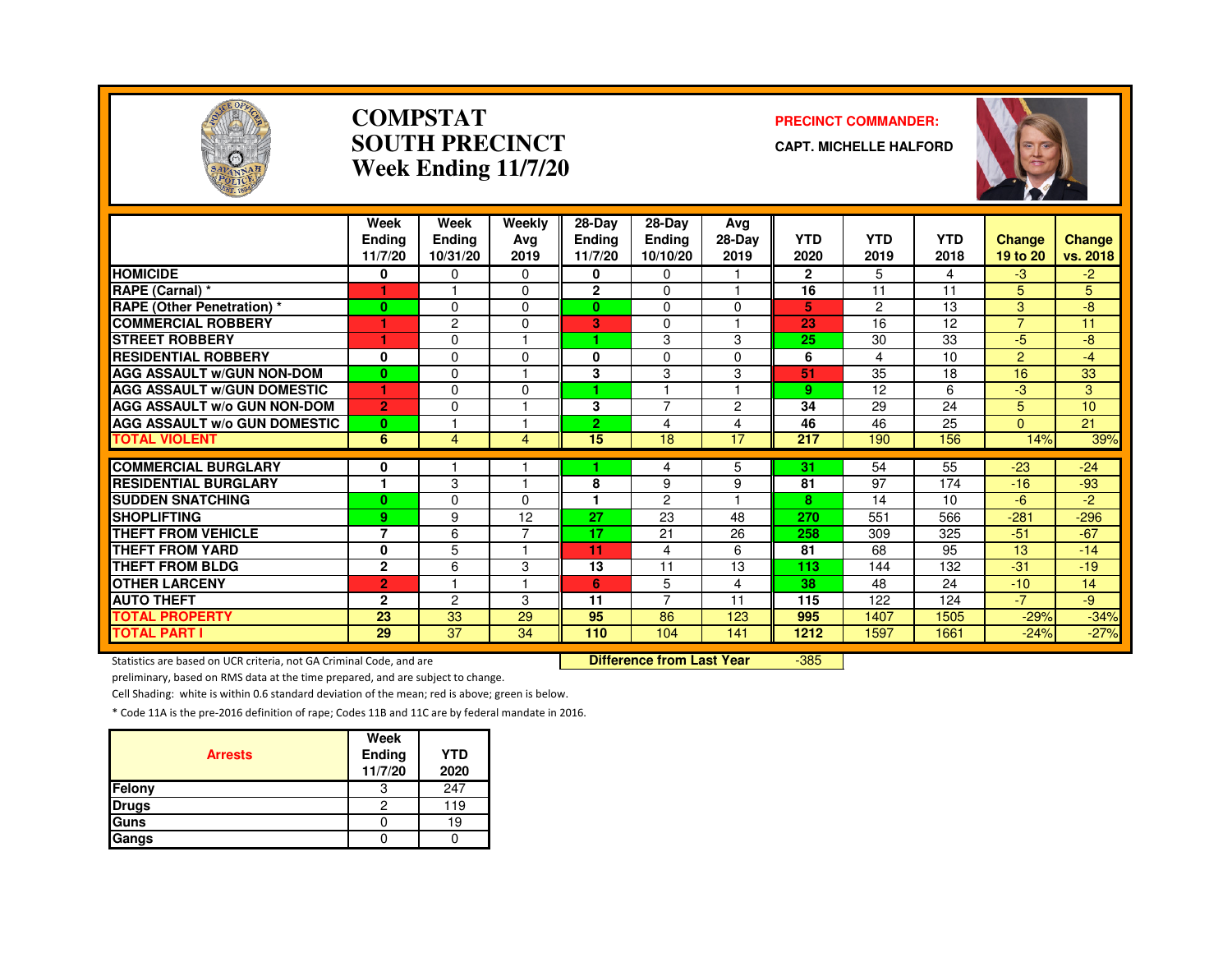

#### **COMPSTATEAST PRECINCTWeek Ending 11/7/20**

#### **PRECINCT COMMANDER:**

**CAPT. GEORGE GUNDICH**



|                                     | Week                    | Week          | Weekly         | $28-Dav$        | 28-Dav         | Avg                  |                |                |                          |                |                |
|-------------------------------------|-------------------------|---------------|----------------|-----------------|----------------|----------------------|----------------|----------------|--------------------------|----------------|----------------|
|                                     | <b>Endina</b>           | <b>Ending</b> | Ava            | Ending          | <b>Ending</b>  | 28-Day               | <b>YTD</b>     | <b>YTD</b>     | <b>YTD</b>               | <b>Change</b>  | <b>Change</b>  |
|                                     | 11/7/20                 | 10/31/20      | 2019           | 11/7/20         | 10/10/20       | 2019                 | 2020           | 2019           | 2018                     | 19 to 20       | vs. 2018       |
| <b>HOMICIDE</b>                     | 0                       | $\Omega$      | $\Omega$       |                 |                | $\Omega$             | 5              | 5              | 11                       | 0              | $-6$           |
| RAPE (Carnal) *                     | 0                       | $\Omega$      | $\Omega$       | 0               |                |                      | $\overline{2}$ | 13             | 10                       | $-11$          | -8             |
| <b>RAPE (Other Penetration) *</b>   | $\mathbf{0}$            | $\Omega$      | $\Omega$       | $\mathbf{0}$    | $\Omega$       | $\Omega$             | 5              | 3              | 6                        | $\overline{2}$ | $-1$           |
| <b>COMMERCIAL ROBBERY</b>           | 0                       | $\Omega$      | $\Omega$       |                 | $\overline{c}$ |                      | 11             | 3              | $\overline{\phantom{a}}$ | 8              | 4              |
| <b>STREET ROBBERY</b>               | $\bf{0}$                | $\Omega$      |                | $\mathbf{0}$    | 4              | 4                    | 24             | 44             | 33                       | $-20$          | -9             |
| <b>RESIDENTIAL ROBBERY</b>          | 0                       | $\Omega$      | $\Omega$       | $\mathbf{0}$    |                |                      | 4              | $\overline{7}$ | 3                        | $-3$           |                |
| <b>AGG ASSAULT w/GUN NON-DOM</b>    | 4                       | 4             | 2              | 16              | 11             | 6                    | 77             | 68             | 61                       | 9              | 16             |
| <b>AGG ASSAULT W/GUN DOMESTIC</b>   | ٠                       | $\Omega$      | $\Omega$       | ٠               |                | $\overline{2}$       | 14             | 16             | 5                        | $-2$           | 9              |
| <b>AGG ASSAULT w/o GUN NON-DOM</b>  | $\overline{2}$          | 4             |                | 6               | 5              | 5                    | 61             | 51             | 45                       | 10             | 16             |
| <b>AGG ASSAULT W/o GUN DOMESTIC</b> | $\bf{0}$                |               |                | 4               | 7              | 5                    | 72             | 65             | 33                       | $\overline{7}$ | 39             |
| <b>TOTAL VIOLENT</b>                | $\overline{7}$          | 9             | 6              | 29              | 33             | 24                   | 275            | 275            | 214                      | 0%             | 29%            |
|                                     |                         |               |                |                 |                |                      | 22             |                | 20                       |                |                |
| <b>COMMERCIAL BURGLARY</b>          | 0                       | $\Omega$      | 0              |                 |                | $\overline{2}$<br>17 | 123            | 18             |                          | 4              | $\overline{2}$ |
| <b>RESIDENTIAL BURGLARY</b>         | $\mathbf{2}$            | 3             | $\overline{c}$ | 20              | 6              | н                    |                | 198            | 214                      | $-75$          | $-91$          |
| <b>SUDDEN SNATCHING</b>             | $\bf{0}$                |               | $\Omega$       |                 | 0              |                      | 5              | 12             | 15                       | $-7$           | $-10$          |
| <b>SHOPLIFTING</b>                  | $\overline{2}$          | 3             | 6              | 11              | 11             | 23                   | 186            | 266            | 265                      | $-80$          | $-79$          |
| <b>THEFT FROM VEHICLE</b>           | 6                       | 11            | 6              | 22              | 11             | 24                   | 208            | 293            | 304                      | $-85$          | $-96$          |
| <b>THEFT FROM YARD</b>              | $\overline{\mathbf{3}}$ |               | 2              | $\overline{12}$ | 8              | 10                   | 106            | 115            | 128                      | -9             | $-22$          |
| <b>THEFT FROM BLDG</b>              | ٠                       | $\Omega$      | 3              | $\overline{2}$  | $\overline{7}$ | 12                   | 115            | 140            | 135                      | $-25$          | $-20$          |
| <b>OTHER LARCENY</b>                | $\overline{2}$          | $\Omega$      | ٠              | 4               | 3              | 5                    | 46             | 52             | 56                       | $-6$           | $-10$          |
| <b>AUTO THEFT</b>                   | 1                       | 3             | $\overline{c}$ | 9               | 13             | 10                   | 96             | 106            | 141                      | $-10$          | $-45$          |
| <b>TOTAL PROPERTY</b>               | 17                      | 22            | 23             | 82              | 60             | 103                  | 907            | 1200           | 1278                     | $-24%$         | $-29%$         |
| <b>TOTAL PART I</b>                 | 24                      | 31            | 29             | 111             | 93             | 127                  | 1182           | 1475           | 1492                     | $-20%$         | $-21%$         |

Statistics are based on UCR criteria, not GA Criminal Code, and are **Difference from Last Year** 

-293

preliminary, based on RMS data at the time prepared, and are subject to change.

Cell Shading: white is within 0.6 standard deviation of the mean; red is above; green is below.

| <b>Arrests</b> | Week<br>Ending<br>11/7/20 | <b>YTD</b><br>2020 |
|----------------|---------------------------|--------------------|
| Felony         | ა                         |                    |
| <b>Drugs</b>   | 2                         | 60                 |
| Guns           |                           |                    |
| Gangs          |                           |                    |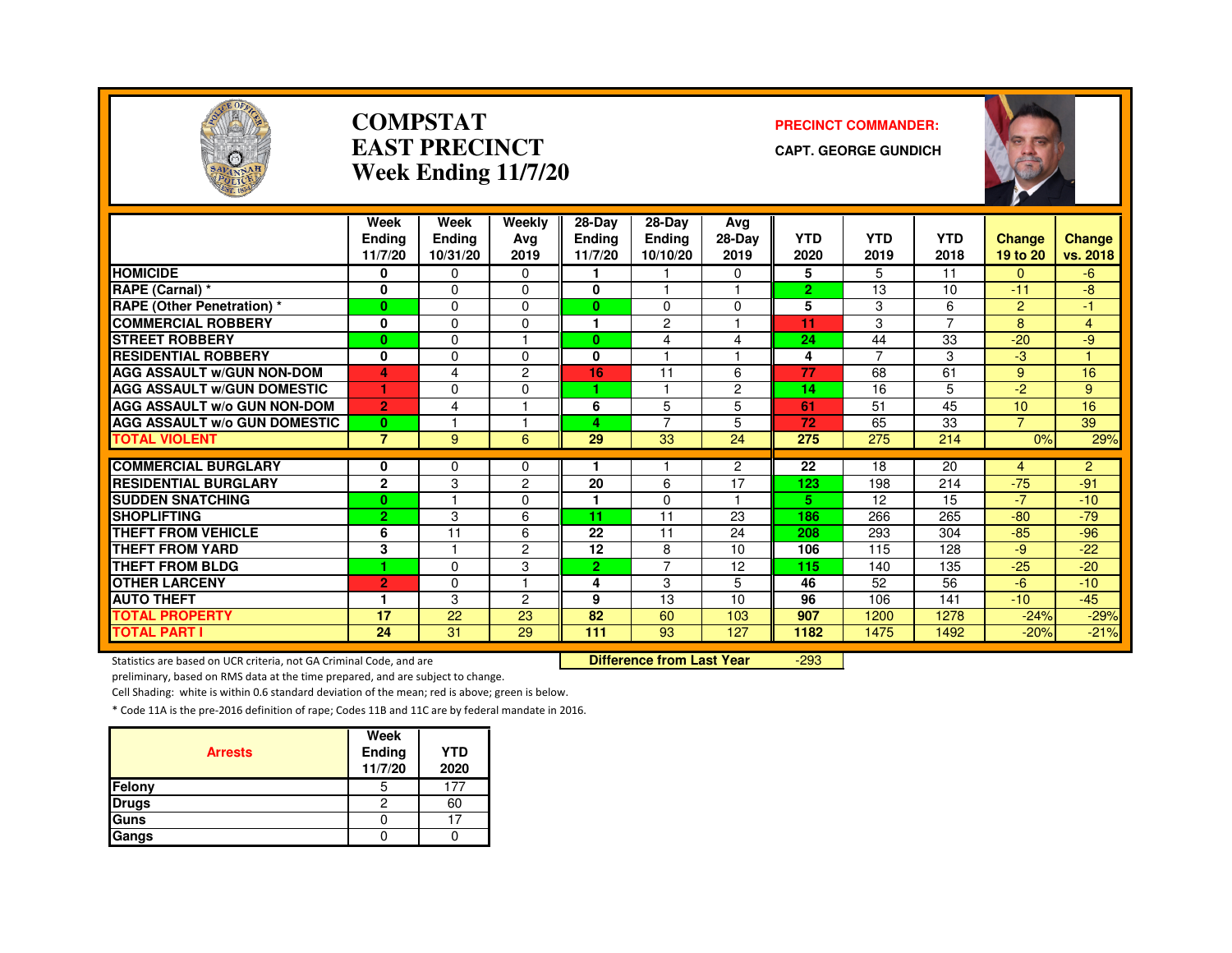# **BEAT 21 North PrecinctWeek Ending 11/7/20**

|                                     |                | <b>Last 4 Weeks</b> |                |                   | 28 Days        | 28 Day  |                |                |                |                 |                |
|-------------------------------------|----------------|---------------------|----------------|-------------------|----------------|---------|----------------|----------------|----------------|-----------------|----------------|
|                                     | <b>Endina</b>  | <b>Endina</b>       | <b>Endina</b>  | <b>Ending</b>     | <b>Endina</b>  | Average | <b>YTD</b>     | <b>YTD</b>     | <b>YTD</b>     | <b>Change</b>   | <b>Change</b>  |
|                                     | 10/17/20       | 10/24/20            |                | 10/31/20 11/07/20 | 11/07/20       | 2019    | 2020           | 2019           | 2018           | 19 to 20        | vs. 2018       |
| <b>HOMICIDE</b>                     | 0              | 0                   | 0              | 0                 | 0              | 0.0     | $\mathbf{0}$   | 0              | 0              | $\mathbf{0}$    | $\mathbf{0}$   |
| RAPE (Carnal) *                     | $\Omega$       | $\Omega$            | $\Omega$       | $\Omega$          | $\Omega$       | 0.2     | 3              | $\overline{2}$ | $\Omega$       | $\mathbf{1}$    | 3              |
| <b>RAPE (Other Penetration) *</b>   | 0              | $\Omega$            | $\Omega$       | $\Omega$          | $\Omega$       | 0.0     | $\Omega$       | $\Omega$       | $\mathbf{1}$   | $\Omega$        | $-1$           |
| <b>COMMERCIAL ROBBERY</b>           | 0              | 0                   | $\Omega$       | $\Omega$          | $\Omega$       | 0.0     | $\Omega$       | $\Omega$       | $\Omega$       | $\Omega$        | $\Omega$       |
| <b>STREET ROBBERY</b>               | 0              | $\Omega$            | 0              | $\Omega$          | 0              | 0.0     | 5              | $\Omega$       | $\Omega$       | 5               | 5              |
| <b>RESIDENTIAL ROBBERY</b>          | 0              | $\Omega$            | 0              | $\mathbf{0}$      | 0              | 0.0     | 0              | 0              | $\Omega$       | $\Omega$        | $\Omega$       |
| <b>AGG ASSAULT W/GUN NON-DOM</b>    | $\Omega$       | $\mathbf 0$         | $\Omega$       | $\Omega$          | $\Omega$       | 0.1     | 3              | 3              | $\mathbf{1}$   | $\Omega$        | $\overline{2}$ |
| <b>AGG ASSAULT W/GUN DOMESTIC</b>   | $\Omega$       | $\Omega$            | 0              | 0                 | $\Omega$       | 0.0     | $\overline{2}$ | 0              | $\mathbf{1}$   | $\overline{2}$  | 1              |
| <b>AGG ASSAULT W/o GUN NON-DOM</b>  | $\Omega$       | 0                   | $\Omega$       | 0                 | $\Omega$       | 0.2     | $\mathbf{1}$   | $\overline{2}$ | $\overline{2}$ | $-1$            | $-1$           |
| <b>AGG ASSAULT W/o GUN DOMESTIC</b> | $\overline{2}$ | $\mathbf{1}$        | $\overline{2}$ | $\mathbf{1}$      | 6              | 0.4     | 15             | 5              | 1              | 10 <sup>1</sup> | 14             |
| <b>TOTAL VIOLENT</b>                | $\overline{2}$ | $\mathbf{1}$        | $\overline{2}$ | $\mathbf{1}$      | 6              | 0.8     | 29             | 12             | 6              | 142%            | 383%           |
|                                     |                |                     |                |                   |                |         |                |                |                |                 |                |
| <b>COMMERCIAL BURGLARY</b>          | 0              | 0                   | $\Omega$       | 0                 | $\Omega$       | 0.1     | $\overline{2}$ | $\mathbf{1}$   | 5              | 1               | $-3$           |
| <b>RESIDENTIAL BURGLARY</b>         | 1              | 0                   | 0              | $\mathbf{1}$      | $\overline{2}$ | 1.3     | 8              | 14             | 12             | $-6$            | $-4$           |
| <b>SUDDEN SNATCHING</b>             | 0              | 0                   | $\Omega$       | $\mathbf{1}$      | $\mathbf{1}$   | 0.0     | $\overline{2}$ | $\Omega$       | $\Omega$       | $\overline{2}$  | $\overline{2}$ |
| <b>SHOPLIFTING</b>                  | $\mathbf 0$    | 0                   | $\mathbf 0$    | 0                 | 0              | 0.5     | $\overline{2}$ | 6              | $\overline{2}$ | $-4$            | $\Omega$       |
| <b>THEFT FROM VEHICLE</b>           | 0              | $\Omega$            | $\mathbf{1}$   | $\mathbf{1}$      | $\overline{2}$ | 3.8     | $\overline{7}$ | 47             | 37             | $-40$           | $-30$          |
| <b>THEFT FROM YARD</b>              | 1              | 0                   | $\Omega$       | $\Omega$          | $\mathbf{1}$   | 0.6     | 5              | 5              | 14             | $\Omega$        | -9             |
| <b>THEFT FROM BLDG</b>              | 0              | 0                   | 0              | 0                 | 0              | 0.5     | 9              | 6              | 13             | 3               | $-4$           |
| <b>OTHER LARCENY</b>                | 0              | $\Omega$            | 0              | 0                 | $\Omega$       | 0.6     | $\overline{2}$ | 3              | 13             | $-1$            | $-11$          |
| <b>AUTO THEFT</b>                   | $\mathbf 0$    | 0                   | $\mathbf{1}$   | $\mathbf{0}$      | $\mathbf{1}$   | 1.5     | 10             | 16             | 18             | $-6$            | $-8$           |
| <b>TOTAL PROPERTY</b>               | $\overline{2}$ | $\mathbf{0}$        | $\overline{2}$ | 3                 | $\overline{7}$ | 8.7     | 47             | 98             | 114            | $-52%$          | $-59%$         |
| <b>TOTAL PART I</b>                 | 4              | $\mathbf{1}$        | 4              | $\overline{4}$    | 13             | 9.5     | 76             | 110            | 120            | $-31%$          | $-37%$         |

 **Difference from Last Year**

-34

Statistics are based on UCR criteria, not GA Criminal Code.

\* Rape Code 11A is the historical definition of rape (aka Legacy Rape); Rape Codes 11B and 11C are those moved from Part II to Part I in 2017.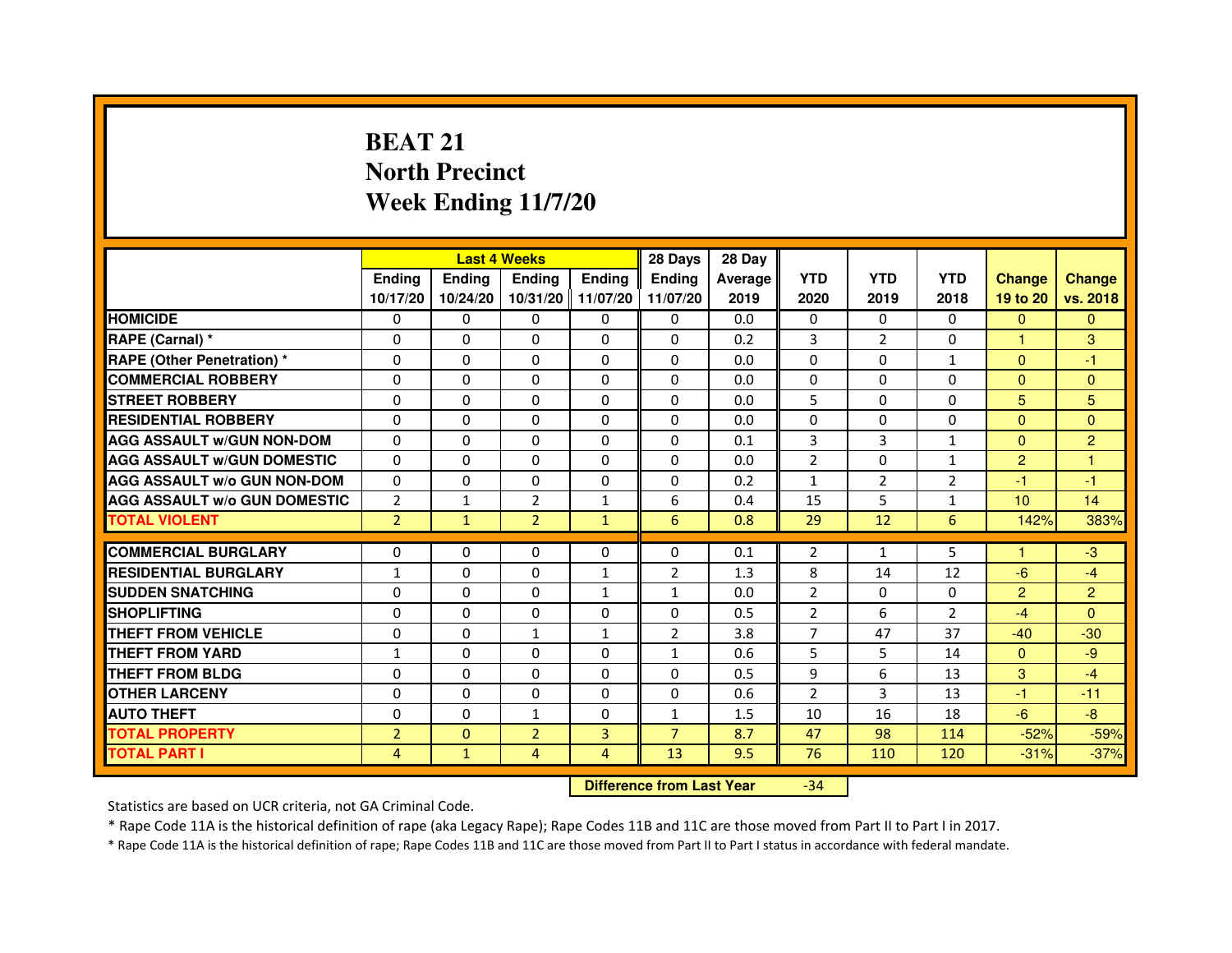## **BEAT 22 North PrecinctWeek Ending 11/7/20**

|                                     |               | <b>Last 4 Weeks</b> |                |               | 28 Days        | 28 Day  |                |                |                |                |                |
|-------------------------------------|---------------|---------------------|----------------|---------------|----------------|---------|----------------|----------------|----------------|----------------|----------------|
|                                     | <b>Ending</b> | <b>Ending</b>       | <b>Ending</b>  | <b>Ending</b> | <b>Ending</b>  | Average | <b>YTD</b>     | <b>YTD</b>     | <b>YTD</b>     | <b>Change</b>  | <b>Change</b>  |
|                                     | 10/17/20      | 10/24/20            | 10/31/20       | 11/07/20      | 11/07/20       | 2019    | 2020           | 2019           | 2018           | 19 to 20       | vs. 2018       |
| <b>HOMICIDE</b>                     | $\mathbf{0}$  | $\mathbf{0}$        | $\mathbf{0}$   | $\mathbf{0}$  | $\mathbf{0}$   | 0.1     | $\mathbf{1}$   | $\mathbf{1}$   | 4              | $\Omega$       | $-3$           |
| RAPE (Carnal) *                     | 0             | 0                   | 0              | 0             | 0              | 0.2     | $\overline{2}$ | $\overline{2}$ | 3              | $\mathbf{0}$   | -1             |
| RAPE (Other Penetration) *          | $\Omega$      | $\Omega$            | 0              | 1             | $\mathbf{1}$   | 0.0     | 1              | $\Omega$       | $\mathbf{1}$   | $\mathbf{1}$   | $\overline{0}$ |
| <b>COMMERCIAL ROBBERY</b>           | 0             | $\Omega$            | $\Omega$       | 0             | 0              | 0.2     | $\mathbf{1}$   | $\mathbf{1}$   | 3              | $\Omega$       | $-2$           |
| <b>STREET ROBBERY</b>               | $\Omega$      | $\Omega$            | $\Omega$       | $\mathbf{1}$  | $\mathbf{1}$   | 0.7     | 5              | 8              | 12             | $-3$           | $-7$           |
| <b>RESIDENTIAL ROBBERY</b>          | 0             | 0                   | 0              | 0             | $\Omega$       | 0.1     | $\mathbf{1}$   | 1              | $\Omega$       | $\overline{0}$ | 1              |
| <b>AGG ASSAULT W/GUN NON-DOM</b>    | $\Omega$      | $\Omega$            | 3              | $\mathbf{1}$  | 4              | 1.5     | 29             | 17             | 14             | 12             | 15             |
| <b>AGG ASSAULT w/GUN DOMESTIC</b>   | $\Omega$      | $\Omega$            | 0              | $\Omega$      | $\Omega$       | 0.4     | $\overline{2}$ | 4              | $\mathbf{1}$   | $-2$           | $\mathbf{1}$   |
| <b>AGG ASSAULT W/o GUN NON-DOM</b>  | $\Omega$      | $\Omega$            | $\Omega$       | $\Omega$      | $\Omega$       | 1.2     | 3              | 14             | 9              | $-11$          | $-6$           |
| <b>AGG ASSAULT W/o GUN DOMESTIC</b> | 0             | $\Omega$            | 0              | $\Omega$      | $\Omega$       | 1.6     | $\overline{7}$ | 18             | 11             | $-11$          | $-4$           |
| <b>TOTAL VIOLENT</b>                | $\mathbf{0}$  | $\mathbf{0}$        | 3              | 3             | 6              | 5.8     | 52             | 66             | 58             | $-21%$         | $-10%$         |
| <b>COMMERCIAL BURGLARY</b>          | 0             | 0                   | 0              | 0             | 0              | 0.5     | 3              | 6              | 5              | $-3$           | $-2$           |
| <b>RESIDENTIAL BURGLARY</b>         | 0             | $\Omega$            | 0              | $\Omega$      | 0              | 1.3     | 28             | 11             | 20             | 17             | 8              |
| <b>SUDDEN SNATCHING</b>             | 0             | $\Omega$            | $\Omega$       | $\Omega$      | $\Omega$       | 0.2     | $\mathbf{1}$   | $\overline{2}$ | 4              | $-1$           | $-3$           |
| <b>SHOPLIFTING</b>                  | 0             | $\mathbf{0}$        | 0              | $\mathbf{0}$  | 0              | 0.9     | $\overline{7}$ | 11             | 34             | $-4$           | $-27$          |
| THEFT FROM VEHICLE                  | 1             | $\overline{2}$      | $\mathbf{1}$   | $\Omega$      | 4              | 2.8     | 26             | 29             | 32             | $-3$           | $-6$           |
| <b>THEFT FROM YARD</b>              | $\Omega$      | $\Omega$            | 0              | $\Omega$      | $\Omega$       | 1.4     | 10             | 15             | 21             | $-5$           | $-11$          |
| <b>THEFT FROM BLDG</b>              | $\Omega$      | $\Omega$            | $\Omega$       | $\Omega$      | $\Omega$       | 1.8     | 12             | 16             | 16             | $-4$           | $-4$           |
| <b>OTHER LARCENY</b>                | $\Omega$      | $\mathbf{1}$        | 0              | $\mathbf{1}$  | $\overline{2}$ | 0.2     | 5              | 3              | $\overline{2}$ | $\overline{2}$ | 3              |
| <b>AUTO THEFT</b>                   | $\Omega$      | $\overline{2}$      | $\Omega$       | $\Omega$      | $\overline{2}$ | 1.8     | 18             | 18             | 23             | $\Omega$       | $-5$           |
| <b>TOTAL PROPERTY</b>               | $\mathbf{1}$  | 5                   | $\mathbf{1}$   | $\mathbf{1}$  | 8              | 10.9    | 110            | 111            | 157            | $-1%$          | $-30%$         |
| <b>TOTAL PART I</b>                 | $\mathbf{1}$  | 5                   | $\overline{4}$ | 4             | 14             | 16.7    | 162            | 177            | 215            | $-8%$          | $-25%$         |
|                                     |               |                     |                |               |                |         | $-15$          |                |                |                |                |

 **Difference from Last Year**

Statistics are based on UCR criteria, not GA Criminal Code.

\* Rape Code 11A is the historical definition of rape (aka Legacy Rape); Rape Codes 11B and 11C are those moved from Part II to Part I in 2017.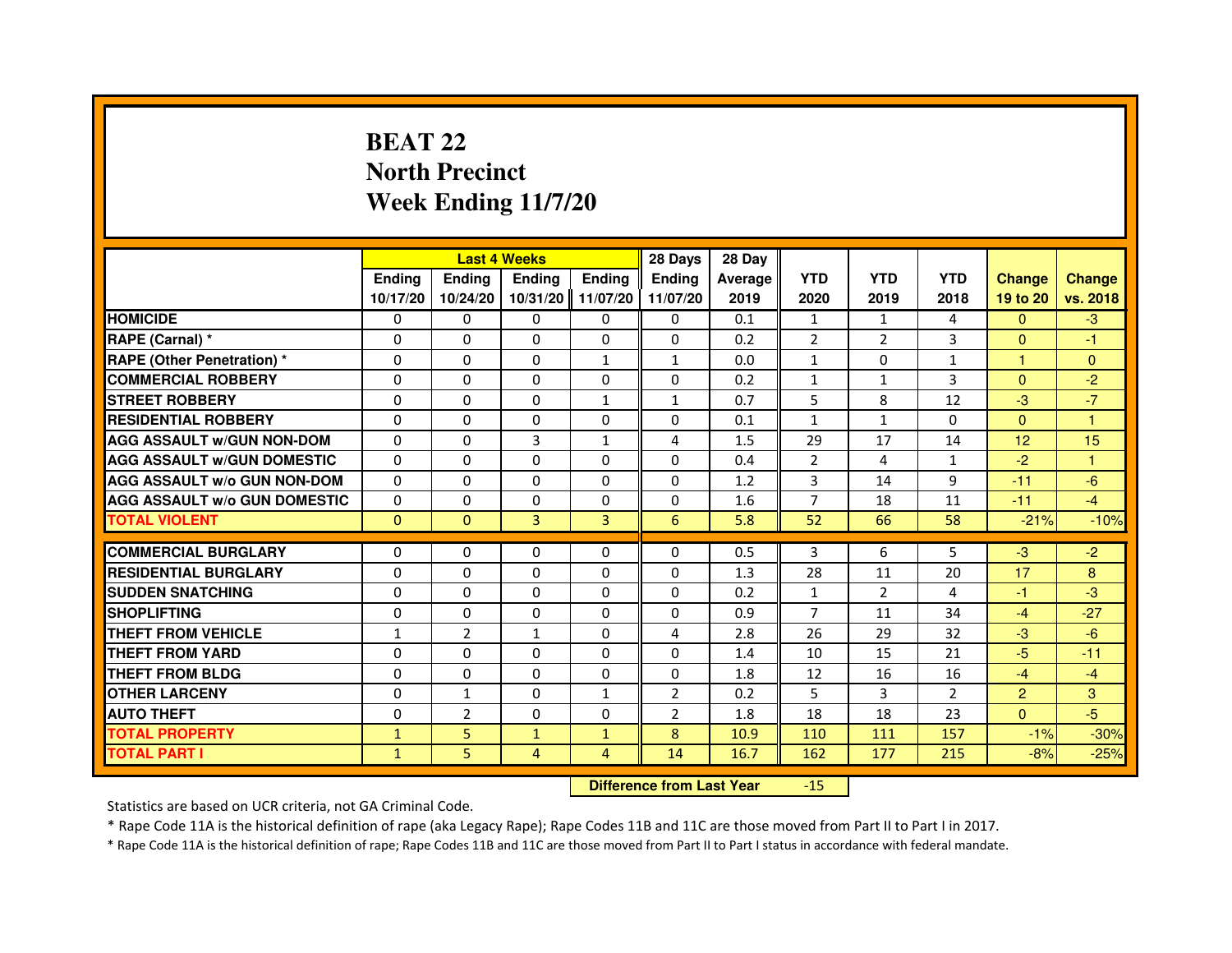# **BEAT 23 North PrecinctWeek Ending 11/7/20**

|                                     |                | <b>Last 4 Weeks</b>              |                |                | 28 Days        | 28 Day  |                |                |                |                      |                |
|-------------------------------------|----------------|----------------------------------|----------------|----------------|----------------|---------|----------------|----------------|----------------|----------------------|----------------|
|                                     | <b>Ending</b>  | <b>Ending</b>                    | <b>Ending</b>  | <b>Ending</b>  | <b>Ending</b>  | Average | <b>YTD</b>     | <b>YTD</b>     | <b>YTD</b>     | <b>Change</b>        | <b>Change</b>  |
|                                     | 10/17/20       | 10/24/20                         | 10/31/20       | 11/07/20       | 11/07/20       | 2019    | 2020           | 2019           | 2018           | 19 to 20             | vs. 2018       |
| <b>HOMICIDE</b>                     | $\mathbf{0}$   | $\mathbf{0}$                     | $\mathbf{0}$   | $\mathbf{0}$   | $\mathbf{0}$   | 0.2     | 3              | $\overline{2}$ | $\mathbf{1}$   | $\mathbf{1}$         | $\overline{2}$ |
| RAPE (Carnal) *                     | 0              | 0                                | 0              | 0              | 0              | 0.1     | 1              | 1              | 3              | $\mathbf{0}$         | $-2$           |
| RAPE (Other Penetration) *          | $\Omega$       | $\Omega$                         | 0              | $\Omega$       | $\Omega$       | 0.0     | $\overline{2}$ | $\Omega$       | $\Omega$       | $\overline{2}$       | $\overline{2}$ |
| <b>COMMERCIAL ROBBERY</b>           | 0              | $\Omega$                         | $\Omega$       | $\Omega$       | 0              | 0.0     | $\Omega$       | 0              | $\mathbf{1}$   | $\overline{0}$       | $-1$           |
| <b>STREET ROBBERY</b>               | $\Omega$       | $\Omega$                         | $\mathbf{1}$   | $\Omega$       | $\mathbf{1}$   | 0.2     | 10             | $\overline{7}$ | 5              | 3                    | 5              |
| <b>RESIDENTIAL ROBBERY</b>          | 0              | 0                                | $\Omega$       | 0              | $\mathbf{0}$   | 0.0     | 1              | $\mathbf{0}$   | 3              | $\blacktriangleleft$ | $-2$           |
| <b>AGG ASSAULT W/GUN NON-DOM</b>    | 3              | $\overline{2}$                   | $\mathbf{1}$   | $\Omega$       | 6              | 1.0     | 15             | 10             | 14             | 5                    | $\mathbf{1}$   |
| <b>AGG ASSAULT W/GUN DOMESTIC</b>   | $\Omega$       | $\mathbf{1}$                     | 0              | $\Omega$       | $\mathbf{1}$   | 0.2     | 3              | 3              | 3              | $\Omega$             | $\Omega$       |
| <b>AGG ASSAULT W/o GUN NON-DOM</b>  | $\Omega$       | $\Omega$                         | $\Omega$       | $\Omega$       | $\Omega$       | 1.2     | 4              | 14             | 8              | $-10$                | $-4$           |
| <b>AGG ASSAULT W/o GUN DOMESTIC</b> | 0              | 1                                | 0              | $\Omega$       | $\mathbf{1}$   | 0.8     | 8              | 8              | 8              | $\mathbf{0}$         | $\Omega$       |
| <b>TOTAL VIOLENT</b>                | 3              | $\overline{4}$                   | $\overline{2}$ | $\mathbf{0}$   | 9              | 3.6     | 47             | 45             | 46             | 4%                   | 2%             |
| <b>COMMERCIAL BURGLARY</b>          | 1              | 0                                | 0              | 1              | $\overline{2}$ | 1.3     | 8              | 16             | 11             | $-8$                 | -3             |
| <b>RESIDENTIAL BURGLARY</b>         | 0              | $\mathbf{1}$                     | $\mathbf{1}$   | $\overline{2}$ | 4              | 0.8     | 19             | 11             | 14             | $\boldsymbol{8}$     | 5              |
| <b>SUDDEN SNATCHING</b>             | 0              | $\Omega$                         | $\Omega$       | $\Omega$       | $\Omega$       | 0.2     | 3              | $\overline{2}$ | $\overline{2}$ | $\mathbf{1}$         | $\mathbf{1}$   |
| <b>SHOPLIFTING</b>                  | 2              | $\mathbf{0}$                     | 0              | $\mathbf{1}$   | 3              | 1.5     | 11             | 19             | 30             | $-8-$                | $-19$          |
| THEFT FROM VEHICLE                  | 0              | $\Omega$                         | $\overline{2}$ | $\Omega$       | $\overline{2}$ | 2.5     | 29             | 28             | 30             | $\blacktriangleleft$ | $-1$           |
| <b>THEFT FROM YARD</b>              | $\Omega$       | $\Omega$                         | 0              | $\mathbf{1}$   | $\mathbf{1}$   | 1.0     | 23             | 11             | 25             | 12                   | $-2$           |
| <b>THEFT FROM BLDG</b>              | $\mathbf{1}$   | $\Omega$                         | $\mathbf{1}$   | $\mathbf{1}$   | 3              | 1.0     | 12             | 13             | 22             | $-1$                 | $-10$          |
| <b>OTHER LARCENY</b>                | $\Omega$       | $\mathbf{1}$                     | 0              | $\Omega$       | $\mathbf{1}$   | 0.2     | 4              | 3              | $\overline{7}$ | 1                    | $-3$           |
| <b>AUTO THEFT</b>                   | $\Omega$       | $\Omega$                         | $\mathbf{1}$   | $\mathbf{1}$   | $\overline{2}$ | 1.1     | 16             | 11             | 14             | 5                    | $\overline{2}$ |
| <b>TOTAL PROPERTY</b>               | 4              | $\overline{2}$                   | 5              | $\overline{7}$ | 18             | 9.6     | 125            | 114            | 155            | 10%                  | $-19%$         |
| <b>TOTAL PART I</b>                 | $\overline{7}$ | 6                                | $\overline{7}$ | $\overline{7}$ | 27             | 13.2    | 172            | 159            | 201            | 8%                   | $-14%$         |
|                                     |                | <b>Difference from Last Year</b> |                | 13             |                |         |                |                |                |                      |                |

 **Difference from Last Year**

Statistics are based on UCR criteria, not GA Criminal Code.

\* Rape Code 11A is the historical definition of rape (aka Legacy Rape); Rape Codes 11B and 11C are those moved from Part II to Part I in 2017.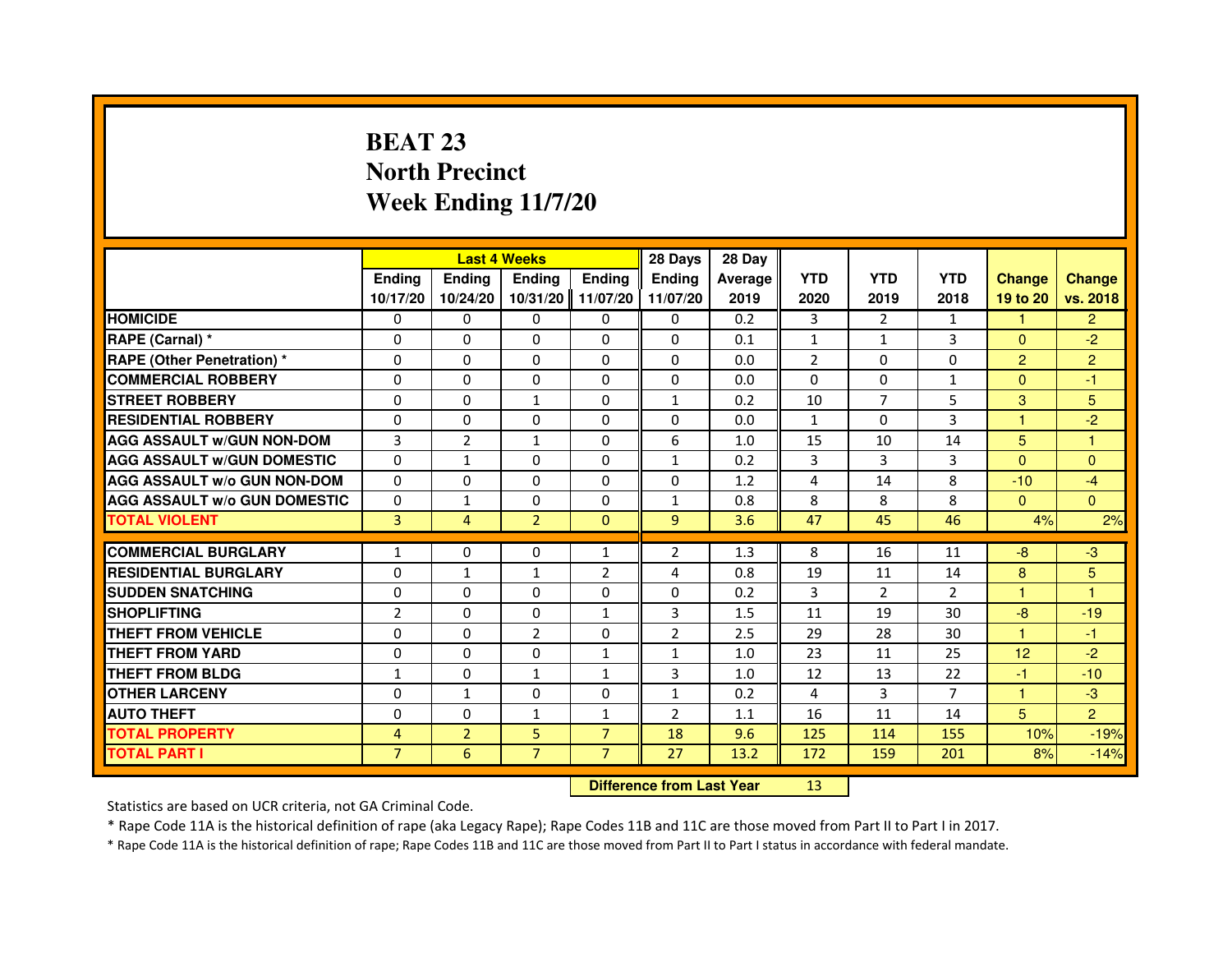# **BEAT 24 North PrecinctWeek Ending 11/7/20**

|                                     | <b>Last 4 Weeks</b> |                |                |                | 28 Days        | 28 Day  |              |                |                |                |                      |
|-------------------------------------|---------------------|----------------|----------------|----------------|----------------|---------|--------------|----------------|----------------|----------------|----------------------|
|                                     | <b>Endina</b>       | <b>Ending</b>  | <b>Endina</b>  | <b>Endina</b>  | <b>Endina</b>  | Average | <b>YTD</b>   | <b>YTD</b>     | <b>YTD</b>     | <b>Change</b>  | <b>Change</b>        |
|                                     | 10/17/20            | 10/24/20       | 10/31/20       | 11/07/20       | 11/07/20       | 2019    | 2020         | 2019           | 2018           | 19 to 20       | vs. 2018             |
| <b>HOMICIDE</b>                     | 0                   | 0              | 0              | 0              | 0              | 0.0     | $\mathbf{1}$ | 0              | 0              | $\mathbf{1}$   | 1                    |
| RAPE (Carnal) *                     | $\Omega$            | $\mathbf{1}$   | $\Omega$       | $\Omega$       | $\mathbf{1}$   | 0.2     | 3            | $\overline{2}$ | $\Omega$       | $\mathbf{1}$   | 3                    |
| <b>RAPE (Other Penetration)*</b>    | $\Omega$            | $\Omega$       | $\Omega$       | $\Omega$       | $\Omega$       | 0.2     | $\Omega$     | 3              | $\Omega$       | $-3$           | $\mathbf{0}$         |
| <b>COMMERCIAL ROBBERY</b>           | 0                   | 0              | 2              | 0              | $\overline{2}$ | 0.2     | 6            | $\mathbf{1}$   | 0              | 5              | 6                    |
| <b>STREET ROBBERY</b>               | $\Omega$            | $\mathbf{1}$   | $\Omega$       | 0              | $\mathbf{1}$   | 0.8     | 5            | 11             | 6              | $-6$           | $-1$                 |
| <b>RESIDENTIAL ROBBERY</b>          | $\Omega$            | $\Omega$       | $\Omega$       | $\Omega$       | 0              | 0.1     | 0            | $\mathbf{1}$   | $\Omega$       | -1             | $\mathbf{0}$         |
| <b>AGG ASSAULT w/GUN NON-DOM</b>    | $\Omega$            | $\Omega$       | $\mathbf{1}$   | $\Omega$       | $\mathbf{1}$   | 0.3     | 8            | 3              | $\overline{2}$ | 5              | 6                    |
| <b>AGG ASSAULT W/GUN DOMESTIC</b>   | $\Omega$            | $\Omega$       | $\Omega$       | $\Omega$       | $\Omega$       | 0.0     | $\Omega$     | $\Omega$       | $\Omega$       | $\Omega$       | $\Omega$             |
| <b>AGG ASSAULT W/o GUN NON-DOM</b>  | $\Omega$            | 0              | 0              | $\Omega$       | 0              | 0.4     | 4            | 5              | 6              | -1             | $-2$                 |
| <b>AGG ASSAULT W/o GUN DOMESTIC</b> | 1                   | 0              | 0              | 0              | $\mathbf{1}$   | 0.5     | 3            | 5              | 4              | $-2$           | -1                   |
| <b>TOTAL VIOLENT</b>                | $\mathbf{1}$        | $\overline{2}$ | 3              | $\Omega$       | 6              | 2.7     | 30           | 31             | 18             | $-3%$          | 67%                  |
|                                     |                     |                |                |                |                |         |              |                |                |                |                      |
| <b>COMMERCIAL BURGLARY</b>          | $\Omega$            | 0              | $\Omega$       | 0              | 0              | 0.4     | 2            | 5              | 2              | $-3$           | $\mathbf{0}$         |
| <b>RESIDENTIAL BURGLARY</b>         | 0                   | $\mathbf{1}$   | 0              | $\mathbf{1}$   | 2              | 1.2     | 8            | 14             | $\overline{7}$ | $-6$           | $\blacktriangleleft$ |
| <b>SUDDEN SNATCHING</b>             | $\Omega$            | $\Omega$       | $\Omega$       | $\Omega$       | $\Omega$       | 0.2     | $\mathbf{1}$ | $\overline{2}$ | 3              | $-1$           | $-2$                 |
| <b>SHOPLIFTING</b>                  | $\mathbf{1}$        | $\Omega$       | $\mathbf{1}$   | $\Omega$       | $\overline{2}$ | 2.1     | 26           | 25             | 59             | $\mathbf{1}$   | $-33$                |
| <b>THEFT FROM VEHICLE</b>           | $\mathbf{1}$        | $\overline{2}$ | 4              | 5              | 12             | 3.6     | 38           | 45             | 41             | $-7$           | $-3$                 |
| <b>THEFT FROM YARD</b>              | $\Omega$            | $\overline{2}$ | $\mathbf{1}$   | $\Omega$       | 3              | 4.1     | 21           | 51             | 21             | $-30$          | $\Omega$             |
| <b>THEFT FROM BLDG</b>              | $\Omega$            | 1              | $\Omega$       | $\Omega$       | 1              | 1.1     | 9            | 12             | 24             | $-3$           | $-15$                |
| <b>OTHER LARCENY</b>                | $\Omega$            | $\Omega$       | $\mathbf{1}$   | $\Omega$       | $\mathbf{1}$   | 1.4     | 15           | 14             | 6              | $\overline{1}$ | 9                    |
| <b>AUTO THEFT</b>                   | 1                   | $\Omega$       | $\overline{2}$ | 1              | 4              | 0.7     | 18           | 9              | 12             | 9              | 6                    |
| <b>TOTAL PROPERTY</b>               | 3                   | 6              | $\overline{9}$ | $\overline{7}$ | 25             | 14.8    | 138          | 177            | 175            | $-22%$         | $-21%$               |
| <b>TOTAL PART I</b>                 | $\overline{4}$      | 8              | 12             | $\overline{7}$ | 31             | 17.5    | 168          | 208            | 193            | $-19%$         | $-13%$               |

 **Difference from Last Year**-40

Statistics are based on UCR criteria, not GA Criminal Code.

\* Rape Code 11A is the historical definition of rape (aka Legacy Rape); Rape Codes 11B and 11C are those moved from Part II to Part I in 2017.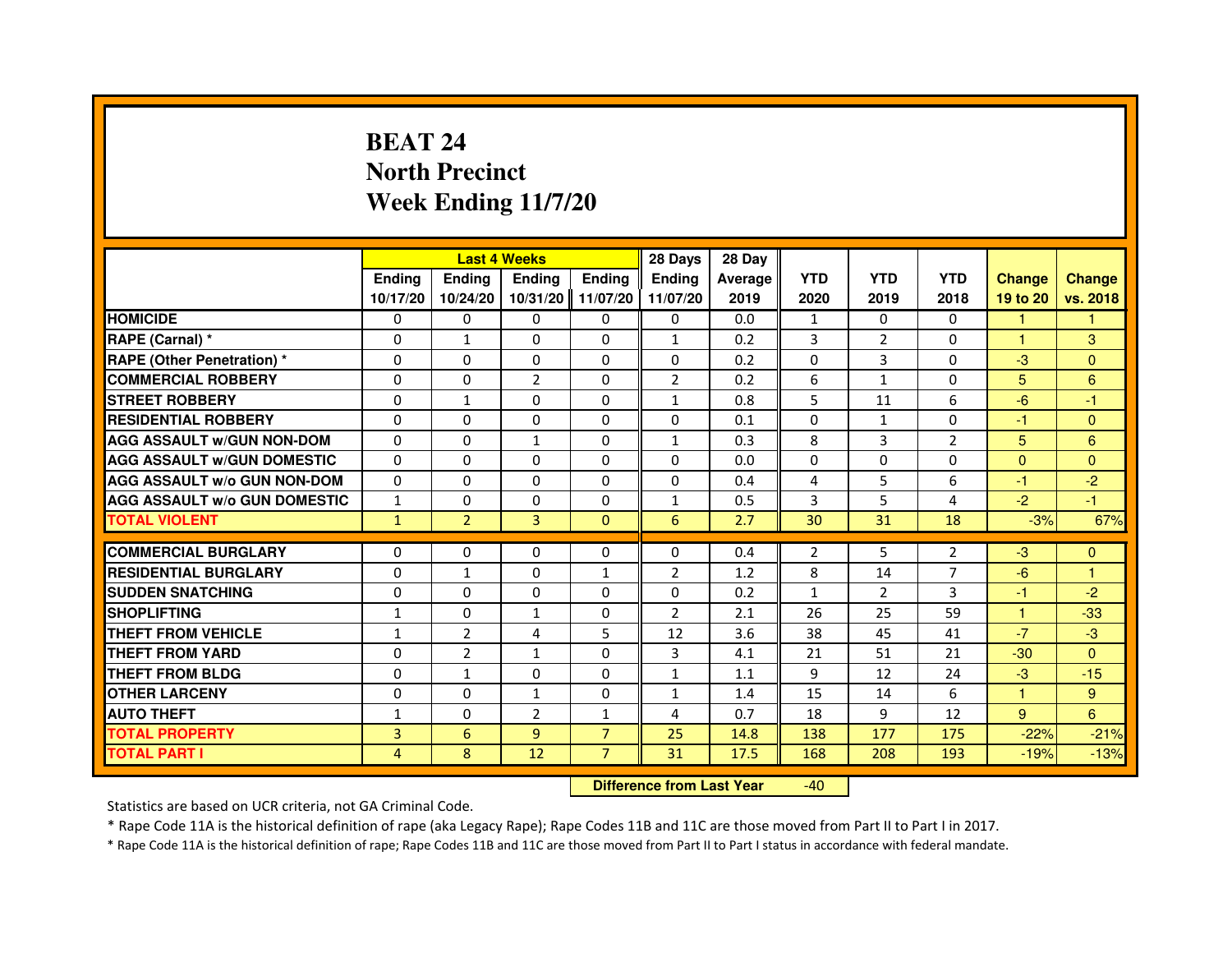## **BEAT 25 North PrecinctWeek Ending 11/7/20**

|                                     |                | <b>Last 4 Weeks</b> |                                  |                |                | 28 Day  |                |                |                |                |                |
|-------------------------------------|----------------|---------------------|----------------------------------|----------------|----------------|---------|----------------|----------------|----------------|----------------|----------------|
|                                     | <b>Ending</b>  | <b>Ending</b>       | <b>Ending</b>                    | <b>Ending</b>  | <b>Endina</b>  | Average | <b>YTD</b>     | <b>YTD</b>     | <b>YTD</b>     | <b>Change</b>  | <b>Change</b>  |
|                                     | 10/17/20       | 10/24/20            | 10/31/20                         | 11/07/20       | 11/07/20       | 2019    | 2020           | 2019           | 2018           | 19 to 20       | vs. 2018       |
| <b>HOMICIDE</b>                     | $\Omega$       | $\Omega$            | $\Omega$                         | $\mathbf{0}$   | $\mathbf{0}$   | 0.0     | $\mathbf{1}$   | $\Omega$       | $\Omega$       | $\mathbf{1}$   | 1              |
| RAPE (Carnal) *                     | 0              | $\Omega$            | 0                                | $\Omega$       | $\Omega$       | 0.1     | $\overline{2}$ | $\mathbf{1}$   | 2              | $\mathbf{1}$   | $\Omega$       |
| <b>RAPE (Other Penetration) *</b>   | $\Omega$       | $\Omega$            | $\Omega$                         | $\Omega$       | $\Omega$       | 0.0     | $\Omega$       | $\Omega$       | $\Omega$       | $\Omega$       | $\overline{0}$ |
| <b>COMMERCIAL ROBBERY</b>           | 0              | 0                   | $\Omega$                         | $\Omega$       | 0              | 0.1     | $\Omega$       | $\mathbf{1}$   | $\Omega$       | $-1$           | $\Omega$       |
| <b>STREET ROBBERY</b>               | $\Omega$       | $\mathbf{1}$        | $\mathbf{1}$                     | $\Omega$       | $\overline{2}$ | 0.5     | $\overline{2}$ | 4              | 15             | $-2$           | $-13$          |
| <b>RESIDENTIAL ROBBERY</b>          | $\Omega$       | $\Omega$            | 0                                | 1              | 1              | 0.0     | $\overline{2}$ | $\Omega$       | 0              | $\overline{2}$ | $\overline{c}$ |
| <b>AGG ASSAULT W/GUN NON-DOM</b>    | $\Omega$       | $\Omega$            | 0                                | $\Omega$       | $\Omega$       | 0.2     | $\Omega$       | $\overline{2}$ | $\Omega$       | $-2$           | $\Omega$       |
| <b>AGG ASSAULT W/GUN DOMESTIC</b>   | $\Omega$       | $\Omega$            | $\Omega$                         | $\Omega$       | $\Omega$       | 0.0     | 0              | $\Omega$       | $\overline{2}$ | $\Omega$       | $-2$           |
| <b>AGG ASSAULT w/o GUN NON-DOM</b>  | 0              | 0                   | 0                                | $\mathbf{0}$   | $\mathbf{0}$   | 0.2     | 5              | 3              | 2              | 2              | 3              |
| <b>AGG ASSAULT w/o GUN DOMESTIC</b> | $\Omega$       | 0                   | 0                                | $\Omega$       | 0              | 0.2     | 6              | 2              | 2              | 4              | $\overline{4}$ |
| <b>TOTAL VIOLENT</b>                | $\mathbf 0$    | $\mathbf{1}$        | $\mathbf{1}$                     | $\mathbf{1}$   | 3              | 1.2     | 18             | 13             | 23             | 38%            | $-22%$         |
| <b>COMMERCIAL BURGLARY</b>          | $\Omega$       | $\Omega$            | 0                                | $\Omega$       | 0              | 0.8     | 8              | 9              | $\mathbf{1}$   | -1             | $\overline{7}$ |
| <b>RESIDENTIAL BURGLARY</b>         | $\Omega$       | $\mathbf{1}$        | $\Omega$                         | $\Omega$       | 1              | 1.4     | 10             | 16             | 3              | $-6$           | $\overline{7}$ |
| <b>SUDDEN SNATCHING</b>             | $\Omega$       | $\Omega$            | $\Omega$                         | $\Omega$       | $\Omega$       | 0.1     | $\overline{2}$ | $\mathbf{1}$   | $\Omega$       | $\mathbf{1}$   | $\overline{2}$ |
| <b>SHOPLIFTING</b>                  | 0              | 0                   | 0                                | 0              | 0              | 1.5     | 18             | 15             | 15             | 3              | 3              |
| <b>THEFT FROM VEHICLE</b>           | $\overline{2}$ | $\mathbf{1}$        | 3                                | $\mathbf{1}$   | $\overline{7}$ | 5.0     | 31             | 54             | 50             | $-23$          | $-19$          |
| <b>THEFT FROM YARD</b>              | 0              | 0                   | 0                                | 0              | 0              | 1.8     | 16             | 21             | 24             | $-5$           | $-8$           |
| <b>THEFT FROM BLDG</b>              | $\Omega$       | $\Omega$            | $\mathbf{1}$                     | $\Omega$       | $\mathbf{1}$   | 2.0     | $\overline{7}$ | 20             | 18             | $-13$          | $-11$          |
| <b>OTHER LARCENY</b>                | 0              | $\Omega$            | $\mathbf{1}$                     | $\Omega$       | $\mathbf{1}$   | 0.5     | 11             | $\overline{7}$ | 9              | $\overline{4}$ | $\overline{2}$ |
| <b>AUTO THEFT</b>                   | $\mathbf{1}$   | $\Omega$            | $\mathbf{1}$                     | $\Omega$       | $\overline{2}$ | 1.3     | 10             | 11             | 15             | $-1$           | $-5$           |
| <b>TOTAL PROPERTY</b>               | $\overline{3}$ | $\overline{2}$      | 6                                | $\mathbf{1}$   | 12             | 14.3    | 113            | 154            | 135            | $-27%$         | $-16%$         |
| <b>TOTAL PART I</b>                 | 3              | 3                   | $\overline{7}$                   | $\overline{2}$ | 15             | 15.4    | 131            | 167            | 158            | $-22%$         | $-17%$         |
|                                     |                |                     | <b>Difference from Last Year</b> |                | $-36$          |         |                |                |                |                |                |

Statistics are based on UCR criteria, not GA Criminal Code.

\* Rape Code 11A is the historical definition of rape (aka Legacy Rape); Rape Codes 11B and 11C are those moved from Part II to Part I in 2017.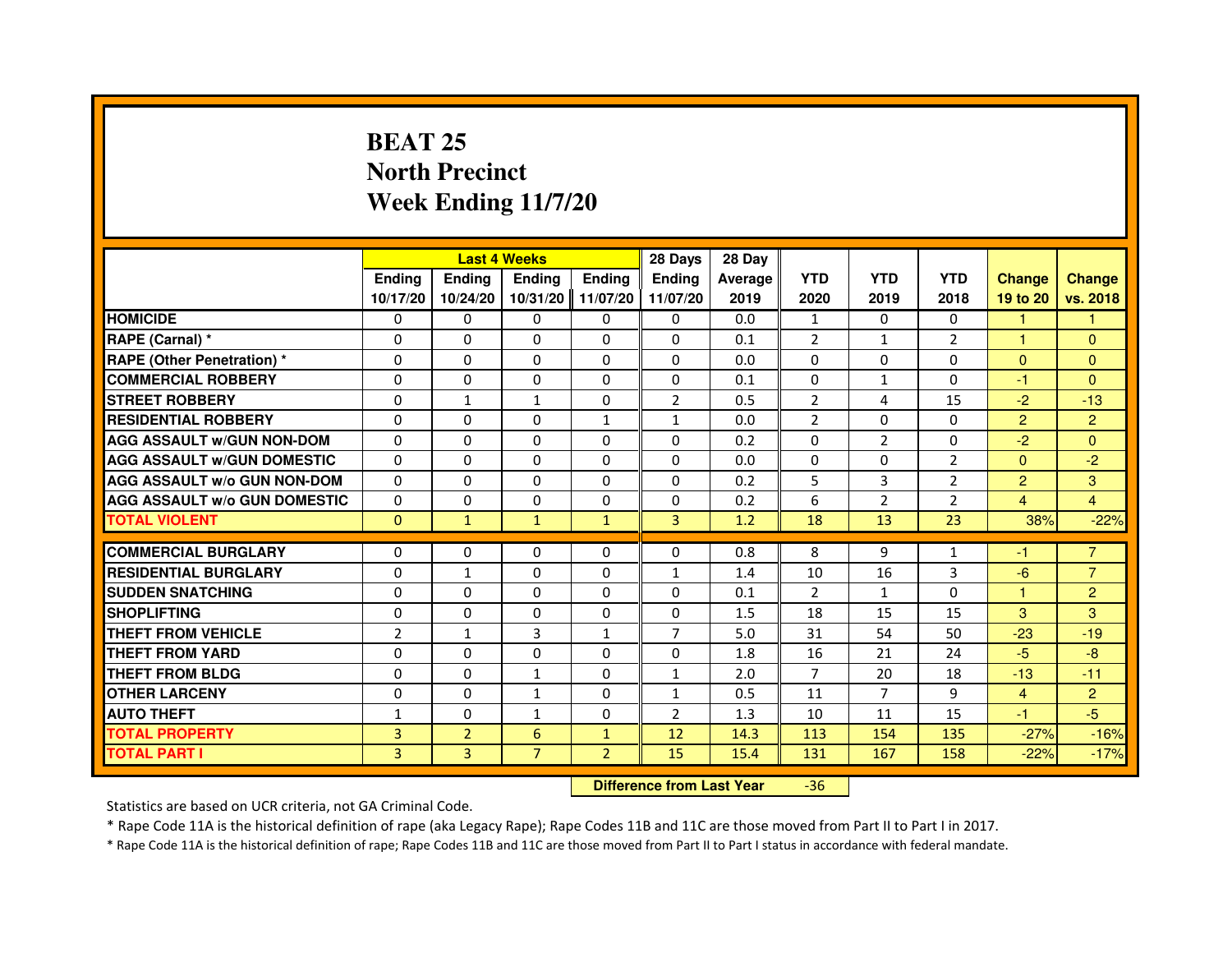# **BEAT 26 North PrecinctWeek Ending 11/7/20**

|                                     |                | <b>Last 4 Weeks</b> |                                  |               |                | 28 Day  |              |                |                |                |                |
|-------------------------------------|----------------|---------------------|----------------------------------|---------------|----------------|---------|--------------|----------------|----------------|----------------|----------------|
|                                     | <b>Ending</b>  | <b>Ending</b>       | <b>Ending</b>                    | <b>Ending</b> | <b>Endina</b>  | Average | <b>YTD</b>   | <b>YTD</b>     | <b>YTD</b>     | <b>Change</b>  | <b>Change</b>  |
|                                     | 10/17/20       | 10/24/20            | 10/31/20                         | 11/07/20      | 11/07/20       | 2019    | 2020         | 2019           | 2018           | 19 to 20       | vs. 2018       |
| <b>HOMICIDE</b>                     | $\Omega$       | $\Omega$            | $\Omega$                         | $\Omega$      | 0              | 0.1     | 0            | $\mathbf{1}$   | $\Omega$       | $-1$           | $\mathbf{0}$   |
| RAPE (Carnal) *                     | 0              | 0                   | 0                                | $\mathbf{1}$  | $\mathbf{1}$   | 0.2     | 5            | $\overline{2}$ | 3              | 3              | $\overline{2}$ |
| <b>RAPE (Other Penetration) *</b>   | $\Omega$       | $\Omega$            | $\Omega$                         | $\Omega$      | $\Omega$       | 0.0     | $\mathbf{1}$ | $\mathbf{0}$   | $\mathbf{1}$   | 1              | $\mathbf{0}$   |
| <b>COMMERCIAL ROBBERY</b>           | $\Omega$       | $\Omega$            | $\Omega$                         | $\Omega$      | $\Omega$       | 0.1     | $\mathbf{1}$ | $\mathbf{1}$   | $\mathbf{0}$   | $\Omega$       | $\mathbf{1}$   |
| <b>STREET ROBBERY</b>               | $\Omega$       | $\Omega$            | $\Omega$                         | $\Omega$      | $\Omega$       | 1.2     | 10           | 13             | 13             | $-3$           | $-3$           |
| <b>RESIDENTIAL ROBBERY</b>          | $\Omega$       | $\Omega$            | $\Omega$                         | $\Omega$      | $\Omega$       | 0.0     | $\Omega$     | $\Omega$       | $\Omega$       | $\Omega$       | $\Omega$       |
| <b>AGG ASSAULT w/GUN NON-DOM</b>    | $\Omega$       | $\Omega$            | $\Omega$                         | $\Omega$      | $\Omega$       | 0.4     | 5            | 5              | $\mathbf{1}$   | $\mathbf{0}$   | $\overline{4}$ |
| <b>AGG ASSAULT w/GUN DOMESTIC</b>   | $\Omega$       | $\Omega$            | $\Omega$                         | $\Omega$      | $\Omega$       | 0.0     | $\Omega$     | $\Omega$       | $\mathbf{1}$   | $\Omega$       | $-1$           |
| <b>AGG ASSAULT w/o GUN NON-DOM</b>  | $\Omega$       | 0                   | 0                                | 0             | 0              | 1.2     | 18           | 15             | 19             | 3              | -1             |
| <b>AGG ASSAULT w/o GUN DOMESTIC</b> | $\Omega$       | 0                   | $\Omega$                         | $\Omega$      | $\Omega$       | 0.2     | 6            | 3              | $\mathbf{1}$   | 3              | 5              |
| <b>TOTAL VIOLENT</b>                | $\mathbf{0}$   | $\mathbf{0}$        | $\mathbf{0}$                     | $\mathbf{1}$  | $\mathbf{1}$   | 3.4     | 46           | 40             | 39             | 15%            | 18%            |
| <b>COMMERCIAL BURGLARY</b>          | 0              | 0                   | 0                                | 0             | 0              | 0.5     | 13           | 6              | $\overline{2}$ | $\overline{7}$ | 11             |
| <b>RESIDENTIAL BURGLARY</b>         | 0              | $\Omega$            | $\Omega$                         | $\Omega$      | $\Omega$       | 0.2     | $\Omega$     | $\overline{2}$ | $\mathbf{1}$   | $-2$           | $-1$           |
| <b>SUDDEN SNATCHING</b>             | $\Omega$       | $\Omega$            | $\mathbf{1}$                     | $\Omega$      | $\mathbf{1}$   | 0.5     | 5            | 5              | 11             | $\Omega$       | $-6$           |
| <b>SHOPLIFTING</b>                  | 1              | 0                   | 1                                | 1             | 3              | 2.6     | 26           | 30             | 27             | $-4$           | $-1$           |
| <b>THEFT FROM VEHICLE</b>           | 1              | $\overline{2}$      | $\mathbf{1}$                     | $\mathbf{1}$  | 5              | 2.9     | 27           | 35             | 30             | $-8$           | $-3$           |
| <b>THEFT FROM YARD</b>              | $\mathbf{1}$   | 0                   | $\mathbf{1}$                     | 0             | $\overline{2}$ | 1.7     | 20           | 20             | 24             | $\overline{0}$ | $-4$           |
| <b>THEFT FROM BLDG</b>              | $\Omega$       | $\overline{2}$      | $\mathbf{1}$                     | $\Omega$      | 3              | 2.5     | 13           | 25             | 31             | $-12$          | $-18$          |
| <b>OTHER LARCENY</b>                | $\Omega$       | $\mathbf{1}$        | $\mathbf{1}$                     | $\mathbf{1}$  | 3              | 0.4     | 3            | 5              | 10             | $-2$           | $-7$           |
| <b>AUTO THEFT</b>                   | $\mathbf{1}$   | $\mathbf{1}$        | $\Omega$                         | $\Omega$      | $\overline{2}$ | 0.7     | 15           | 5              | 19             | 10             | $-4$           |
| <b>TOTAL PROPERTY</b>               | 4              | 6                   | 6                                | 3             | 19             | 11.9    | 122          | 133            | 155            | $-8%$          | $-21%$         |
| <b>TOTAL PART I</b>                 | $\overline{4}$ | 6                   | 6                                | 4             | 20             | 15.3    | 168          | 173            | 194            | $-3%$          | $-13%$         |
|                                     |                |                     | <b>Difference from Last Year</b> |               | $-5$           |         |              |                |                |                |                |

 **Difference from Last Year**

Statistics are based on UCR criteria, not GA Criminal Code.

\* Rape Code 11A is the historical definition of rape (aka Legacy Rape); Rape Codes 11B and 11C are those moved from Part II to Part I in 2017.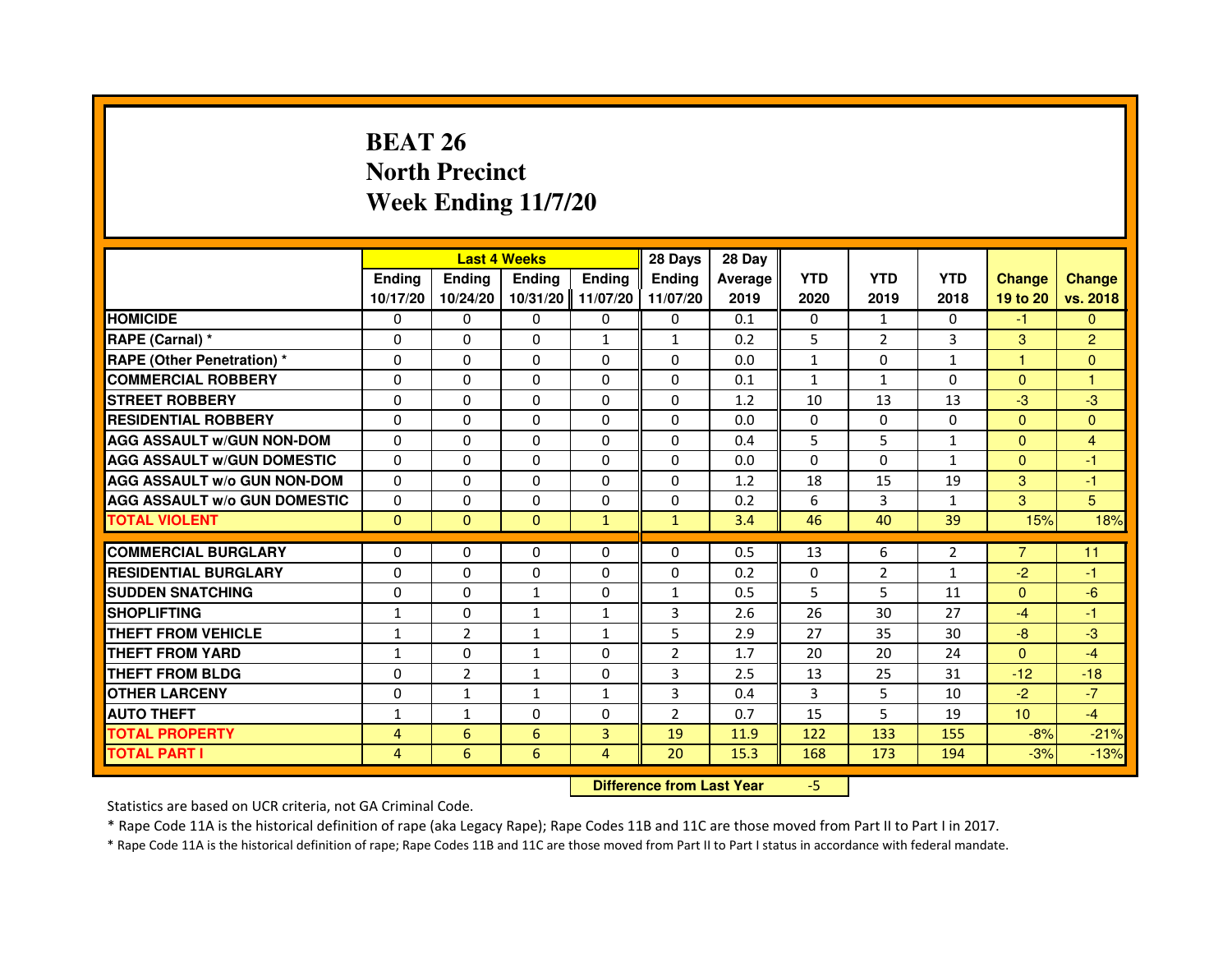# **BEAT 27 North PrecinctWeek Ending 11/7/20**

|                                     | <b>Last 4 Weeks</b> |                |                   |                | 28 Days        | 28 Day  |              |                |                |                 |                |
|-------------------------------------|---------------------|----------------|-------------------|----------------|----------------|---------|--------------|----------------|----------------|-----------------|----------------|
|                                     | <b>Endina</b>       | Ending         | <b>Endina</b>     | <b>Ending</b>  | <b>Endina</b>  | Average | <b>YTD</b>   | <b>YTD</b>     | <b>YTD</b>     | <b>Change</b>   | <b>Change</b>  |
|                                     | 10/17/20            | 10/24/20       | 10/31/20 11/07/20 |                | 11/07/20       | 2019    | 2020         | 2019           | 2018           | 19 to 20        | vs. 2018       |
| <b>HOMICIDE</b>                     | 0                   | 0              | $\mathbf{0}$      | 0              | 0              | 0.1     | $\mathbf{0}$ | $\mathbf{1}$   | $\mathbf{0}$   | $-1$            | $\mathbf{0}$   |
| RAPE (Carnal) *                     | $\Omega$            | $\Omega$       | $\Omega$          | $\Omega$       | $\Omega$       | 0.3     | 3            | $\overline{2}$ | $\mathbf{1}$   | $\mathbf{1}$    | $\overline{2}$ |
| <b>RAPE (Other Penetration) *</b>   | $\Omega$            | $\Omega$       | $\Omega$          | $\Omega$       | 0              | 0.2     | $\mathbf{1}$ | 3              | 3              | $-2$            | $-2$           |
| <b>COMMERCIAL ROBBERY</b>           | 0                   | 0              | 0                 | 0              | 0              | 0.1     | $\Omega$     | $\mathbf{1}$   | 2              | $-1$            | $-2$           |
| <b>STREET ROBBERY</b>               | 1                   | $\Omega$       | $\Omega$          | $\mathbf{1}$   | $\overline{2}$ | 1.4     | 13           | 16             | 7              | $-3$            | 6              |
| <b>RESIDENTIAL ROBBERY</b>          | 0                   | 0              | 0                 | 0              | 0              | 0.1     | $\Omega$     | $\mathbf{1}$   | $\overline{2}$ | $-1$            | $-2$           |
| <b>AGG ASSAULT w/GUN NON-GUN</b>    | $\Omega$            | $\Omega$       | $\mathbf{1}$      | $\mathbf{1}$   | $\overline{2}$ | 1.0     | 16           | 11             | 11             | 5               | 5              |
| <b>AGG ASSAULT W/GUN DOMESTIC</b>   | 0                   | 0              | $\Omega$          | 0              | 0              | 0.2     | $\mathbf{1}$ | 3              | $\mathbf{1}$   | $-2$            | $\Omega$       |
| <b>AGG ASSAULT W/o GUN NON-DOM</b>  | $\Omega$            | $\Omega$       | $\mathbf{1}$      | 0              | 1              | 1.5     | 18           | 16             | 6              | $\overline{2}$  | 12             |
| <b>AGG ASSAULT W/o GUN DOMESTIC</b> | $\mathbf{1}$        | $\Omega$       | $\Omega$          | $\mathbf{1}$   | $\overline{2}$ | 1.3     | 6            | 16             | 3              | $-10$           | 3              |
| <b>TOTAL VIOLENT</b>                | $\overline{2}$      | $\Omega$       | $\overline{2}$    | $\overline{3}$ | $\overline{7}$ | 6.2     | 58           | 70             | 36             | $-17%$          | 61%            |
|                                     |                     |                |                   |                |                |         |              |                |                |                 |                |
| <b>COMMERCIAL BURGLARY</b>          | 0                   | $\mathbf{1}$   | 0                 | 0              | 1              | 0.7     | 4            | 4              | 5              | $\mathbf{0}$    | -1             |
| <b>RESIDENTIAL BURGLARY</b>         | 0                   | 0              | 0                 | 0              | 0              | 0.5     | 4            | 5              | 9              | $-1$            | $-5$           |
| <b>SUDDEN SNATCHING</b>             | 0                   | $\mathbf{1}$   | 0                 | 0              | $\mathbf{1}$   | 0.3     | 6            | 4              | 8              | $\overline{2}$  | $-2$           |
| <b>SHOPLIFTING</b>                  | $\Omega$            | $\mathbf 0$    | $\Omega$          | $\mathbf{1}$   | 1              | 3.1     | 22           | 37             | 38             | $-15$           | $-16$          |
| <b>THEFT FROM VEHICLE</b>           | $\Omega$            | $\Omega$       | $\mathbf{1}$      | 0              | $\mathbf{1}$   | 3.1     | 22           | 37             | 24             | $-15$           | $-2$           |
| <b>THEFT FROM YARD</b>              | 0                   | $\Omega$       | $\Omega$          | $\mathbf{1}$   | 1              | 0.8     | 20           | 10             | 17             | 10 <sup>1</sup> | 3              |
| <b>THEFT FROM BLDG</b>              | $\mathbf{1}$        | $\overline{2}$ | 0                 | 0              | 3              | 2.4     | 22           | 28             | 34             | $-6$            | $-12$          |
| <b>OTHER LARCENY</b>                | 0                   | $\Omega$       | $\mathbf{1}$      | 0              | 1              | 0.2     | $\Omega$     | 3              | 5              | $-3$            | $-5$           |
| <b>AUTO THEFT</b>                   | $\mathbf 0$         | $\mathbf 0$    | $\Omega$          | 0              | $\mathbf 0$    | 0.9     | 17           | 12             | 14             | 5               | 3              |
| <b>TOTAL PROPERTY</b>               | $\mathbf{1}$        | 4              | $\overline{2}$    | $\overline{2}$ | 9              | 12.0    | 117          | 140            | 154            | $-16%$          | $-24%$         |
| <b>TOTAL PART I</b>                 | $\overline{3}$      | 4              | 4                 | 5              | 16             | 18.3    | 175          | 210            | 190            | $-17%$          | $-8%$          |

 **Difference from Last Year**-35

Statistics are based on UCR criteria, not GA Criminal Code.

\* Rape Code 11A is the historical definition of rape (aka Legacy Rape); Rape Codes 11B and 11C are those moved from Part II to Part I in 2017.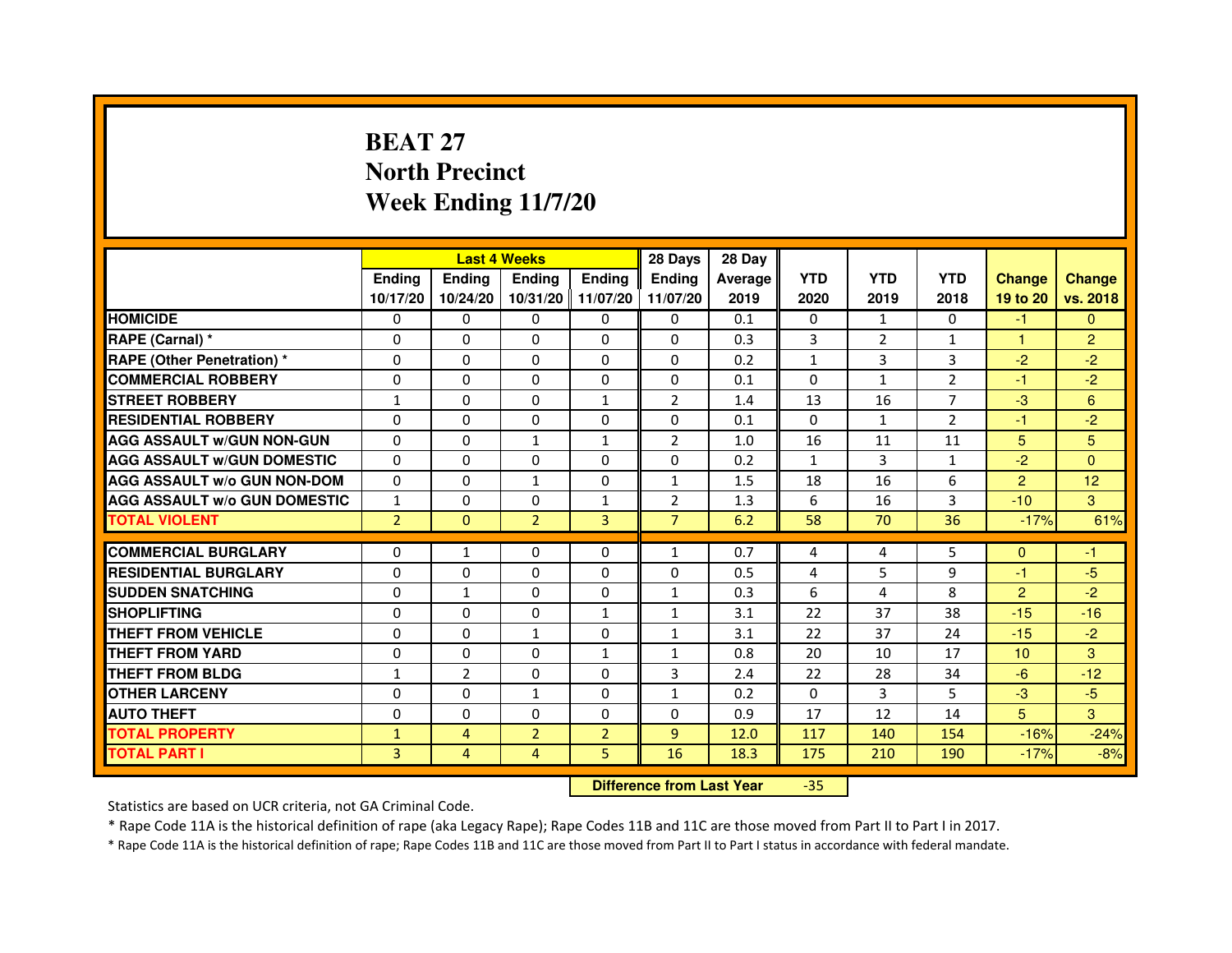# **BEAT 31 Central PrecinctWeek Ending 11/7/20**

|                                     |                | <b>Last 4 Weeks</b> |                |                   | 28 Days        | 28 Day  |                |                |                |                |                |
|-------------------------------------|----------------|---------------------|----------------|-------------------|----------------|---------|----------------|----------------|----------------|----------------|----------------|
|                                     | <b>Endina</b>  | <b>Ending</b>       | <b>Endina</b>  | <b>Ending</b>     | <b>Endina</b>  | Average | <b>YTD</b>     | <b>YTD</b>     | <b>YTD</b>     | <b>Change</b>  | <b>Change</b>  |
|                                     | 10/17/20       | 10/24/20            |                | 10/31/20 11/07/20 | 11/07/20       | 2019    | 2020           | 2019           | 2018           | 19 to 20       | vs. 2018       |
| <b>HOMICIDE</b>                     | 0              | $\mathbf{0}$        | $\mathbf{0}$   | 0                 | 0              | 0.1     | $\mathbf{1}$   | $\mathbf{1}$   | $\mathbf{1}$   | $\mathbf{0}$   | $\mathbf{0}$   |
| RAPE (Carnal) *                     | $\Omega$       | $\Omega$            | $\Omega$       | $\Omega$          | $\Omega$       | 0.3     | 4              | 4              | $\Omega$       | $\Omega$       | $\overline{4}$ |
| <b>RAPE (Other Penetration)*</b>    | 0              | $\Omega$            | $\Omega$       | $\Omega$          | $\Omega$       | 0.2     | $\mathbf{1}$   | $\overline{2}$ | $\mathbf{1}$   | $-1$           | $\Omega$       |
| <b>COMMERCIAL ROBBERY</b>           | 0              | 0                   | $\Omega$       | $\Omega$          | $\Omega$       | 0.0     | $\mathbf{1}$   | $\Omega$       | $\mathbf{1}$   | 1              | $\Omega$       |
| <b>STREET ROBBERY</b>               | 0              | $\Omega$            | 0              | $\mathbf{0}$      | $\Omega$       | 0.7     | 4              | 8              | 8              | $-4$           | $-4$           |
| <b>RESIDENTIAL ROBBERY</b>          | 0              | $\Omega$            | $\Omega$       | $\Omega$          | $\Omega$       | 0.0     | $\overline{4}$ | $\Omega$       | $\Omega$       | $\overline{4}$ | 4              |
| <b>AGG ASSAULT w/GUN NON-DOM</b>    | $\mathbf{1}$   | $\Omega$            | $\mathbf{1}$   | $\mathbf{0}$      | $\overline{2}$ | 1.1     | 13             | 12             | 8              | $\mathbf{1}$   | 5              |
| <b>AGG ASSAULT W/GUN DOMESTIC</b>   | $\Omega$       | $\Omega$            | 0              | $\Omega$          | $\Omega$       | 0.2     | $\overline{2}$ | 2              | $\mathbf{1}$   | $\Omega$       | $\mathbf{1}$   |
| <b>AGG ASSAULT W/o GUN NON-DOM</b>  | $\Omega$       | $\mathbf{1}$        | $\Omega$       | $\Omega$          | $\mathbf{1}$   | 0.7     | 5              | 9              | 5              | $-4$           | $\Omega$       |
| <b>AGG ASSAULT w/o GUN DOMESTIC</b> | $\mathbf{1}$   | 0                   | $\Omega$       | 1                 | $\overline{2}$ | 0.9     | 9              | 12             | 3              | $-3$           | 6              |
| <b>TOTAL VIOLENT</b>                | $\overline{2}$ | $\mathbf{1}$        | $\mathbf{1}$   | $\mathbf{1}$      | 5              | 4.1     | 44             | 50             | 28             | $-12%$         | 57%            |
| <b>COMMERCIAL BURGLARY</b>          | $\Omega$       | 0                   | 0              | $\Omega$          | $\Omega$       | 1.2     | 8              | 13             | 8              | $-5$           | $\Omega$       |
| <b>RESIDENTIAL BURGLARY</b>         | 0              | 5                   | 0              | 1                 | 6              | 3.5     | 31             | 37             | 23             | $-6$           | 8              |
| <b>SUDDEN SNATCHING</b>             | 0              | 0                   | 0              | 0                 | 0              | 0.3     | 0              | 4              | $\mathbf{1}$   | $-4$           | $-1$           |
| <b>SHOPLIFTING</b>                  | $\mathbf 0$    | 0                   | 0              | $\mathbf{0}$      | $\Omega$       | 0.4     | 6              | 4              | $\overline{2}$ | 2              | $\overline{4}$ |
| <b>THEFT FROM VEHICLE</b>           | $\Omega$       | $\mathbf{1}$        | $\mathbf{1}$   | $\mathbf{0}$      | $\overline{2}$ | 4.3     | 30             | 54             | 61             | $-24$          | $-31$          |
| <b>THEFT FROM YARD</b>              | $\mathbf{1}$   | $\mathbf{1}$        | $\Omega$       | $\Omega$          | $\overline{2}$ | 4.4     | 32             | 50             | 40             | $-18$          | $-8$           |
| <b>THEFT FROM BLDG</b>              | 0              | 1                   | 0              | 0                 | 1              | 1.5     | 15             | 17             | 22             | $-2$           | $-7$           |
| <b>OTHER LARCENY</b>                | 0              | $\mathbf{1}$        | 0              | 1                 | $\overline{2}$ | 1.9     | 16             | 19             | 8              | $-3$           | 8              |
| <b>AUTO THEFT</b>                   | 3              | $\mathbf{1}$        | $\Omega$       | $\Omega$          | 4              | 1.1     | 23             | 12             | 21             | 11             | $\overline{2}$ |
| <b>TOTAL PROPERTY</b>               | 4              | 10                  | $\mathbf{1}$   | $\overline{2}$    | 17             | 18.6    | 161            | 210            | 186            | $-23%$         | $-13%$         |
| <b>TOTAL PART I</b>                 | 6              | 11                  | $\overline{2}$ | 3                 | 22             | 22.7    | 205            | 260            | 214            | $-21%$         | $-4%$          |

 **Difference from Last Year**-55

Statistics are based on UCR criteria, not GA Criminal Code.

\* Rape Code 11A is the historical definition of rape (aka Legacy Rape); Rape Codes 11B and 11C are those moved from Part II to Part I in 2017.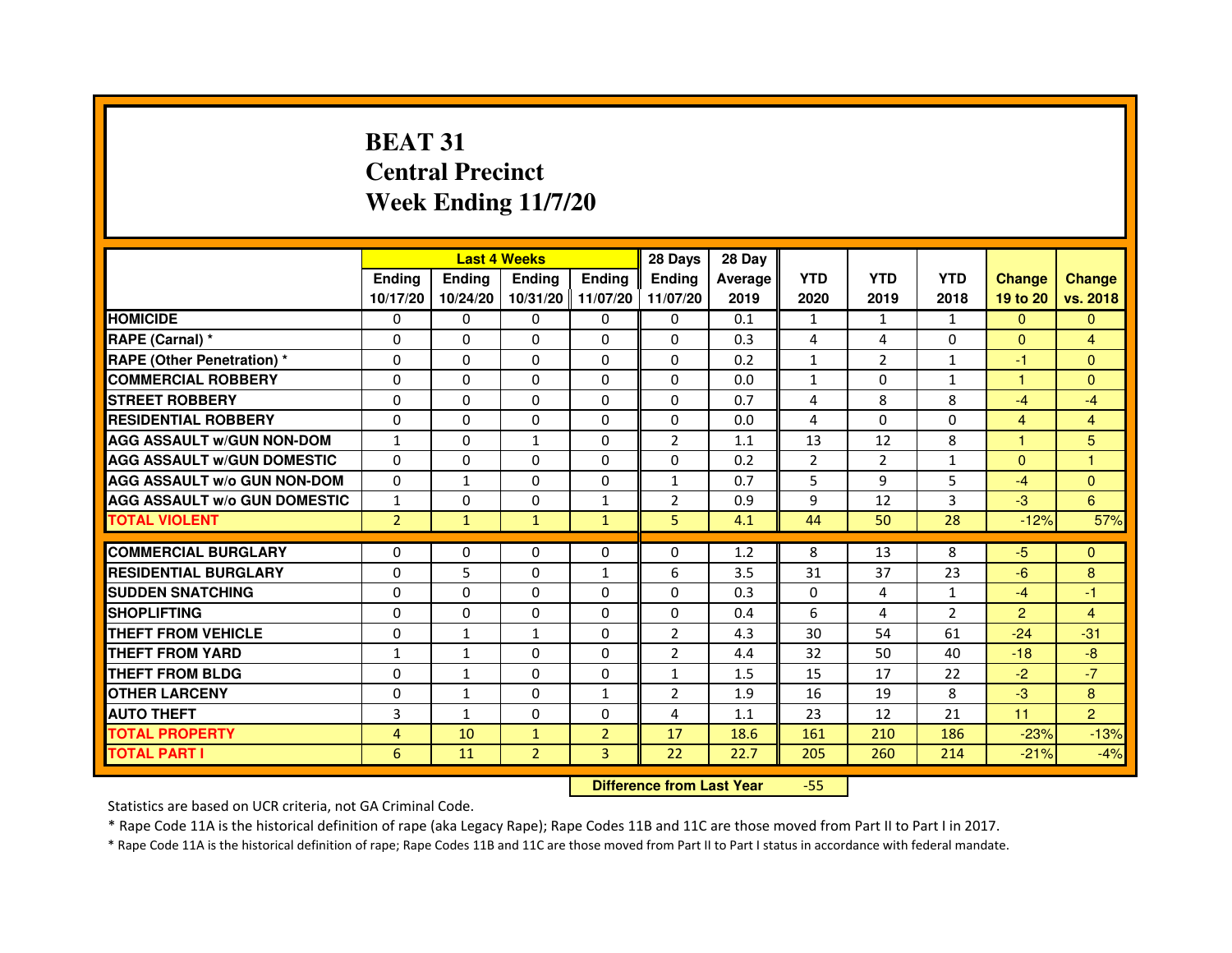## **BEAT 32 Central PrecinctWeek Ending 11/7/20**

|                                     |                | <b>Last 4 Weeks</b> |                                  |               | 28 Days        | 28 Day  |              |                |                |                |                      |
|-------------------------------------|----------------|---------------------|----------------------------------|---------------|----------------|---------|--------------|----------------|----------------|----------------|----------------------|
|                                     | <b>Ending</b>  | <b>Ending</b>       | <b>Ending</b>                    | <b>Ending</b> | <b>Ending</b>  | Average | <b>YTD</b>   | <b>YTD</b>     | <b>YTD</b>     | <b>Change</b>  | <b>Change</b>        |
|                                     | 10/17/20       | 10/24/20            | 10/31/20                         | 11/07/20      | 11/07/20       | 2019    | 2020         | 2019           | 2018           | 19 to 20       | vs. 2018             |
| <b>HOMICIDE</b>                     | $\mathbf{0}$   | $\mathbf{0}$        | $\mathbf{0}$                     | $\mathbf{0}$  | $\mathbf{0}$   | 0.1     | $\mathbf{0}$ | $\mathbf{1}$   | 0              | $-1$           | $\mathbf{0}$         |
| RAPE (Carnal) *                     | 0              | 0                   | 0                                | 0             | 0              | 0.2     | 1            | 1              | $\mathbf{1}$   | $\mathbf{0}$   | $\mathbf{0}$         |
| RAPE (Other Penetration) *          | $\Omega$       | $\Omega$            | 0                                | $\Omega$      | $\Omega$       | 0.1     | $\Omega$     | 1              | $\mathbf{1}$   | $-1$           | -1                   |
| <b>COMMERCIAL ROBBERY</b>           | 0              | $\mathbf{1}$        | $\Omega$                         | $\Omega$      | $\mathbf{1}$   | 0.9     | 6            | 8              | 4              | $-2$           | $\overline{2}$       |
| <b>STREET ROBBERY</b>               | $\Omega$       | $\Omega$            | $\Omega$                         | $\Omega$      | $\Omega$       | 0.2     | $\mathbf{1}$ | 3              | 4              | $-2$           | $-3$                 |
| <b>RESIDENTIAL ROBBERY</b>          | 0              | 0                   | 0                                | 0             | 0              | 0.0     | 0            | 0              | $\mathbf{1}$   | $\Omega$       | $-1$                 |
| <b>AGG ASSAULT W/GUN NON-DOM</b>    | $\mathbf{1}$   | $\Omega$            | 0                                | $\mathbf{1}$  | $\overline{2}$ | 0.2     | 6            | 3              | $\overline{7}$ | 3              | $-1$                 |
| <b>AGG ASSAULT W/GUN DOMESTIC</b>   | $\Omega$       | $\Omega$            | 0                                | $\Omega$      | $\Omega$       | 0.0     | $\mathbf{1}$ | $\Omega$       | $\Omega$       | $\mathbf{1}$   | $\mathbf{1}$         |
| <b>AGG ASSAULT W/o GUN NON-DOM</b>  | $\Omega$       | $\Omega$            | $\Omega$                         | $\Omega$      | $\Omega$       | 0.3     | 3            | 4              | 3              | $-1$           | $\mathbf{0}$         |
| <b>AGG ASSAULT W/o GUN DOMESTIC</b> | 0              | 0                   | 0                                | $\Omega$      | $\Omega$       | 0.4     | 4            | 4              | 3              | $\Omega$       | $\blacktriangleleft$ |
| <b>TOTAL VIOLENT</b>                | $\mathbf{1}$   | $\mathbf{1}$        | $\mathbf{0}$                     | $\mathbf{1}$  | 3              | 2.5     | 22           | 25             | 24             | $-12%$         | $-8%$                |
| <b>COMMERCIAL BURGLARY</b>          | 0              | 0                   | 0                                | 0             | 0              | 0.3     | 6            | 4              | $\overline{2}$ | $\overline{2}$ | 4                    |
| <b>RESIDENTIAL BURGLARY</b>         | 1              | $\overline{2}$      | $\overline{2}$                   | $\mathbf{1}$  | 6              | 1.8     | 18           | 23             | 23             | $-5$           | $-5$                 |
| <b>SUDDEN SNATCHING</b>             | 0              | $\Omega$            | $\Omega$                         | $\Omega$      | $\Omega$       | 0.2     | $\Omega$     | $\overline{2}$ | $\Omega$       | $-2$           | $\Omega$             |
| <b>SHOPLIFTING</b>                  | 0              | $\mathbf{0}$        | 0                                | $\mathbf{1}$  | $\mathbf{1}$   | 3.1     | 23           | 38             | 63             | $-15$          | $-40$                |
| THEFT FROM VEHICLE                  | 0              | $\Omega$            | 0                                | $\mathbf{1}$  | $\mathbf{1}$   | 4.9     | 31           | 52             | 74             | $-21$          | $-43$                |
| <b>THEFT FROM YARD</b>              | $\Omega$       | $\Omega$            | $\mathbf{1}$                     | $\Omega$      | $\mathbf{1}$   | 2.6     | 23           | 29             | 46             | $-6$           | $-23$                |
| <b>THEFT FROM BLDG</b>              | $\Omega$       | $\Omega$            | $\mathbf{1}$                     | $\Omega$      | $\mathbf{1}$   | 2.5     | 16           | 31             | 31             | $-15$          | $-15$                |
| <b>OTHER LARCENY</b>                | $\Omega$       | $\Omega$            | $\mathbf{1}$                     | $\Omega$      | $\mathbf{1}$   | 0.8     | 18           | 6              | 16             | 12             | 2 <sup>1</sup>       |
| <b>AUTO THEFT</b>                   | $\Omega$       | $\Omega$            | $\Omega$                         | $\Omega$      | $\mathbf{0}$   | 1.2     | 11           | 14             | 18             | $-3$           | $-7$                 |
| <b>TOTAL PROPERTY</b>               | $\mathbf{1}$   | $\overline{2}$      | 5                                | 3             | 11             | 17.3    | 146          | 199            | 273            | $-27%$         | $-47%$               |
| <b>TOTAL PART I</b>                 | $\overline{2}$ | 3                   | 5                                | 4             | 14             | 19.8    | 168          | 224            | 297            | $-25%$         | $-43%$               |
|                                     |                |                     | <b>Difference from Last Year</b> |               | $-56$          |         |              |                |                |                |                      |

 **Difference from Last Year**

Statistics are based on UCR criteria, not GA Criminal Code.

\* Rape Code 11A is the historical definition of rape (aka Legacy Rape); Rape Codes 11B and 11C are those moved from Part II to Part I in 2017.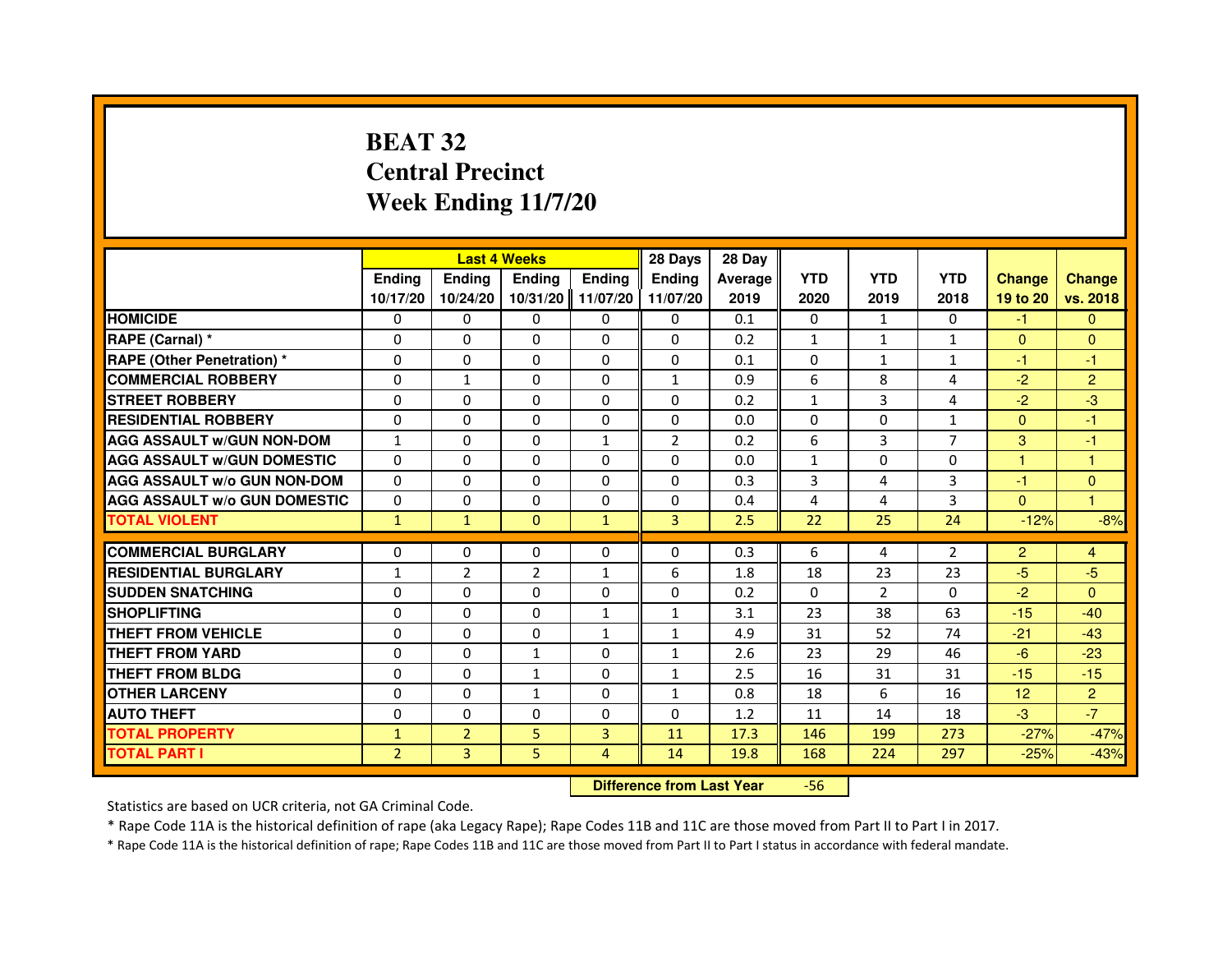# **BEAT 33 Central PrecinctWeek Ending 11/7/20**

|                                     |                | <b>Last 4 Weeks</b> |                |                   | 28 Days        | 28 Day  |                |                |                |                      |                |
|-------------------------------------|----------------|---------------------|----------------|-------------------|----------------|---------|----------------|----------------|----------------|----------------------|----------------|
|                                     | <b>Ending</b>  | <b>Ending</b>       | <b>Endina</b>  | <b>Endina</b>     | <b>Endina</b>  | Average | <b>YTD</b>     | <b>YTD</b>     | <b>YTD</b>     | <b>Change</b>        | <b>Change</b>  |
|                                     | 10/17/20       | 10/24/20            |                | 10/31/20 11/07/20 | 11/07/20       | 2019    | 2020           | 2019           | 2018           | 19 to 20             | vs. 2018       |
| <b>HOMICIDE</b>                     | 0              | 0                   | 0              | 0                 | 0              | 0.2     | $\mathbf{1}$   | $\overline{2}$ | 0              | -1.                  |                |
| RAPE (Carnal) *                     | $\Omega$       | $\Omega$            | $\Omega$       | $\Omega$          | $\Omega$       | 0.0     | $\overline{2}$ | $\Omega$       | 3              | $\mathbf{P}$         | $-1$           |
| <b>RAPE (Other Penetration)*</b>    | $\Omega$       | $\Omega$            | $\Omega$       | $\Omega$          | $\Omega$       | 0.1     | $\Omega$       | $\mathbf{1}$   | $\overline{2}$ | -1                   | $-2$           |
| <b>COMMERCIAL ROBBERY</b>           | 0              | $\Omega$            | 0              | $\mathbf{1}$      | $\mathbf{1}$   | 0.3     | 3              | 3              | 2              | $\Omega$             |                |
| <b>STREET ROBBERY</b>               | $\mathbf{1}$   | 0                   | $\mathbf{1}$   | 0                 | 2              | 1.3     | 12             | 16             | 19             | $-4$                 | $-7$           |
| <b>RESIDENTIAL ROBBERY</b>          | $\Omega$       | $\Omega$            | 0              | $\Omega$          | $\Omega$       | 0.0     | $\Omega$       | $\Omega$       | $\Omega$       | $\Omega$             | $\Omega$       |
| <b>AGG ASSAULT W/GUN NON-DOM</b>    | $\Omega$       | $\mathbf{1}$        | $\Omega$       | $\Omega$          | $\mathbf{1}$   | 1.0     | 9              | 10             | 9              | $-1$                 | $\Omega$       |
| <b>AGG ASSAULT w/GUN DOMESTIC</b>   | $\Omega$       | $\Omega$            | $\Omega$       | 0                 | $\Omega$       | 0.2     | $\mathbf{1}$   | $\mathcal{P}$  | $\Omega$       | $-1$                 | $\overline{1}$ |
| <b>AGG ASSAULT W/o GUN NON-DOM</b>  | $\Omega$       | $\Omega$            | $\Omega$       | $\Omega$          | $\Omega$       | 0.9     | 8              | 10             | 6              | $-2$                 | $\overline{2}$ |
| <b>AGG ASSAULT W/o GUN DOMESTIC</b> | $\mathbf{1}$   | 0                   | 0              | 0                 | $\mathbf{1}$   | 0.7     | 10             | 9              | $\mathbf{1}$   | $\blacktriangleleft$ | 9              |
| <b>TOTAL VIOLENT</b>                | $\overline{2}$ | $\mathbf{1}$        | $\mathbf{1}$   | $\mathbf{1}$      | 5              | 4.7     | 46             | 53             | 42             | $-13%$               | 10%            |
|                                     |                |                     |                |                   |                |         |                |                |                |                      |                |
| <b>COMMERCIAL BURGLARY</b>          | 1              | 0                   | 0              | 0                 | $\mathbf{1}$   | 1.3     | 9              | 10             | 10             | -1.                  | -1             |
| <b>RESIDENTIAL BURGLARY</b>         | $\mathbf{1}$   | 0                   | 0              | 0                 | 1              | 1.8     | 14             | 24             | 18             | $-10$                | $-4$           |
| <b>SUDDEN SNATCHING</b>             | $\Omega$       | $\Omega$            | $\Omega$       | $\Omega$          | $\Omega$       | 0.1     | 2              | $\mathbf{1}$   | 5              | -1                   | $-3$           |
| <b>SHOPLIFTING</b>                  | $\mathbf{1}$   | $\Omega$            | $\mathbf{1}$   | $\Omega$          | $\overline{2}$ | 7.9     | 27             | 92             | 55             | $-65$                | $-28$          |
| <b>THEFT FROM VEHICLE</b>           | 0              | 0                   | $\overline{2}$ | $\mathbf{1}$      | 3              | 3.4     | 34             | 43             | 54             | -9                   | $-20$          |
| <b>THEFT FROM YARD</b>              | $\Omega$       | $\mathbf{1}$        | 1              | 0                 | $\overline{2}$ | 3.6     | 41             | 46             | 42             | $-5$                 | $-1$           |
| THEFT FROM BLDG                     | $\Omega$       | $\Omega$            | 0              | $\mathbf{0}$      | $\Omega$       | 1.7     | 13             | 16             | 29             | $-3$                 | $-16$          |
| <b>OTHER LARCENY</b>                | $\Omega$       | $\overline{2}$      | $\mathbf{1}$   | $\mathbf{1}$      | $\overline{4}$ | 2.0     | 12             | 25             | 6              | $-13$                | 6              |
| <b>AUTO THEFT</b>                   | 3              | 0                   | $\mathbf{1}$   | $\Omega$          | 4              | 1.4     | 18             | 16             | 37             | $\overline{2}$       | $-19$          |
| <b>TOTAL PROPERTY</b>               | 6              | 3                   | 6              | $\overline{2}$    | 17             | 23.2    | 170            | 273            | 256            | $-38%$               | $-34%$         |
| <b>TOTAL PART I</b>                 | 8              | 4                   | $\overline{7}$ | 3                 | 22             | 27.8    | 216            | 326            | 298            | $-34%$               | $-28%$         |

 **Difference from Last Year**-110

Statistics are based on UCR criteria, not GA Criminal Code.

\* Rape Code 11A is the historical definition of rape (aka Legacy Rape); Rape Codes 11B and 11C are those moved from Part II to Part I in 2017.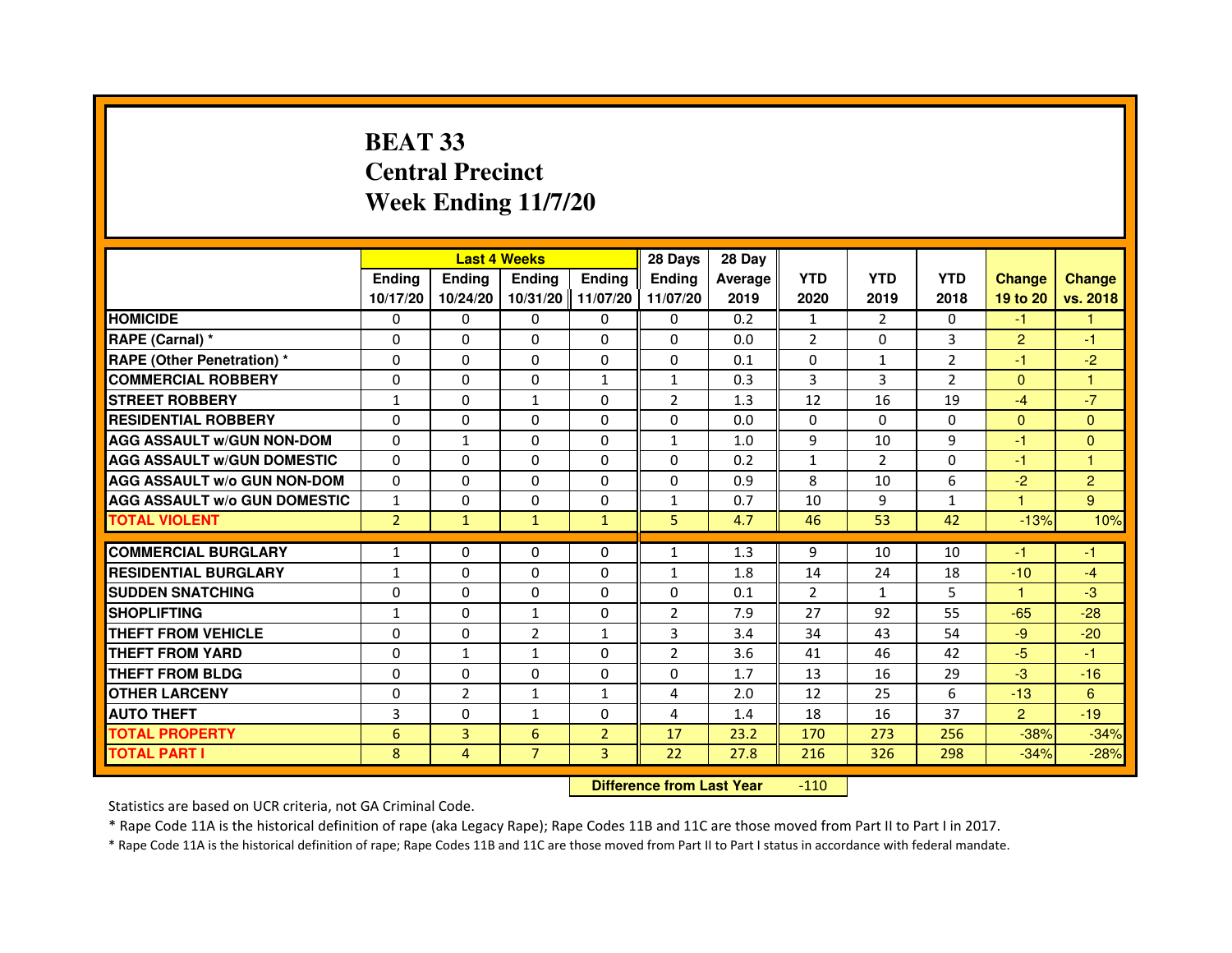# **BEAT 34 Central PrecinctWeek Ending 11/7/20**

|                                     |                | <b>Last 4 Weeks</b> |                |                   | 28 Days        | 28 Day  |              |                |                |                |                |
|-------------------------------------|----------------|---------------------|----------------|-------------------|----------------|---------|--------------|----------------|----------------|----------------|----------------|
|                                     | <b>Endina</b>  | Ending              | <b>Endina</b>  | <b>Endina</b>     | <b>Endina</b>  | Average | <b>YTD</b>   | <b>YTD</b>     | <b>YTD</b>     | <b>Change</b>  | <b>Change</b>  |
|                                     | 10/17/20       | 10/24/20            |                | 10/31/20 11/07/20 | 11/07/20       | 2019    | 2020         | 2019           | 2018           | 19 to 20       | vs. 2018       |
| <b>HOMICIDE</b>                     | 0              | 0                   | 0              | 0                 | 0              | 0.1     | 3            | $\mathbf{1}$   | $\mathbf{1}$   | $\overline{2}$ | $\overline{2}$ |
| RAPE (Carnal) *                     | $\Omega$       | $\Omega$            | $\Omega$       | $\Omega$          | $\Omega$       | 0.2     | 5            | $\overline{3}$ | $\mathbf{1}$   | $\overline{2}$ | $\overline{4}$ |
| <b>RAPE (Other Penetration)*</b>    | $\Omega$       | $\Omega$            | $\Omega$       | $\Omega$          | $\Omega$       | 0.1     | $\mathbf{1}$ | $\mathbf{1}$   | $\Omega$       | $\Omega$       | $\mathbf{1}$   |
| <b>COMMERCIAL ROBBERY</b>           | 0              | 0                   | 0              | 0                 | $\Omega$       | 0.0     | $\mathbf{1}$ | $\Omega$       | 0              | 1              | 1              |
| <b>STREET ROBBERY</b>               | 0              | $\Omega$            | 0              | $\Omega$          | 0              | 0.9     | 12           | 12             | 9              | $\Omega$       | 3              |
| <b>RESIDENTIAL ROBBERY</b>          | 0              | $\Omega$            | 0              | $\Omega$          | $\Omega$       | 0.2     | $\Omega$     | $\overline{2}$ | $\overline{2}$ | $-2$           | $-2$           |
| <b>AGG ASSAULT w/GUN NON-DOM</b>    | 3              | $\mathbf{1}$        | $\Omega$       | $\Omega$          | 4              | 1.8     | 22           | 17             | 16             | 5              | 6              |
| <b>AGG ASSAULT W/GUN DOMESTIC</b>   | $\Omega$       | $\Omega$            | $\Omega$       | $\Omega$          | $\Omega$       | 0.5     | $\Omega$     | 6              | 3              | $-6$           | $-3$           |
| <b>AGG ASSAULT W/o GUN NON-DOM</b>  | $\Omega$       | 0                   | $\Omega$       | $\mathbf{1}$      | $\mathbf{1}$   | 0.9     | 12           | 11             | 11             | 1              | 1              |
| <b>AGG ASSAULT W/o GUN DOMESTIC</b> | 0              | 1                   | 0              | 1                 | 2              | 1.6     | 17           | 20             | 14             | $-3$           | 3              |
| <b>TOTAL VIOLENT</b>                | 3              | $\overline{2}$      | $\Omega$       | $\overline{2}$    | $\overline{7}$ | 6.2     | 73           | 73             | 57             | 0%             | 28%            |
|                                     |                |                     |                |                   |                |         |              |                |                |                |                |
| <b>COMMERCIAL BURGLARY</b>          | 0              | 0                   | 0              | 0                 | $\Omega$       | 0.5     | 4            | 5              | 1              | -1             | 3              |
| <b>RESIDENTIAL BURGLARY</b>         | 0              | $\Omega$            | 0              | $\Omega$          | $\Omega$       | 3.2     | 22           | 39             | 52             | $-17$          | $-30$          |
| <b>SUDDEN SNATCHING</b>             | 0              | $\Omega$            | $\Omega$       | $\Omega$          | $\Omega$       | 0.2     | $\mathbf{1}$ | $\mathbf{1}$   | $\overline{2}$ | $\Omega$       | $-1$           |
| <b>SHOPLIFTING</b>                  | $\Omega$       | $\Omega$            | $\Omega$       | $\mathbf{0}$      | $\Omega$       | 1.2     | 5            | 12             | 6              | $-7$           | $-1$           |
| <b>THEFT FROM VEHICLE</b>           | 0              | $\Omega$            | 0              | $\mathbf{1}$      | $\mathbf{1}$   | 2.3     | 27           | 26             | 36             | $\mathbf{1}$   | -9             |
| <b>THEFT FROM YARD</b>              | $\Omega$       | 0                   | $\Omega$       | $\Omega$          | $\Omega$       | 2.3     | 14           | 27             | 15             | $-13$          | $-1$           |
| <b>THEFT FROM BLDG</b>              | 1              | $\Omega$            | 0              | 1                 | $\overline{2}$ | 1.4     | 16           | 13             | 23             | 3              | $-7$           |
| <b>OTHER LARCENY</b>                | 0              | 0                   | $\mathbf{1}$   | $\Omega$          | $\mathbf{1}$   | 0.3     | 5            | 4              | 1              | 1              | 4              |
| <b>AUTO THEFT</b>                   | $\overline{2}$ | 0                   | $\mathbf{1}$   | $\Omega$          | 3              | 2.0     | 22           | 24             | 29             | $-2$           | $-7$           |
| <b>TOTAL PROPERTY</b>               | 3              | $\mathbf{0}$        | $\overline{2}$ | $\overline{2}$    | $\overline{7}$ | 13.3    | 116          | 151            | 165            | $-23%$         | $-30%$         |
| <b>TOTAL PART I</b>                 | 6              | $\overline{2}$      | $\overline{2}$ | $\overline{4}$    | 14             | 19.6    | 189          | 224            | 222            | $-16%$         | $-15%$         |

 **Difference from Last Year**-35

Statistics are based on UCR criteria, not GA Criminal Code.

\* Rape Code 11A is the historical definition of rape (aka Legacy Rape); Rape Codes 11B and 11C are those moved from Part II to Part I in 2017.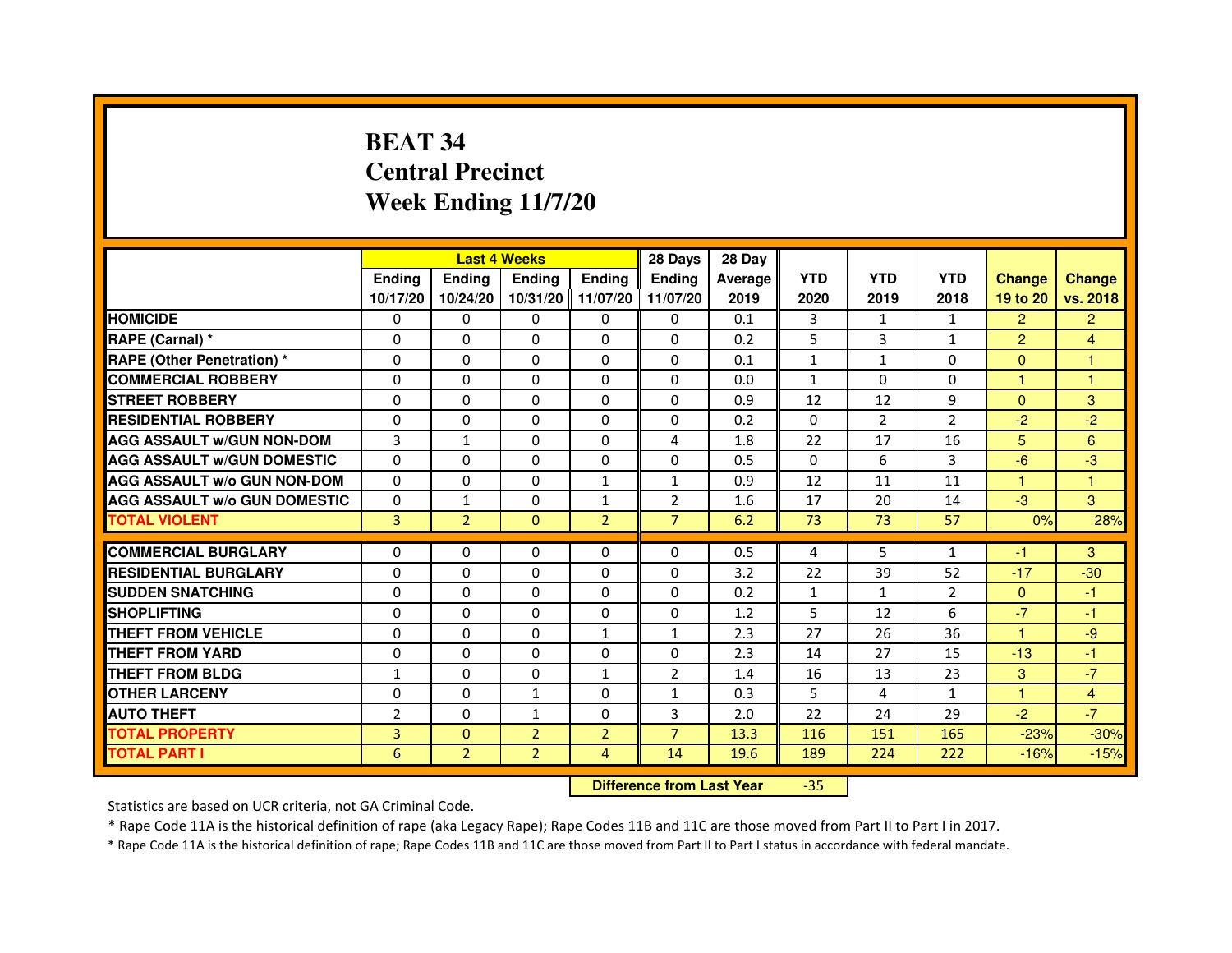# **BEAT 35 Central PrecinctWeek Ending 11/7/20**

|                                     |                | <b>Last 4 Weeks</b> |                   |                | 28 Days        | 28 Day  |                |                |                |                  |                |
|-------------------------------------|----------------|---------------------|-------------------|----------------|----------------|---------|----------------|----------------|----------------|------------------|----------------|
|                                     | <b>Ending</b>  | <b>Ending</b>       | <b>Ending</b>     | <b>Endina</b>  | <b>Endina</b>  | Average | <b>YTD</b>     | <b>YTD</b>     | <b>YTD</b>     | <b>Change</b>    | <b>Change</b>  |
|                                     | 10/17/20       | 10/24/20            | 10/31/20 11/07/20 |                | 11/07/20       | 2019    | 2020           | 2019           | 2018           | 19 to 20         | vs. 2018       |
| <b>HOMICIDE</b>                     | 0              | 0                   | 0                 | 0              | 0              | 0.0     | 6              | 0              | $\mathbf{1}$   | 6                | 5.             |
| RAPE (Carnal) *                     | $\Omega$       | $\Omega$            | $\Omega$          | $\Omega$       | $\Omega$       | 0.0     | $\overline{2}$ | $\Omega$       | 4              | $\overline{2}$   | $-2$           |
| <b>RAPE (Other Penetration) *</b>   | $\Omega$       | $\Omega$            | $\Omega$          | $\Omega$       | $\Omega$       | 0.0     | $\mathbf{1}$   | $\Omega$       | 3              | 1                | $-2$           |
| <b>COMMERCIAL ROBBERY</b>           | 0              | 0                   | $\Omega$          | 0              | $\Omega$       | 0.2     | 3              | $\overline{2}$ | $\mathbf{1}$   | 1                | $\overline{2}$ |
| <b>STREET ROBBERY</b>               | $\Omega$       | 0                   | $\Omega$          | 0              | 0              | 1.1     | 5              | 11             | 5              | $-6$             | $\Omega$       |
| <b>RESIDENTIAL ROBBERY</b>          | $\Omega$       | $\Omega$            | $\Omega$          | $\Omega$       | 0              | 0.0     | $\mathbf{1}$   | $\Omega$       | $\Omega$       | 1                | 1              |
| <b>AGG ASSAULT w/GUN NON-DOM</b>    | $\mathbf{1}$   | 0                   | $\overline{2}$    | 0              | 3              | 2.2     | 17             | 26             | 20             | $-9$             | -3             |
| <b>AGG ASSAULT W/GUN DOMESTIC</b>   | $\Omega$       | 0                   | $\Omega$          | 0              | 0              | 0.2     | 3              | $\overline{2}$ | 5              | $\mathbf{1}$     | $-2$           |
| <b>AGG ASSAULT W/o GUN NON-DOM</b>  | $\Omega$       | $\Omega$            | 1                 | $\mathbf{1}$   | $\overline{2}$ | 0.6     | 5              | 8              | 9              | $-3$             | $-4$           |
| <b>AGG ASSAULT W/o GUN DOMESTIC</b> | 1              | 1                   | $\mathbf{1}$      | 0              | 3              | 0.9     | 12             | 10             | $\overline{7}$ | $\overline{2}$   | 5              |
| <b>TOTAL VIOLENT</b>                | $\overline{2}$ | $\mathbf{1}$        | $\overline{4}$    | $\mathbf{1}$   | 8              | 5.2     | 55             | 59             | 55             | $-7%$            | 0%             |
|                                     |                |                     |                   |                |                |         |                |                |                |                  |                |
| <b>COMMERCIAL BURGLARY</b>          | $\Omega$       | $\Omega$            | $\Omega$          | $\Omega$       | $\Omega$       | 1.2     | 6              | $\overline{7}$ | 5              | $-1$             | 1              |
| <b>RESIDENTIAL BURGLARY</b>         | $\Omega$       | $\Omega$            | $\Omega$          | 1              | 1              | 2.9     | 25             | 33             | 42             | $-8$             | $-17$          |
| <b>SUDDEN SNATCHING</b>             | $\Omega$       | $\Omega$            | 0                 | 0              | 0              | 0.2     | $\Omega$       | $\mathbf{1}$   | $\mathfrak{p}$ | $-1$             | $-2$           |
| <b>SHOPLIFTING</b>                  | 0              | $\overline{2}$      | $\overline{2}$    | $\mathbf{1}$   | 5              | 2.4     | 28             | 27             | 25             | 1                | 3              |
| <b>THEFT FROM VEHICLE</b>           | 0              | $\Omega$            | $\Omega$          | $\mathbf{1}$   | $\mathbf{1}$   | 6.5     | 37             | 75             | 40             | $-38$            | $-3$           |
| <b>THEFT FROM YARD</b>              | 0              | $\Omega$            | $\Omega$          | $\Omega$       | $\Omega$       | 1.4     | $\overline{a}$ | 16             | 24             | $-12$            | $-20$          |
| <b>THEFT FROM BLDG</b>              | $\Omega$       | $\mathbf{1}$        | 0                 | 0              | 1              | 1.8     | 12             | 21             | 16             | $-9$             | $-4$           |
| <b>OTHER LARCENY</b>                | $\Omega$       | $\Omega$            | $\Omega$          | 0              | 0              | 1.2     | 3              | 13             | 6              | $-10$            | $-3$           |
| <b>AUTO THEFT</b>                   | 1              | $\overline{2}$      | 1                 | $\overline{2}$ | 6              | 2.1     | 31             | 21             | 41             | 10 <sup>10</sup> | $-10$          |
| <b>TOTAL PROPERTY</b>               | $\mathbf{1}$   | 5                   | 3                 | 5              | 14             | 19.7    | 146            | 214            | 201            | $-32%$           | $-27%$         |
| <b>TOTAL PART I</b>                 | $\overline{3}$ | 6                   | $\overline{7}$    | 6              | 22             | 24.9    | 201            | 273            | 256            | $-26%$           | $-21%$         |

 **Difference from Last Year**-72

Statistics are based on UCR criteria, not GA Criminal Code.

\* Rape Code 11A is the historical definition of rape (aka Legacy Rape); Rape Codes 11B and 11C are those moved from Part II to Part I in 2017.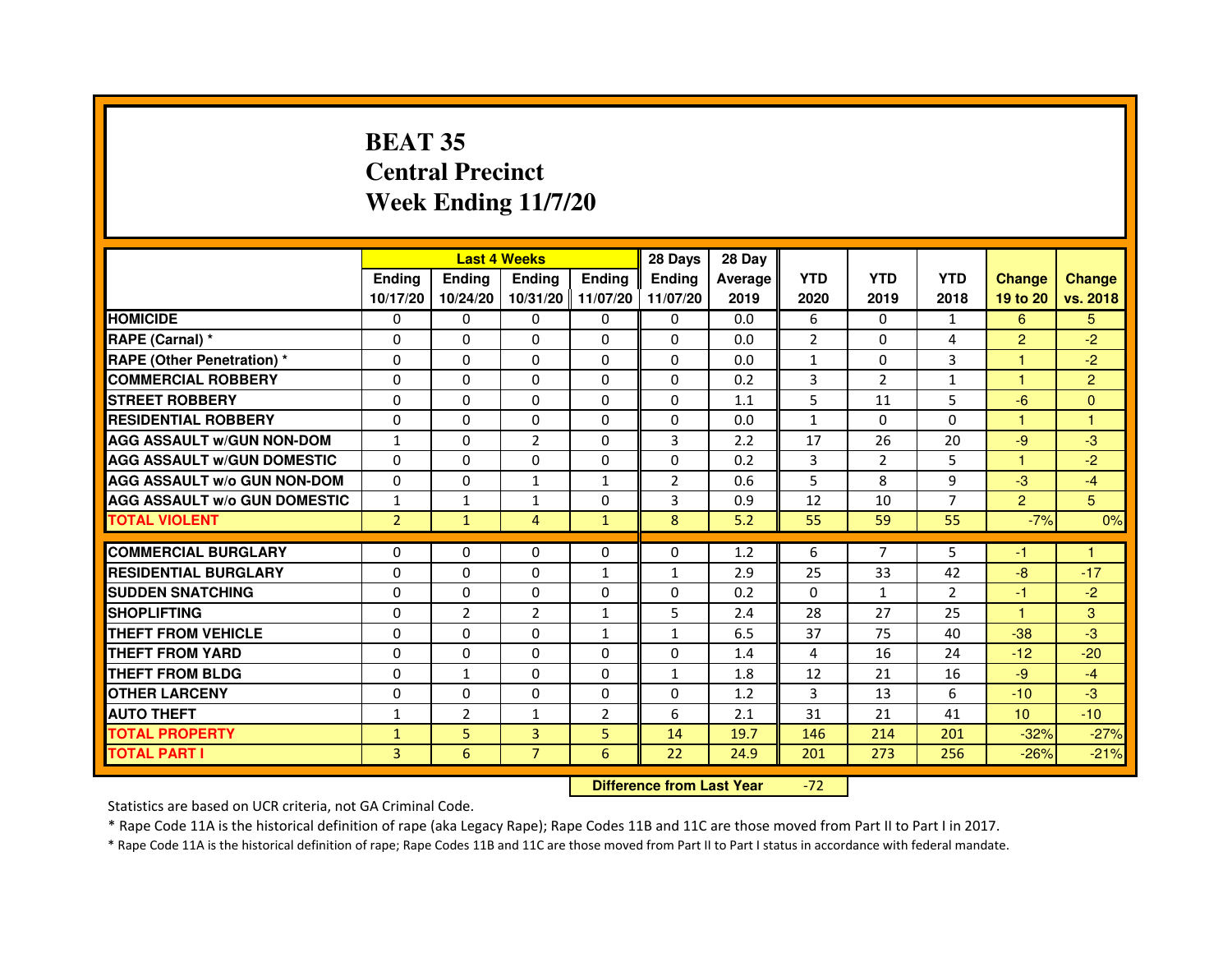#### **BEAT 36 Central PrecinctWeek Ending 11/7/20**

|                                     |               |               | <b>Last 4 Weeks</b> |                   | 28 Days       | 28 Day  |                |                |                |                      |               |
|-------------------------------------|---------------|---------------|---------------------|-------------------|---------------|---------|----------------|----------------|----------------|----------------------|---------------|
|                                     | <b>Endina</b> | <b>Endina</b> | <b>Endina</b>       | <b>Endina</b>     | <b>Endina</b> | Average | <b>YTD</b>     | <b>YTD</b>     | <b>YTD</b>     | <b>Change</b>        | <b>Change</b> |
|                                     | 10/17/20      | 10/24/20      |                     | 10/31/20 11/07/20 | 11/07/20      | 2019    | 2020           | 2019           | 2018           | 19 to 20             | vs. 2018      |
| <b>HOMICIDE</b>                     | $\Omega$      | $\Omega$      | $\mathbf{0}$        | $\mathbf{0}$      | $\Omega$      | 0.0     | $\mathbf{1}$   | $\Omega$       | $\Omega$       | $\blacktriangleleft$ | $\mathbf{1}$  |
| RAPE (Carnal) *                     | 0             | 0             | 0                   | 0                 | $\Omega$      | 0.2     | 5              | $\overline{2}$ | $\overline{2}$ | 3                    | 3             |
| RAPE (Other Penetration) *          | 0             | 0             | $\Omega$            | 0                 | 0             | 0.0     | 0              | 0              | $\mathbf{1}$   | $\Omega$             | -1            |
| <b>COMMERCIAL ROBBERY</b>           | 0             | $\Omega$      | $\Omega$            | 0                 | 0             | 0.2     | $\Omega$       | 3              | $\Omega$       | $-3$                 | $\Omega$      |
| <b>STREET ROBBERY</b>               | $\Omega$      | $\mathbf 0$   | $\Omega$            | $\Omega$          | $\Omega$      | 0.6     | $\overline{2}$ | 6              | 4              | $-4$                 | $-2$          |
| <b>RESIDENTIAL ROBBERY</b>          | $\Omega$      | $\Omega$      | $\Omega$            | $\Omega$          | $\Omega$      | 0.1     | 4              | $\mathbf{1}$   | 5              | 3                    | $-1$          |
| <b>AGG ASSAULT W/GUN NON-DOM</b>    | $\Omega$      | $\Omega$      | $\Omega$            | 0                 | $\Omega$      | 0.8     | 3              | 10             | $\overline{7}$ | $-7$                 | $-4$          |
| <b>AGG ASSAULT W/GUN DOMESTIC</b>   | $\Omega$      | $\mathbf{0}$  | 0                   | 0                 | 0             | 0.2     | $\mathbf{1}$   | 2              | $\mathbf{1}$   | -1                   | $\Omega$      |
| <b>AGG ASSAULT W/o GUN NON-DOM</b>  | $\Omega$      | $\Omega$      | $\Omega$            | 0                 | $\Omega$      | 0.5     | 4              | 4              | 3              | $\Omega$             | -1            |
| <b>AGG ASSAULT W/o GUN DOMESTIC</b> | $\Omega$      | $\mathbf 0$   | $\Omega$            | $\Omega$          | $\Omega$      | 0.3     | 12             | 3              | 4              | 9                    | 8             |
| <b>TOTAL VIOLENT</b>                | $\mathbf{0}$  | $\mathbf{0}$  | $\mathbf{0}$        | $\mathbf{0}$      | $\mathbf{0}$  | 2.9     | 32             | 31             | 27             | 3%                   | 19%           |
|                                     |               |               |                     |                   |               |         |                |                |                |                      |               |
| <b>COMMERCIAL BURGLARY</b>          | 0             | 0             | 0                   | 0                 | 0             | 1.1     | 6              | 10             | 6              | $-4$                 | $\Omega$      |
| <b>RESIDENTIAL BURGLARY</b>         | 0             | 0             | 0                   | 0                 | 0             | 2.3     | 12             | 26             | 18             | $-14$                | $-6$          |
| <b>SUDDEN SNATCHING</b>             | $\Omega$      | $\Omega$      | $\Omega$            | $\Omega$          | 0             | 0.1     | $\overline{2}$ | $\mathbf{1}$   | $\mathbf{1}$   | 1                    | 1             |
| <b>SHOPLIFTING</b>                  | $\mathbf{1}$  | $\Omega$      | 4                   | $\Omega$          | 5             | 3.7     | 46             | 42             | 38             | $\overline{4}$       | 8             |
| THEFT FROM VEHICLE                  | $\Omega$      | $\mathbf{1}$  | $\Omega$            | $\Omega$          | $\mathbf{1}$  | 3.3     | 30             | 41             | 35             | $-11$                | $-5$          |
| <b>THEFT FROM YARD</b>              | $\Omega$      | 0             | 0                   | $\mathbf{1}$      | $\mathbf{1}$  | 0.7     | 16             | 8              | 11             | 8                    | 5             |
| THEFT FROM BLDG                     | 0             | 0             | 0                   | 0                 | 0             | 1.5     | 16             | 19             | 21             | $-3$                 | $-5$          |
| <b>OTHER LARCENY</b>                | $\Omega$      | $\Omega$      | $\Omega$            | $\Omega$          | $\Omega$      | 0.3     | 3              | 3              | $\mathbf{1}$   | $\Omega$             | 2             |
| <b>AUTO THEFT</b>                   | $\Omega$      | $\Omega$      | $\overline{2}$      | $\mathbf{1}$      | 3             | 1.8     | 28             | 18             | 17             | 10                   | 11            |
| <b>TOTAL PROPERTY</b>               | $\mathbf{1}$  | $\mathbf{1}$  | 6                   | $\overline{2}$    | 10            | 14.8    | 159            | 168            | 148            | $-5%$                | 7%            |
| <b>TOTAL PART I</b>                 | $\mathbf{1}$  | $\mathbf{1}$  | 6                   | $\overline{2}$    | 10            | 17.7    | 191            | 199            | 175            | $-4%$                | 9%            |

#### **Difference from Last Year**

-8

Statistics are based on UCR criteria, not GA Criminal Code.

\* Rape Code 11A is the historical definition of rape (aka Legacy Rape); Rape Codes 11B and 11C are those moved from Part II to Part I in 2017.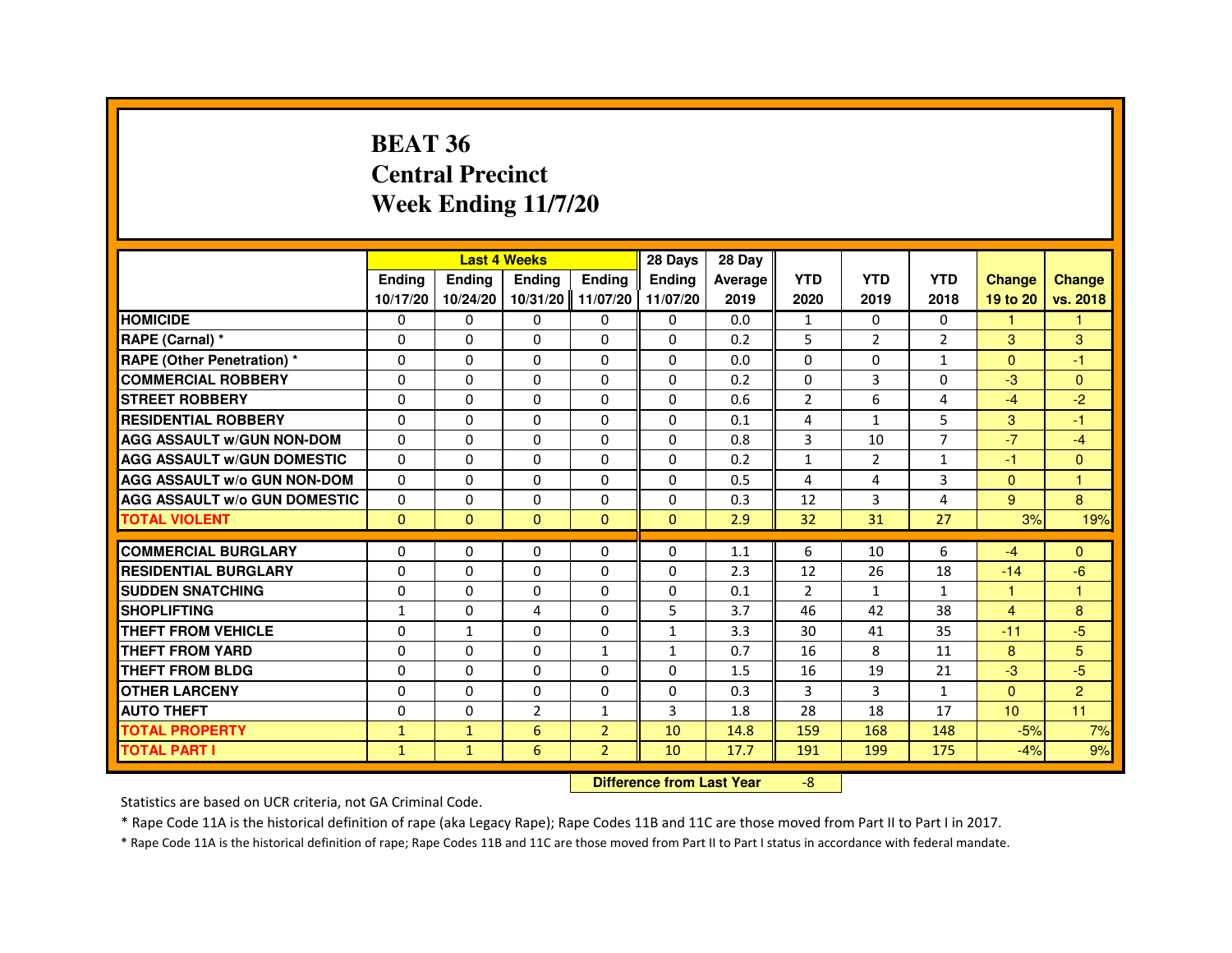# **BEAT 41 South PrecinctWeek Ending 11/7/20**

|                                     |                |                | <b>Last 4 Weeks</b>              |                | 28 Days        | 28 Day  |              |                |                |               |                 |
|-------------------------------------|----------------|----------------|----------------------------------|----------------|----------------|---------|--------------|----------------|----------------|---------------|-----------------|
|                                     | <b>Ending</b>  | <b>Endina</b>  | <b>Ending</b>                    | <b>Ending</b>  | <b>Endina</b>  | Average | <b>YTD</b>   | <b>YTD</b>     | <b>YTD</b>     | <b>Change</b> | <b>Change</b>   |
|                                     | 10/17/20       | 10/24/20       | 10/31/20                         | 11/07/20       | 11/07/20       | 2019    | 2020         | 2019           | 2018           | 19 to 20      | vs. 2018        |
| <b>HOMICIDE</b>                     | 0              | 0              | $\Omega$                         | $\Omega$       | 0              | 0.1     | 0            | $\mathbf{1}$   | $\Omega$       | $-1$          | $\mathbf{0}$    |
| RAPE (Carnal) *                     | 0              | 0              | 0                                | 0              | 0              | 0.2     | $\mathbf{1}$ | 3              | $\mathbf{1}$   | $-2$          | $\Omega$        |
| <b>RAPE (Other Penetration) *</b>   | 0              | $\Omega$       | $\Omega$                         | $\Omega$       | $\Omega$       | 0.0     | $\Omega$     | $\Omega$       | $\mathbf{1}$   | $\Omega$      | $-1$            |
| <b>COMMERCIAL ROBBERY</b>           | $\Omega$       | $\Omega$       | $\mathbf{1}$                     | $\Omega$       | $\mathbf{1}$   | 0.6     | 2            | 6              | $\mathbf{1}$   | $-4$          | $\mathbf{1}$    |
| <b>STREET ROBBERY</b>               | 0              | 0              | $\Omega$                         | $\Omega$       | $\Omega$       | 0.9     | 6            | 10             | 4              | $-4$          | $\overline{2}$  |
| <b>RESIDENTIAL ROBBERY</b>          | $\Omega$       | $\Omega$       | $\Omega$                         | $\Omega$       | $\Omega$       | 0.1     | $\mathbf{1}$ | $\mathbf{1}$   | $\mathbf{1}$   | $\Omega$      | $\Omega$        |
| <b>AGG ASSAULT w/GUN NON-DOM</b>    | $\Omega$       | 1              | 0                                | $\Omega$       | 1              | 0.2     | 5            | $\overline{2}$ | 0              | 3             | 5               |
| <b>AGG ASSAULT w/GUN DOMESTIC</b>   | $\Omega$       | $\Omega$       | $\Omega$                         | $\Omega$       | $\Omega$       | 0.1     | $\mathbf{1}$ | $\mathbf{1}$   | $\Omega$       | $\Omega$      | $\mathbf{1}$    |
| <b>AGG ASSAULT w/o GUN NON-DOM</b>  | 0              | 0              | $\Omega$                         | $\overline{2}$ | $\overline{2}$ | 0.3     | 6            | 3              | $\overline{2}$ | 3             | 4               |
| <b>AGG ASSAULT w/o GUN DOMESTIC</b> | $\Omega$       | 1              | $\Omega$                         | $\Omega$       | 1              | 0.5     | 6            | 6              | $\mathbf{1}$   | $\Omega$      | 5               |
| <b>TOTAL VIOLENT</b>                | $\mathbf{0}$   | $\overline{2}$ | $\mathbf{1}$                     | $\overline{2}$ | 5              | 3.0     | 28           | 33             | 11             | $-15%$        | 155%            |
| <b>COMMERCIAL BURGLARY</b>          | 0              | 0              | 0                                | 0              | 0              | 1.1     | 6            | 12             | 10             | $-6$          | $-4$            |
| <b>RESIDENTIAL BURGLARY</b>         | $\mathbf{1}$   | $\Omega$       | $\Omega$                         | $\Omega$       | 1              | 0.8     | 8            | 9              | 13             | $-1$          | $-5$            |
| <b>SUDDEN SNATCHING</b>             | $\Omega$       | $\Omega$       | $\Omega$                         | $\Omega$       | $\Omega$       | 0.2     | $\mathbf{1}$ | $\overline{2}$ | 3              | $-1$          | $-2$            |
| <b>SHOPLIFTING</b>                  | 0              | 0              | 1                                | 0              | 1              | 1.8     | 10           | 23             | 18             | $-13$         | $-8$            |
| THEFT FROM VEHICLE                  | $\Omega$       | $\mathbf{1}$   | $\mathbf{1}$                     | $\mathbf{1}$   | 3              | 5.4     | 35           | 63             | 41             | $-28$         | $-6$            |
| <b>THEFT FROM YARD</b>              | $\Omega$       | $\Omega$       | $\Omega$                         | $\Omega$       | $\Omega$       | 0.9     | 9            | 9              | 16             | $\mathbf{0}$  | $-7$            |
| <b>THEFT FROM BLDG</b>              | $\mathbf{1}$   | $\Omega$       | $\overline{2}$                   | $\Omega$       | 3              | 3.3     | 25           | 38             | 20             | $-13$         | 5               |
| <b>OTHER LARCENY</b>                | 0              | $\Omega$       | $\Omega$                         | $\Omega$       | 0              | 0.3     | 4            | 4              | 3              | $\mathbf{0}$  | 1               |
| <b>AUTO THEFT</b>                   | 0              | 0              | $\Omega$                         | 0              | 0              | 1.5     | 16           | 18             | 10             | $-2$          | $6\overline{6}$ |
| <b>TOTAL PROPERTY</b>               | $\overline{2}$ | $\mathbf{1}$   | $\overline{4}$                   | $\mathbf{1}$   | 8              | 15.3    | 114          | 178            | 134            | $-36%$        | $-15%$          |
| <b>TOTAL PART I</b>                 | $\overline{2}$ | 3              | 5                                | 3              | 13             | 18.3    | 142          | 211            | 145            | $-33%$        | $-2%$           |
|                                     |                |                |                                  |                |                |         |              |                |                |               |                 |
|                                     |                |                | <b>Difference from Last Year</b> |                | $-69$          |         |              |                |                |               |                 |

 **Difference from Last Year**

Statistics are based on UCR criteria, not GA Criminal Code.

\* Rape Code 11A is the historical definition of rape (aka Legacy Rape); Rape Codes 11B and 11C are those moved from Part II to Part I in 2017.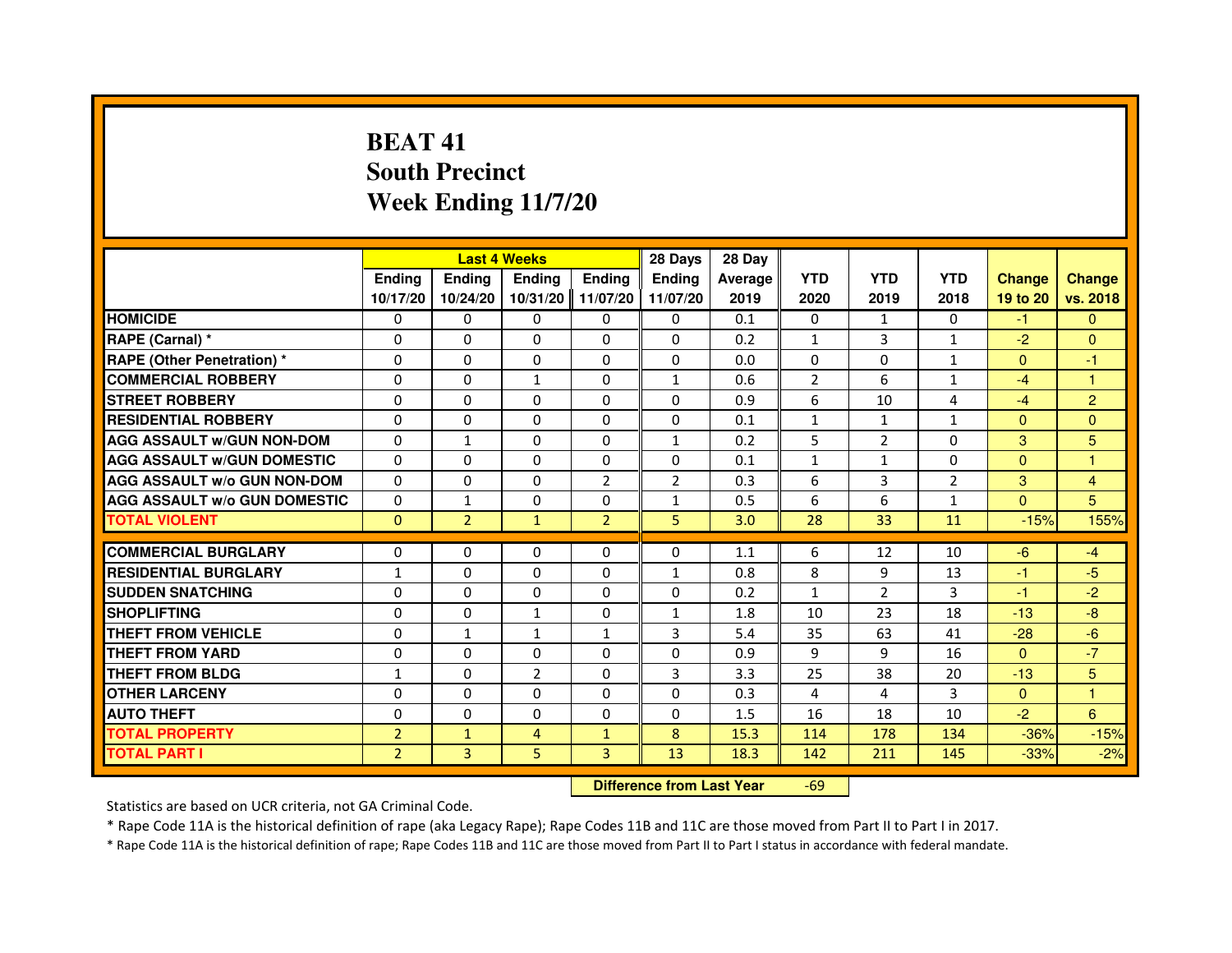# **BEAT 42 South PrecinctWeek Ending 11/7/20**

|                                     |               | <b>Last 4 Weeks</b> |                |               | 28 Days                          | 28 Day  |                |                |                |                |                      |
|-------------------------------------|---------------|---------------------|----------------|---------------|----------------------------------|---------|----------------|----------------|----------------|----------------|----------------------|
|                                     | <b>Ending</b> | <b>Ending</b>       | <b>Ending</b>  | <b>Ending</b> | <b>Ending</b>                    | Average | <b>YTD</b>     | <b>YTD</b>     | <b>YTD</b>     | <b>Change</b>  | <b>Change</b>        |
|                                     | 10/17/20      | 10/24/20            | 10/31/20       | 11/07/20      | 11/07/20                         | 2019    | 2020           | 2019           | 2018           | 19 to 20       | vs. 2018             |
| <b>HOMICIDE</b>                     | $\mathbf{0}$  | $\mathbf{0}$        | $\mathbf{0}$   | $\mathbf{0}$  | 0                                | 0.1     | $\mathbf{0}$   | 0              | 0              | $\Omega$       | $\mathbf{0}$         |
| RAPE (Carnal) *                     | 0             | 0                   | 0              | 0             | 0                                | 0.2     | 3              | $\overline{2}$ | $\mathbf{1}$   | $\mathbf{1}$   | $\overline{2}$       |
| <b>RAPE (Other Penetration) *</b>   | $\Omega$      | $\Omega$            | 0              | $\Omega$      | $\Omega$                         | 0.1     | $\mathbf{1}$   | 1              | 3              | $\mathbf{0}$   | $-2$                 |
| <b>COMMERCIAL ROBBERY</b>           | 0             | $\Omega$            | $\Omega$       | $\Omega$      | 0                                | 0.2     | 6              | 3              | $\mathbf{1}$   | 3              | 5                    |
| <b>STREET ROBBERY</b>               | $\Omega$      | $\Omega$            | $\Omega$       | $\Omega$      | $\Omega$                         | 0.4     | $\overline{2}$ | 4              | 5              | $-2$           | $-3$                 |
| <b>RESIDENTIAL ROBBERY</b>          | 0             | 0                   | 0              | 0             | 0                                | 0.1     | $\overline{2}$ | 1              | $\Omega$       | $\mathbf{1}$   | $\overline{2}$       |
| <b>AGG ASSAULT W/GUN NON-DOM</b>    | $\Omega$      | $\Omega$            | 0              | $\Omega$      | $\Omega$                         | 0.4     | 4              | 5              | 0              | -1             | 4                    |
| <b>AGG ASSAULT W/GUN DOMESTIC</b>   | $\Omega$      | $\Omega$            | 0              | $\Omega$      | $\Omega$                         | 0.1     | $\Omega$       | $\mathbf{1}$   | $\overline{2}$ | $-1$           | $-2$                 |
| <b>AGG ASSAULT W/o GUN NON-DOM</b>  | $\Omega$      | $\Omega$            | $\Omega$       | $\Omega$      | $\mathbf{0}$                     | 0.2     | $\overline{7}$ | 3              | 8              | 4              | -1                   |
| <b>AGG ASSAULT W/o GUN DOMESTIC</b> | 0             | $\Omega$            | 0              | $\Omega$      | $\Omega$                         | 0.3     | $\overline{2}$ | 3              | $\mathbf{1}$   | $-1$           | $\blacktriangleleft$ |
| <b>TOTAL VIOLENT</b>                | $\mathbf{0}$  | $\mathbf{0}$        | $\mathbf{0}$   | $\mathbf{0}$  | $\mathbf{0}$                     | 2.1     | 27             | 23             | 21             | 17%            | 29%                  |
| <b>COMMERCIAL BURGLARY</b>          | 0             | 0                   | 0              | 0             | 0                                | 0.9     | 9              | 9              | 11             | $\mathbf{0}$   | $-2$                 |
| <b>RESIDENTIAL BURGLARY</b>         | 0             | $\mathbf{1}$        | 0              | $\Omega$      | $\mathbf{1}$                     | 0.8     | 3              | 9              | 6              | $-6$           | -3                   |
| <b>SUDDEN SNATCHING</b>             | $\mathbf{1}$  | $\Omega$            | 0              | $\Omega$      | $\mathbf{1}$                     | 0.2     | $\overline{2}$ | $\overline{2}$ | $\overline{2}$ | $\Omega$       | $\Omega$             |
| <b>SHOPLIFTING</b>                  | 3             | 3                   | 5              | 5             | 16                               | 18.6    | 135            | 212            | 287            | $-77$          | $-152$               |
| THEFT FROM VEHICLE                  | 0             | $\Omega$            | 0              | $\mathbf{1}$  | $\mathbf{1}$                     | 3.2     | 47             | 40             | 45             | $\overline{7}$ | $\overline{2}$       |
| <b>THEFT FROM YARD</b>              | $\mathbf{1}$  | $\mathbf{1}$        | $\Omega$       | $\Omega$      | $\overline{2}$                   | 0.7     | 15             | 6              | 12             | 9              | 3                    |
| <b>THEFT FROM BLDG</b>              | $\Omega$      | $\Omega$            | $\overline{2}$ | $\Omega$      | $\overline{2}$                   | 2.3     | 24             | 24             | 19             | $\Omega$       | 5                    |
| <b>OTHER LARCENY</b>                | $\Omega$      | $\Omega$            | 0              | $\Omega$      | $\Omega$                         | 0.8     | 5              | 8              | $\mathbf{1}$   | $-3$           | 4                    |
| <b>AUTO THEFT</b>                   | $\mathbf{1}$  | $\Omega$            | $\Omega$       | $\Omega$      | $\mathbf{1}$                     | 2.0     | 21             | 23             | 18             | $-2$           | 3                    |
| <b>TOTAL PROPERTY</b>               | 6             | 5                   | $\overline{7}$ | 6             | 24                               | 29.5    | 261            | 333            | 401            | $-22%$         | $-35%$               |
| <b>TOTAL PART I</b>                 | 6             | 5                   | $\overline{7}$ | 6             | 24                               | 31.5    | 288            | 356            | 422            | $-19%$         | $-32%$               |
|                                     |               |                     |                |               | <b>Difference from Last Year</b> |         | $-68$          |                |                |                |                      |

 **Difference from Last Year**

Statistics are based on UCR criteria, not GA Criminal Code.

\* Rape Code 11A is the historical definition of rape (aka Legacy Rape); Rape Codes 11B and 11C are those moved from Part II to Part I in 2017.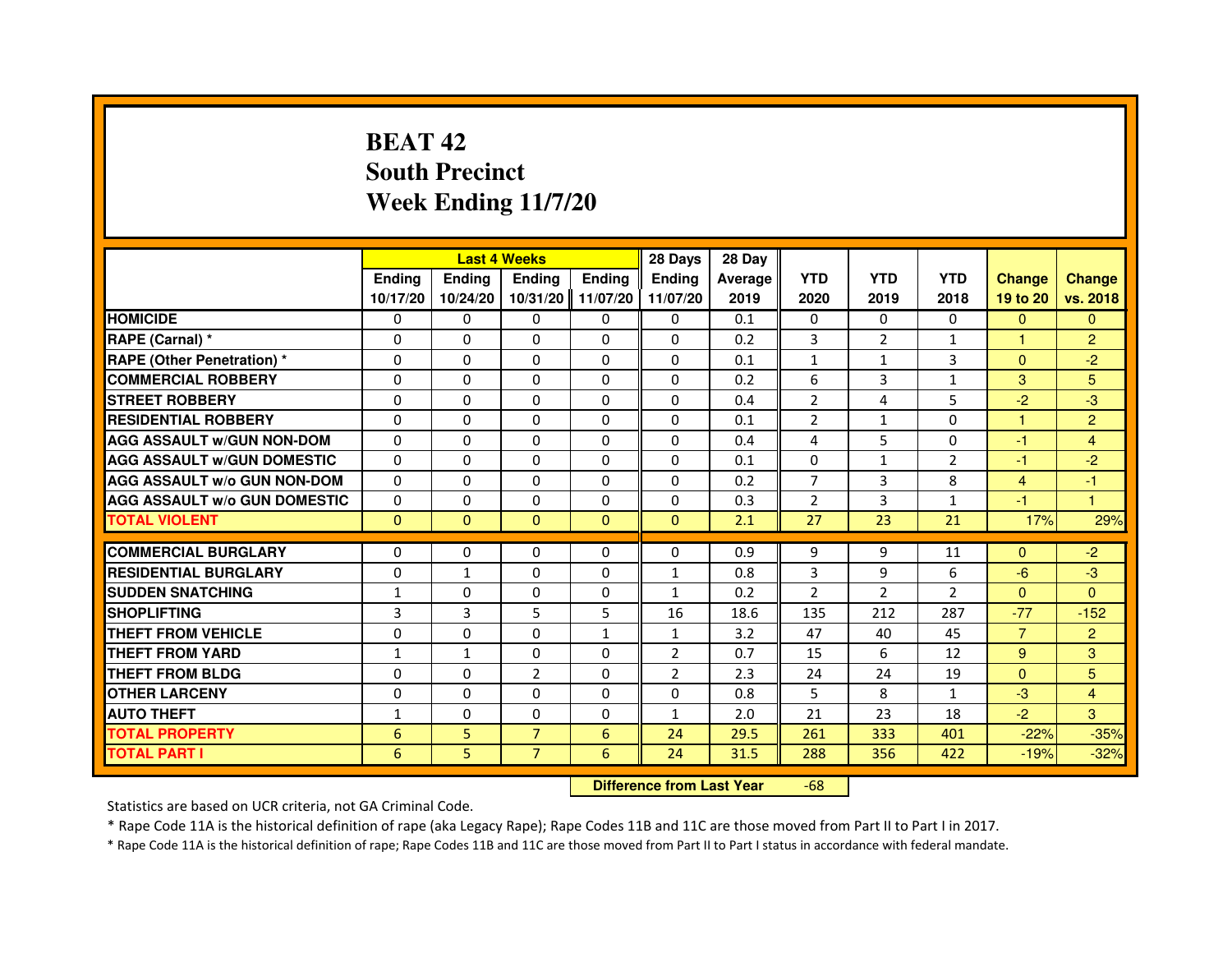# **BEAT 43 South PrecinctWeek Ending 11/7/20**

| <b>Change</b><br>vs. 2018<br>$-1$<br>$\Omega$<br>1<br>6<br>-3<br>$-4$ |
|-----------------------------------------------------------------------|
|                                                                       |
|                                                                       |
|                                                                       |
|                                                                       |
|                                                                       |
|                                                                       |
|                                                                       |
|                                                                       |
| 12                                                                    |
| 2                                                                     |
| $-1$                                                                  |
| 11                                                                    |
| 77%                                                                   |
| $-7$                                                                  |
| $-12$                                                                 |
| $-2$                                                                  |
| $-19$                                                                 |
| $\mathbf{1}$                                                          |
| $-7$                                                                  |
| $-16$                                                                 |
| 5                                                                     |
| $-2$                                                                  |
| $-27%$                                                                |
| $-15%$                                                                |
|                                                                       |

 **Difference from Last Year**-41

Statistics are based on UCR criteria, not GA Criminal Code.

\* Rape Code 11A is the historical definition of rape (aka Legacy Rape); Rape Codes 11B and 11C are those moved from Part II to Part I in 2017.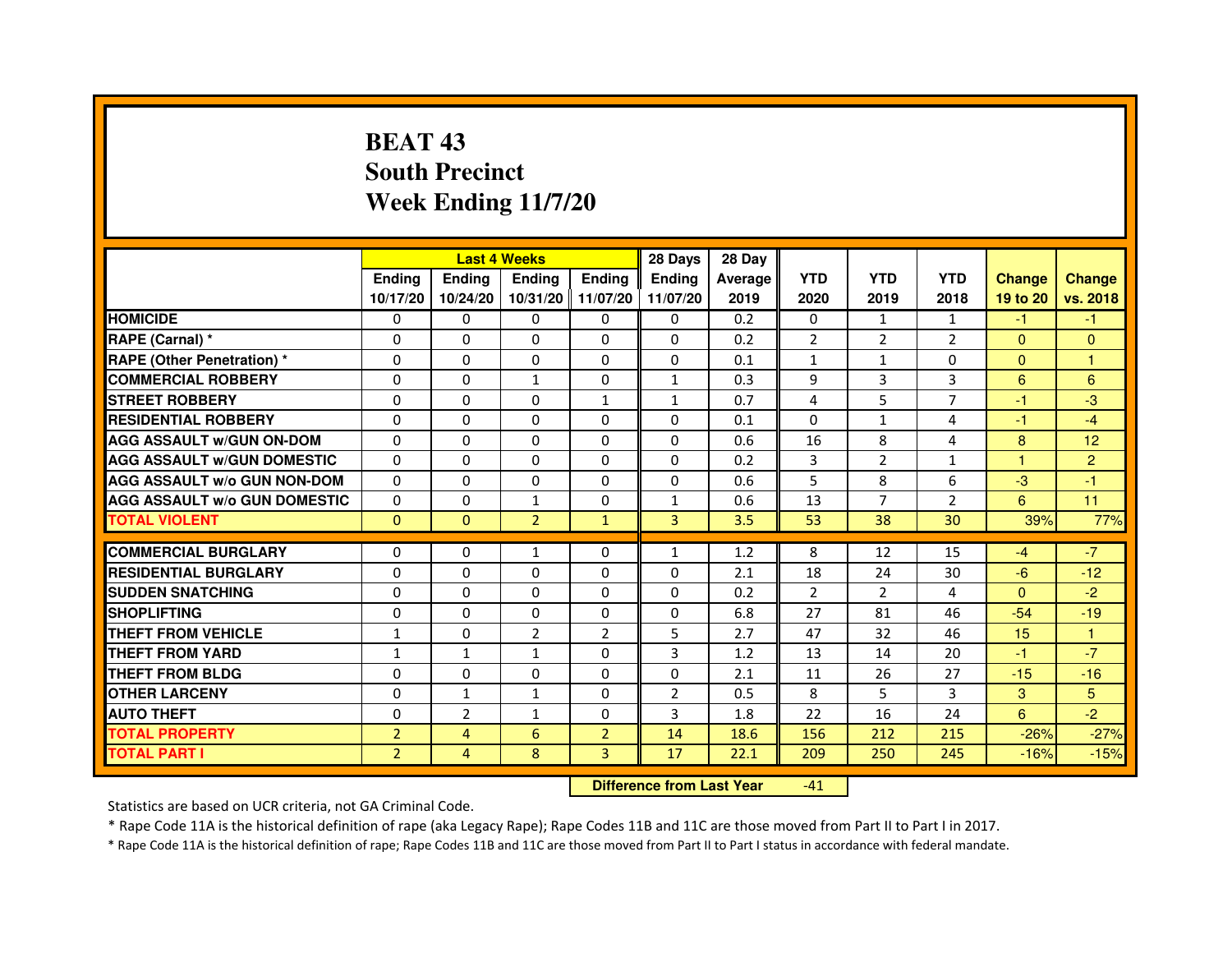# **BEAT 44 South PrecinctWeek Ending 11/7/20**

|                                     |                | <b>Last 4 Weeks</b> |                |                   | 28 Days                          | 28 Day  |                |                |                |                      |                |
|-------------------------------------|----------------|---------------------|----------------|-------------------|----------------------------------|---------|----------------|----------------|----------------|----------------------|----------------|
|                                     | <b>Ending</b>  | Ending              | <b>Ending</b>  | <b>Ending</b>     | <b>Ending</b>                    | Average | <b>YTD</b>     | <b>YTD</b>     | <b>YTD</b>     | <b>Change</b>        | <b>Change</b>  |
|                                     | 10/17/20       | 10/24/20            |                | 10/31/20 11/07/20 | 11/07/20                         | 2019    | 2020           | 2019           | 2018           | 19 to 20             | vs. 2018       |
| <b>HOMICIDE</b>                     | 0              | 0                   | $\mathbf{0}$   | $\Omega$          | 0                                | 0.1     | $\mathbf{1}$   | $\mathbf{1}$   | $\mathbf{1}$   | $\Omega$             | $\mathbf{0}$   |
| RAPE (Carnal) *                     | 0              | 0                   | 0              | 0                 | $\Omega$                         | 0.2     | $\overline{2}$ | $\overline{2}$ | $\overline{2}$ | $\Omega$             | $\mathbf{0}$   |
| <b>RAPE (Other Penetration) *</b>   | $\Omega$       | 0                   | 0              | $\mathbf{0}$      | $\mathbf{0}$                     | 0.0     | $\overline{2}$ | $\Omega$       | $\overline{2}$ | $\overline{2}$       | $\mathbf{0}$   |
| <b>COMMERCIAL ROBBERY</b>           | 0              | 0                   | $\Omega$       | $\mathbf{0}$      | $\Omega$                         | 0.0     | $\mathbf{1}$   | $\Omega$       | $\mathbf{1}$   | $\mathbf{1}$         | $\mathbf{0}$   |
| <b>STREET ROBBERY</b>               | 0              | $\Omega$            | $\Omega$       | $\Omega$          | $\Omega$                         | 0.5     | 6              | 5              | 5              | $\blacktriangleleft$ | 1              |
| <b>RESIDENTIAL ROBBERY</b>          | 0              | 0                   | $\Omega$       | $\mathbf{0}$      | $\Omega$                         | 0.0     | $\overline{2}$ | $\Omega$       | 5              | $\overline{2}$       | $-3$           |
| <b>AGG ASSAULT w/GUN NON-DOM</b>    | $\mathbf{1}$   | $\Omega$            | 0              | $\mathbf{0}$      | $\mathbf{1}$                     | 0.8     | 10             | 9              | 5              | $\blacktriangleleft$ | 5              |
| <b>AGG ASSAULT W/GUN DOMESTIC</b>   | $\Omega$       | $\Omega$            | $\Omega$       | $\mathbf{0}$      | $\Omega$                         | 0.2     | $\mathbf{1}$   | $\overline{2}$ | $\overline{2}$ | $-1$                 | $-1$           |
| <b>AGG ASSAULT W/o GUN NON-DOM</b>  | $\mathbf{1}$   | $\Omega$            | $\Omega$       | $\Omega$          | $\mathbf{1}$                     | 0.4     | 5              | 5.             | 4              | $\Omega$             | $\mathbf{1}$   |
| <b>AGG ASSAULT w/o GUN DOMESTIC</b> | $\Omega$       | 0                   | 0              | $\mathbf{0}$      | 0                                | 1.2     | 13             | 14             | 6              | $-1$                 | $\overline{7}$ |
| <b>TOTAL VIOLENT</b>                | $\overline{2}$ | $\mathbf{0}$        | $\mathbf{0}$   | $\mathbf{0}$      | $\overline{2}$                   | 3.3     | 43             | 38             | 33             | 13%                  | 30%            |
| <b>COMMERCIAL BURGLARY</b>          | 0              | 0                   | 0              | $\mathbf{0}$      | 0                                | 0.8     | 2              | 10             | $\mathbf{1}$   | $-8$                 | 1              |
| <b>RESIDENTIAL BURGLARY</b>         | 1              | 0                   | $\overline{2}$ | $\mathbf{0}$      | 3                                | 1.5     | 25             | 18             | 32             | $\overline{7}$       | $-7$           |
| <b>SUDDEN SNATCHING</b>             | 0              | 0                   | $\Omega$       | $\Omega$          | $\Omega$                         | 0.2     | $\Omega$       | 3              | $\Omega$       | $-3$                 | $\mathbf{0}$   |
| <b>SHOPLIFTING</b>                  | $\overline{2}$ | $\mathbf{1}$        | 0              | $\overline{2}$    | 5                                | 2.7     | 20             | 31             | 53             | $-11$                | $-33$          |
| THEFT FROM VEHICLE                  | 0              | $\mathbf{1}$        | $\mathbf{1}$   | $\mathbf{1}$      | 3                                | 6.5     | 43             | 77             | 66             | $-34$                | $-23$          |
| <b>THEFT FROM YARD</b>              | $\mathbf{1}$   | $\mathbf 0$         | $\Omega$       | $\mathbf{0}$      | $\mathbf{1}$                     | 0.7     | 11             | 9              | 12             | $\overline{2}$       | $-1$           |
| <b>THEFT FROM BLDG</b>              | $\mathbf{1}$   | $\Omega$            | $\mathbf{1}$   | $\overline{2}$    | 4                                | 1.4     | 20             | 18             | 11             | $\overline{2}$       | 9              |
| <b>OTHER LARCENY</b>                | $\mathbf{1}$   | $\Omega$            | $\Omega$       | 1                 | $\overline{2}$                   | 0.8     | 8              | 9              | 6              | $-1$                 | $\overline{2}$ |
| <b>AUTO THEFT</b>                   | $\Omega$       | $\Omega$            | $\mathbf{1}$   | $\Omega$          | $\mathbf{1}$                     | 2.7     | 18             | 28             | 19             | $-10$                | $-1$           |
| <b>TOTAL PROPERTY</b>               | 6              | $\overline{2}$      | 5              | 6                 | 19                               | 17.3    | 147            | 203            | 200            | $-28%$               | $-27%$         |
| <b>TOTAL PART I</b>                 | 8              | $\overline{2}$      | 5              | 6                 | 21                               | 20.6    | 190            | 241            | 233            | $-21%$               | $-18%$         |
|                                     |                |                     |                |                   | <b>Difference from Last Year</b> |         | $-51$          |                |                |                      |                |

 **Difference from Last Year**

Statistics are based on UCR criteria, not GA Criminal Code.

\* Rape Code 11A is the historical definition of rape (aka Legacy Rape); Rape Codes 11B and 11C are those moved from Part II to Part I in 2017.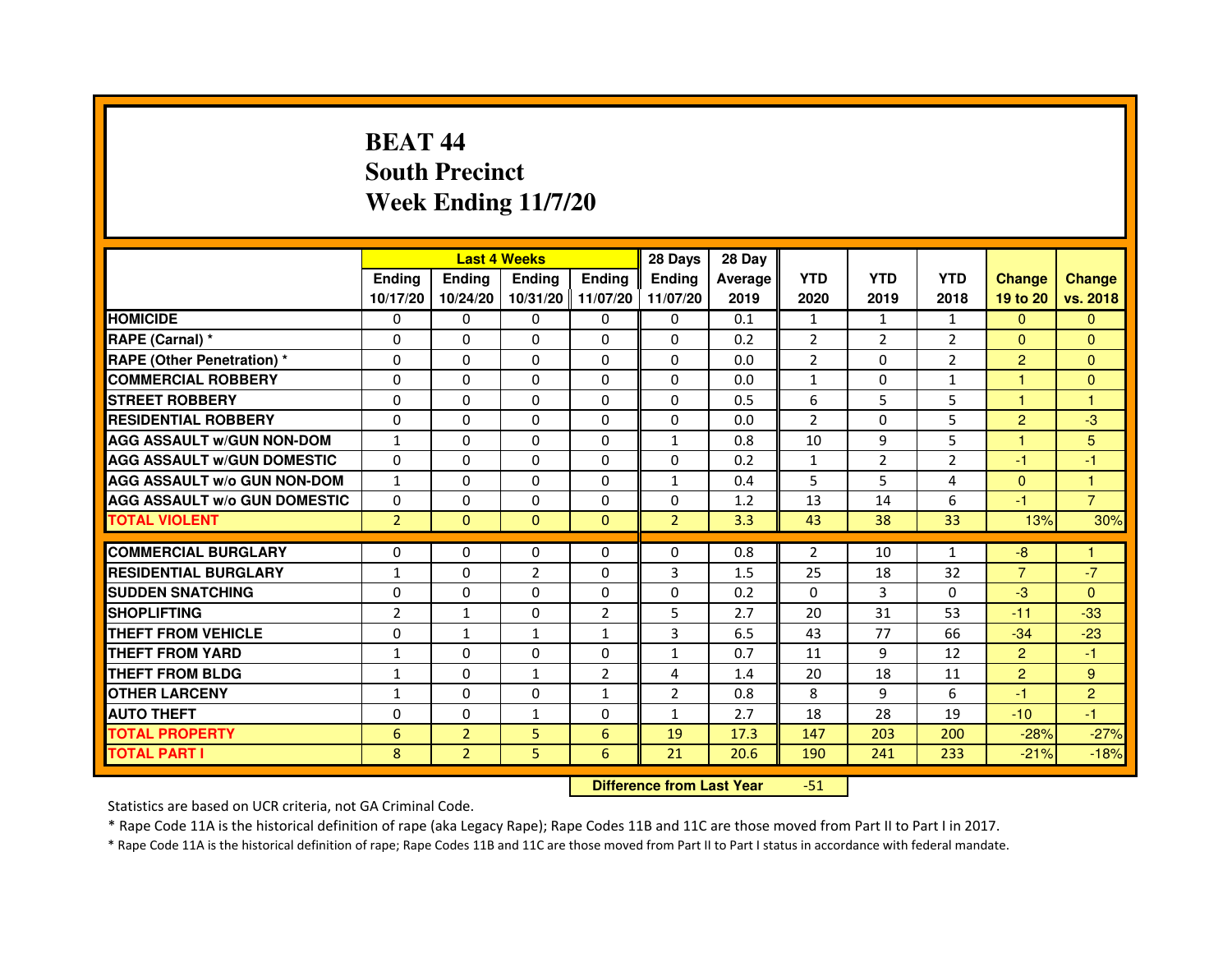# **BEAT 45 South PrecinctWeek Ending 11/7/20**

|                                     |              | <b>Last 4 Weeks</b> |                   |                | 28 Days                          | 28 Day  |                |                |                |                |                |
|-------------------------------------|--------------|---------------------|-------------------|----------------|----------------------------------|---------|----------------|----------------|----------------|----------------|----------------|
|                                     | Ending       | Ending              | Ending            | <b>Ending</b>  | Ending                           | Average | <b>YTD</b>     | <b>YTD</b>     | <b>YTD</b>     | <b>Change</b>  | <b>Change</b>  |
|                                     | 10/17/20     | 10/24/20            | 10/31/20 11/07/20 |                | 11/07/20                         | 2019    | 2020           | 2019           | 2018           | 19 to 20       | vs. 2018       |
| <b>HOMICIDE</b>                     | 0            | 0                   | $\mathbf{0}$      | 0              | 0                                | 0.0     | $\mathbf{1}$   | $\Omega$       | $\mathbf{1}$   | $\mathbf{1}$   | $\mathbf{0}$   |
| RAPE (Carnal) *                     | 0            | 0                   | 0                 | 0              | 0                                | 0.1     | 3              | $\mathbf{0}$   | 3              | 3              | $\Omega$       |
| <b>RAPE (Other Penetration) *</b>   | $\Omega$     | $\mathbf 0$         | $\Omega$          | 0              | 0                                | 0.0     | $\mathbf{1}$   | $\mathbf{0}$   | 3              | 1              | $-2$           |
| <b>COMMERCIAL ROBBERY</b>           | $\mathbf 0$  | 0                   | $\Omega$          | $\mathbf{1}$   | $\mathbf{1}$                     | 0.2     | 4              | $\overline{2}$ | 3              | $\overline{2}$ | $\mathbf{1}$   |
| <b>STREET ROBBERY</b>               | $\Omega$     | $\Omega$            | $\Omega$          | $\Omega$       | $\Omega$                         | 0.3     | 3              | 3              | $\overline{4}$ | $\Omega$       | $-1$           |
| <b>RESIDENTIAL ROBBERY</b>          | $\Omega$     | 0                   | $\Omega$          | 0              | 0                                | 0.1     | $\Omega$       | 1              | $\Omega$       | $-1$           | $\mathbf{0}$   |
| <b>AGG ASSAULT w/GUN NON-DOM</b>    | $\Omega$     | $\mathbf{1}$        | $\Omega$          | $\Omega$       | $\mathbf{1}$                     | 0.5     | 6              | 5              | $\overline{2}$ | $\mathbf{1}$   | 4              |
| <b>AGG ASSAULT W/GUN DOMESTIC</b>   | $\Omega$     | $\Omega$            | $\mathbf 0$       | $\Omega$       | 0                                | 0.2     | $\overline{2}$ | $\overline{2}$ | $\mathbf{1}$   | $\Omega$       | $\mathbf{1}$   |
| <b>AGG ASSAULT W/o GUN NON-DOM</b>  | $\Omega$     | $\Omega$            | $\Omega$          | $\Omega$       | $\Omega$                         | 0.2     | 4              | $\mathbf{1}$   | 4              | 3              | $\Omega$       |
| <b>AGG ASSAULT w/o GUN DOMESTIC</b> | $\Omega$     | $\mathbf 0$         | $\Omega$          | 0              | 0                                | 0.5     | 6              | 4              | 4              | $\overline{2}$ | $\overline{2}$ |
| <b>TOTAL VIOLENT</b>                | $\mathbf{0}$ | $\mathbf{1}$        | $\mathbf{0}$      | $\mathbf{1}$   | $\overline{2}$                   | 1.9     | 30             | 18             | 25             | 67%            | 20%            |
| <b>COMMERCIAL BURGLARY</b>          | 0            | 0                   | 0                 | 0              | 0                                | 0.2     | $\overline{2}$ | $\overline{2}$ | 6              | $\mathbf{0}$   | $-4$           |
| <b>RESIDENTIAL BURGLARY</b>         | 0            | $\mathbf 0$         | 0                 | 0              | $\mathbf 0$                      | 1.2     | 10             | 12             | 29             | $-2$           | $-19$          |
| <b>SUDDEN SNATCHING</b>             | $\Omega$     | $\mathbf 0$         | $\Omega$          | $\Omega$       | $\Omega$                         | 0.1     | $\mathbf{1}$   | $\mathbf{1}$   | $\Omega$       | $\Omega$       | $\mathbf{1}$   |
| <b>SHOPLIFTING</b>                  | 0            | 0                   | $\mathbf{1}$      | 0              | 1                                | 8.0     | 25             | 95             | 52             | $-70$          | $-27$          |
| THEFT FROM VEHICLE                  | $\Omega$     | $\Omega$            | $\mathbf{1}$      | $\overline{2}$ | 3                                | 3.1     | 45             | 34             | 43             | 11             | $\overline{2}$ |
| <b>THEFT FROM YARD</b>              | $\mathbf{1}$ | 0                   | 3                 | 0              | 4                                | 1.2     | 15             | 15             | 20             | $\Omega$       | $-5$           |
| <b>THEFT FROM BLDG</b>              | $\Omega$     | $\mathbf{1}$        | $\mathbf{1}$      | $\Omega$       | $\overline{2}$                   | 1.2     | 13             | 12             | 16             | $\mathbf{1}$   | $-3$           |
| <b>OTHER LARCENY</b>                | $\Omega$     | $\Omega$            | $\Omega$          | $\Omega$       | $\Omega$                         | 0.5     | $\overline{7}$ | 5              | 5              | $\overline{2}$ | $\overline{2}$ |
| <b>AUTO THEFT</b>                   | $\Omega$     | $\mathbf{1}$        | $\Omega$          | $\mathbf{1}$   | $\overline{2}$                   | 1.0     | 21             | 10             | 15             | 11             | 6              |
| <b>TOTAL PROPERTY</b>               | $\mathbf{1}$ | $\overline{2}$      | 6                 | 3              | 12                               | 16.3    | 139            | 186            | 186            | $-25%$         | $-25%$         |
| <b>TOTAL PART I</b>                 | $\mathbf{1}$ | 3                   | 6                 | $\overline{4}$ | 14                               | 18.2    | 169            | 204            | 211            | $-17%$         | $-20%$         |
|                                     |              |                     |                   |                | <b>Difference from Last Year</b> |         | $-35$          |                |                |                |                |

 **Difference from Last Year**

Statistics are based on UCR criteria, not GA Criminal Code.

\* Rape Code 11A is the historical definition of rape (aka Legacy Rape); Rape Codes 11B and 11C are those moved from Part II to Part I in 2017.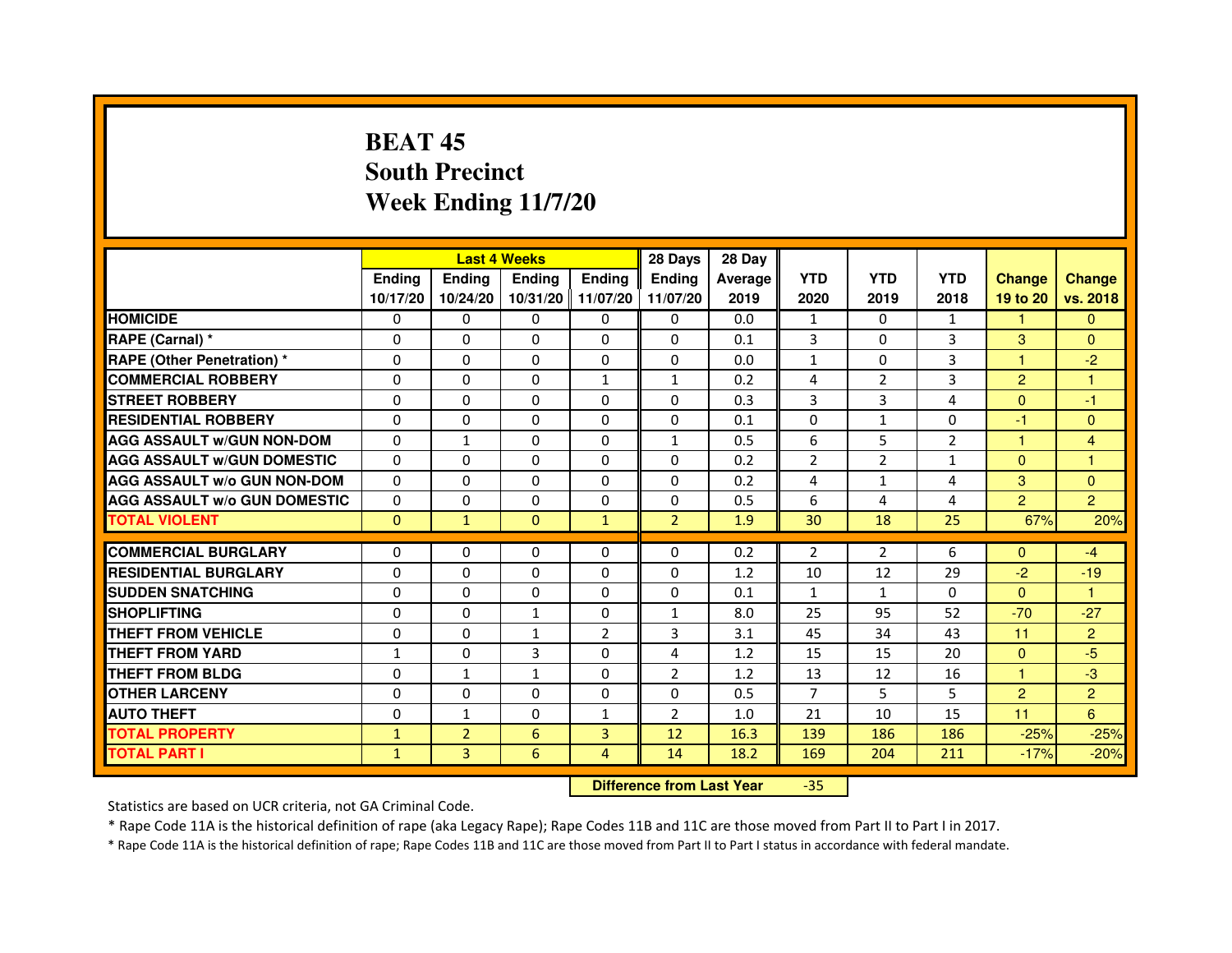## **BEAT 46 South PrecinctWeek Ending 11/7/20**

|                                     |                | <b>Last 4 Weeks</b> |                |                | 28 Days                          | 28 Day  |                |                |                |                |                |
|-------------------------------------|----------------|---------------------|----------------|----------------|----------------------------------|---------|----------------|----------------|----------------|----------------|----------------|
|                                     | <b>Ending</b>  | <b>Ending</b>       | <b>Ending</b>  | <b>Ending</b>  | <b>Ending</b>                    | Average | <b>YTD</b>     | <b>YTD</b>     | <b>YTD</b>     | <b>Change</b>  | <b>Change</b>  |
|                                     | 10/17/20       | 10/24/20            | 10/31/20       | 11/07/20       | 11/07/20                         | 2019    | 2020           | 2019           | 2018           | 19 to 20       | vs. 2019       |
| <b>HOMICIDE</b>                     | $\mathbf{0}$   | $\mathbf{0}$        | $\mathbf{0}$   | $\mathbf{0}$   | 0                                | 0.2     | $\mathbf{0}$   | $\overline{2}$ | $\mathbf{1}$   | $-2$           | $-1$           |
| RAPE (Carnal) *                     | 0              | 0                   | $\mathbf{1}$   | 1              | $\overline{2}$                   | 0.2     | 5              | $\overline{2}$ | $\mathbf{1}$   | 3              | 4              |
| <b>RAPE (Other Penetration) *</b>   | $\Omega$       | $\Omega$            | 0              | $\Omega$       | $\mathbf{0}$                     | 0.0     | $\mathbf{0}$   | $\mathbf{0}$   | 3              | $\Omega$       | $-3$           |
| <b>COMMERCIAL ROBBERY</b>           | 0              | $\Omega$            | $\Omega$       | $\Omega$       | 0                                | 0.2     | $\mathbf{1}$   | $\overline{2}$ | 3              | $-1$           | $-2$           |
| <b>STREET ROBBERY</b>               | $\Omega$       | $\Omega$            | $\Omega$       | $\Omega$       | $\Omega$                         | 0.2     | 4              | $\overline{2}$ | $\overline{7}$ | $\overline{2}$ | $-3$           |
| <b>RESIDENTIAL ROBBERY</b>          | 0              | 0                   | 0              | 0              | $\mathbf{0}$                     | 0.0     | 0              | 0              | $\Omega$       | $\overline{0}$ | $\overline{0}$ |
| <b>AGG ASSAULT W/GUN NON-DOM</b>    | $\Omega$       | $\Omega$            | 0              | $\Omega$       | $\Omega$                         | 0.3     | 9              | 4              | $\overline{7}$ | 5              | $\overline{2}$ |
| <b>AGG ASSAULT w/GUN DOMESTIC</b>   | $\Omega$       | $\Omega$            | 0              | $\mathbf{1}$   | $\mathbf{1}$                     | 0.2     | $\overline{2}$ | 3              | $\Omega$       | $-1$           | $\overline{2}$ |
| <b>AGG ASSAULT W/o GUN NON-DOM</b>  | $\Omega$       | $\Omega$            | $\Omega$       | $\Omega$       | $\Omega$                         | 0.4     | $\overline{7}$ | 5              | $\Omega$       | $\overline{2}$ | $\overline{7}$ |
| <b>AGG ASSAULT W/o GUN DOMESTIC</b> | 0              | $\Omega$            | 0              | $\Omega$       | $\Omega$                         | 0.9     | 5              | 9              | 10             | $-4$           | $-5$           |
| <b>TOTAL VIOLENT</b>                | $\mathbf{0}$   | $\mathbf{0}$        | $\mathbf{1}$   | $\overline{2}$ | 3                                | 2.5     | 33             | 29             | 32             | 14%            | 3%             |
| <b>COMMERCIAL BURGLARY</b>          | 0              | 0                   | 0              | 0              | 0                                | 0.8     | 4              | 8              | 12             | $-4$           | $-8$           |
| <b>RESIDENTIAL BURGLARY</b>         | 0              | $\mathbf{1}$        | $\mathbf{1}$   | $\mathbf{1}$   | 3                                | 2.2     | 14             | 23             | 44             | $-9$           | $-30$          |
| <b>SUDDEN SNATCHING</b>             | 0              | $\Omega$            | $\Omega$       | $\Omega$       | $\Omega$                         | 0.3     | $\overline{2}$ | 4              | $\mathbf{1}$   | $-2$           | $\mathbf{1}$   |
| <b>SHOPLIFTING</b>                  | 0              | $\mathbf{0}$        | $\overline{2}$ | $\overline{2}$ | 4                                | 9.6     | 53             | 108            | 109            | $-55$          | $-56$          |
| THEFT FROM VEHICLE                  | 0              | $\mathbf{1}$        | $\mathbf{1}$   | $\Omega$       | $\overline{2}$                   | 4.1     | 30             | 49             | 63             | $-19$          | $-33$          |
| <b>THEFT FROM YARD</b>              | $\Omega$       | $\Omega$            | 1              | $\Omega$       | $\mathbf{1}$                     | 0.6     | 12             | $\overline{7}$ | 11             | 5 <sup>5</sup> | $\mathbf{1}$   |
| <b>THEFT FROM BLDG</b>              | $\overline{2}$ | $\Omega$            | $\Omega$       | $\Omega$       | $\overline{2}$                   | 2.1     | 18             | 19             | 32             | $-1$           | $-14$          |
| <b>OTHER LARCENY</b>                | $\Omega$       | $\mathbf{1}$        | 0              | $\mathbf{1}$   | $\overline{2}$                   | 0.8     | 5              | 8              | 4              | $-3$           | $\mathbf{1}$   |
| <b>AUTO THEFT</b>                   | $\overline{2}$ | $\Omega$            | $\Omega$       | $\mathbf{1}$   | 3                                | 1.9     | 9              | 22             | 33             | $-13$          | $-24$          |
| <b>TOTAL PROPERTY</b>               | 4              | 3                   | 5              | 5              | 17                               | 22.3    | 147            | 248            | 309            | $-41%$         | $-52%$         |
| <b>TOTAL PART I</b>                 | 4              | 3                   | 6              | $\overline{7}$ | 20                               | 24.8    | 180            | 277            | 341            | $-35%$         | $-47%$         |
|                                     |                |                     |                |                | <b>Difference from Last Year</b> |         | $-97$          |                |                |                |                |

 **Difference from Last Year**

Statistics are based on UCR criteria, not GA Criminal Code.

\* Rape Code 11A is the historical definition of rape (aka Legacy Rape); Rape Codes 11B and 11C are those moved from Part II to Part I in 2017.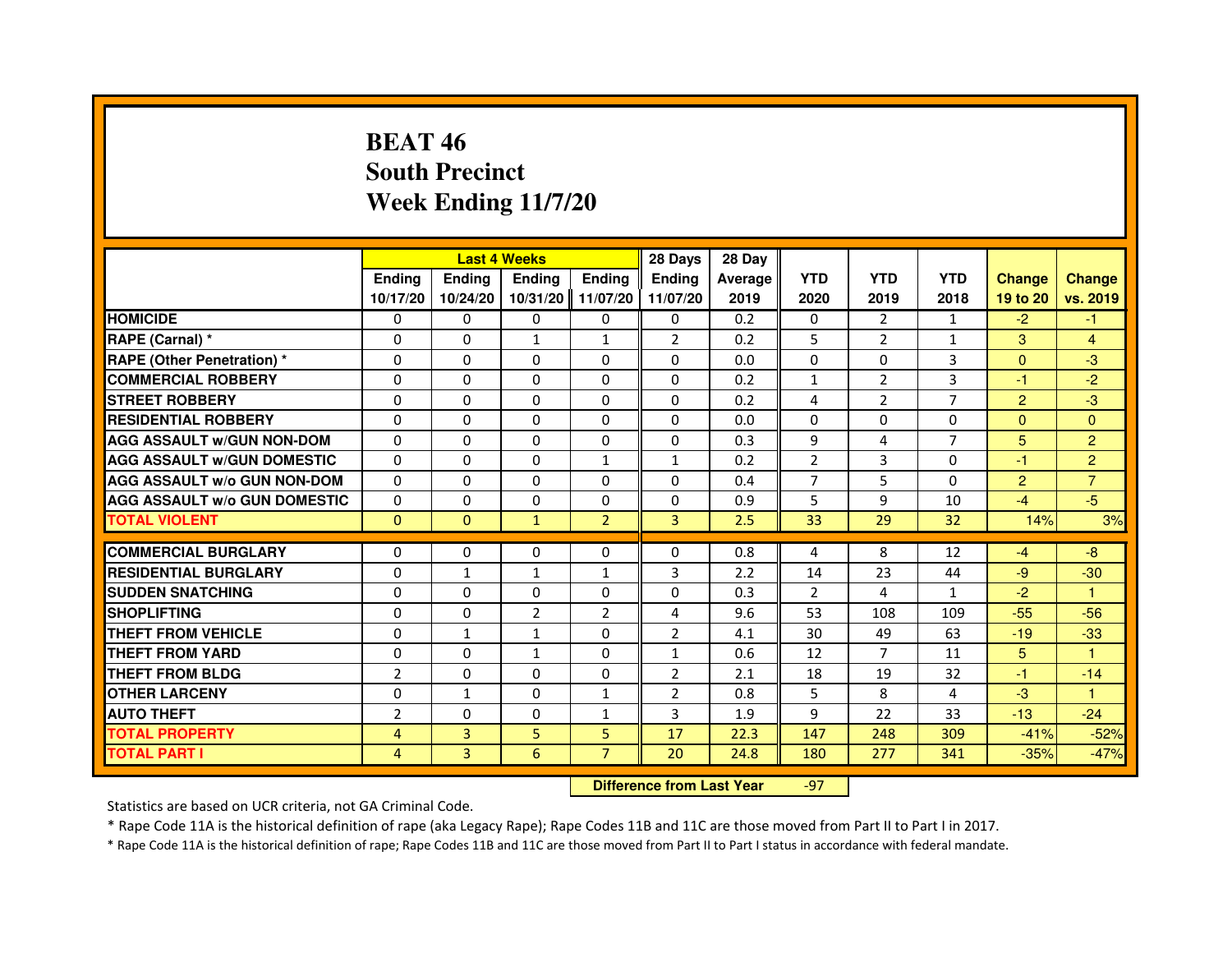# **BEAT 47 South PrecinctWeek Ending 11/7/20**

|                                     |               | <b>Last 4 Weeks</b> |               |               | 28 Days                          | 28 Day  |                |                |                |                |                |
|-------------------------------------|---------------|---------------------|---------------|---------------|----------------------------------|---------|----------------|----------------|----------------|----------------|----------------|
|                                     | <b>Ending</b> | <b>Ending</b>       | <b>Ending</b> | <b>Ending</b> | <b>Ending</b>                    | Average | <b>YTD</b>     | <b>YTD</b>     | <b>YTD</b>     | <b>Change</b>  | <b>Change</b>  |
|                                     | 10/17/20      | 10/24/20            | 10/31/20      | 11/07/20      | 11/07/20                         | 2019    | 2020           | 2019           | 2018           | 19 to 20       | vs. 2018       |
| <b>HOMICIDE</b>                     | $\mathbf{0}$  | $\mathbf{0}$        | $\mathbf{0}$  | $\mathbf{0}$  | $\mathbf{0}$                     | 0.0     | $\mathbf{0}$   | $\Omega$       | 0              | $\Omega$       | $\mathbf{0}$   |
| RAPE (Carnal) *                     | 0             | 0                   | 0             | 0             | 0                                | 0.0     | 0              | 0              | $\mathbf{1}$   | $\mathbf{0}$   | -1             |
| <b>RAPE (Other Penetration) *</b>   | $\Omega$      | $\Omega$            | $\Omega$      | $\Omega$      | $\Omega$                         | 0.0     | $\Omega$       | $\Omega$       | $\mathbf{1}$   | $\Omega$       | -1             |
| <b>COMMERCIAL ROBBERY</b>           | 0             | $\Omega$            | $\Omega$      | $\Omega$      | 0                                | 0.0     | 0              | 0              | 0              | $\overline{0}$ | $\mathbf{0}$   |
| <b>STREET ROBBERY</b>               | $\Omega$      | $\Omega$            | $\Omega$      | $\Omega$      | $\Omega$                         | 0.1     | $\Omega$       | $\mathbf{1}$   | $\mathbf{1}$   | $-1$           | -1             |
| <b>RESIDENTIAL ROBBERY</b>          | 0             | 0                   | 0             | 0             | $\Omega$                         | 0.0     | $\mathbf{1}$   | 0              | $\Omega$       | $\mathbf{1}$   | 1              |
| <b>AGG ASSAULT W/GUN NON-GUN</b>    | $\Omega$      | $\Omega$            | 0             | $\Omega$      | $\Omega$                         | 0.2     | $\mathbf{1}$   | $\overline{2}$ | 0              | -1             | $\mathbf{1}$   |
| <b>AGG ASSAULT W/GUN DOMESTIC</b>   | $\Omega$      | $\Omega$            | $\Omega$      | $\Omega$      | $\Omega$                         | 0.1     | $\Omega$       | $\mathbf{1}$   | 0              | $-1$           | $\Omega$       |
| <b>AGG ASSAULT W/o GUN NON-DOM</b>  | $\Omega$      | $\Omega$            | $\Omega$      | $\Omega$      | $\mathbf{0}$                     | 0.3     | $\mathbf{0}$   | 4              | $\Omega$       | $-4$           | $\mathbf{0}$   |
| <b>AGG ASSAULT W/o GUN DOMESTIC</b> | 0             | $\Omega$            | 0             | $\Omega$      | $\Omega$                         | 0.4     | $\mathbf{1}$   | 3              | $\mathbf{1}$   | $-2$           | $\Omega$       |
| <b>TOTAL VIOLENT</b>                | $\mathbf{0}$  | $\mathbf{0}$        | $\mathbf{0}$  | $\mathbf{0}$  | $\mathbf{0}$                     | 1.1     | 3              | 11             | $\overline{4}$ | $-73%$         | $-25%$         |
| <b>COMMERCIAL BURGLARY</b>          | 0             | 0                   | 0             | 0             | 0                                | 0.1     | 0              | 1              | 0              | $-1$           | $\mathbf{0}$   |
| <b>RESIDENTIAL BURGLARY</b>         | $\Omega$      | $\Omega$            | $\Omega$      | $\Omega$      | 0                                | 0.3     | 3              | $\overline{2}$ | 20             | $\mathbf{1}$   | $-17$          |
| <b>SUDDEN SNATCHING</b>             | $\Omega$      | $\Omega$            | $\Omega$      | $\Omega$      | $\Omega$                         | 0.0     | $\Omega$       | $\Omega$       | $\Omega$       | $\Omega$       | $\mathbf{0}$   |
| <b>SHOPLIFTING</b>                  | 0             | $\mathbf{0}$        | 0             | $\mathbf{0}$  | 0                                | 0.1     | $\Omega$       | $\mathbf{1}$   | $\mathbf{1}$   | $-1$           | $-1$           |
| THEFT FROM VEHICLE                  | 0             | $\Omega$            | 0             | $\Omega$      | 0                                | 1.3     | 11             | 14             | 21             | $-3$           | $-10$          |
| <b>THEFT FROM YARD</b>              | $\Omega$      | $\Omega$            | $\Omega$      | $\Omega$      | $\Omega$                         | 0.7     | 6              | 8              | 4              | $-2$           | $\overline{2}$ |
| <b>THEFT FROM BLDG</b>              | $\Omega$      | $\Omega$            | $\Omega$      | $\Omega$      | $\Omega$                         | 0.5     | $\overline{2}$ | $\overline{7}$ | $\overline{7}$ | $-5$           | $-5$           |
| <b>OTHER LARCENY</b>                | $\Omega$      | $\Omega$            | 0             | $\Omega$      | $\mathbf{0}$                     | 0.8     | $\mathbf{1}$   | 9              | $\overline{2}$ | $-8-$          | $-1$           |
| <b>AUTO THEFT</b>                   | $\mathbf{1}$  | $\Omega$            | $\Omega$      | $\Omega$      | $\mathbf{1}$                     | 0.5     | 8              | 5              | 5              | 3              | 3              |
| <b>TOTAL PROPERTY</b>               | $\mathbf{1}$  | $\mathbf{0}$        | $\Omega$      | $\Omega$      | $\mathbf{1}$                     | 4.2     | 31             | 47             | 60             | $-34%$         | $-48%$         |
| <b>TOTAL PART I</b>                 | $\mathbf{1}$  | $\mathbf{0}$        | $\mathbf{0}$  | $\mathbf{0}$  | $\mathbf{1}$                     | 5.3     | 34             | 58             | 64             | $-41%$         | $-47%$         |
|                                     |               |                     |               |               | <b>Difference from Last Year</b> |         | $-24$          |                |                |                |                |

 **Difference from Last Year**

Statistics are based on UCR criteria, not GA Criminal Code.

\* Rape Code 11A is the historical definition of rape (aka Legacy Rape); Rape Codes 11B and 11C are those moved from Part II to Part I in 2017.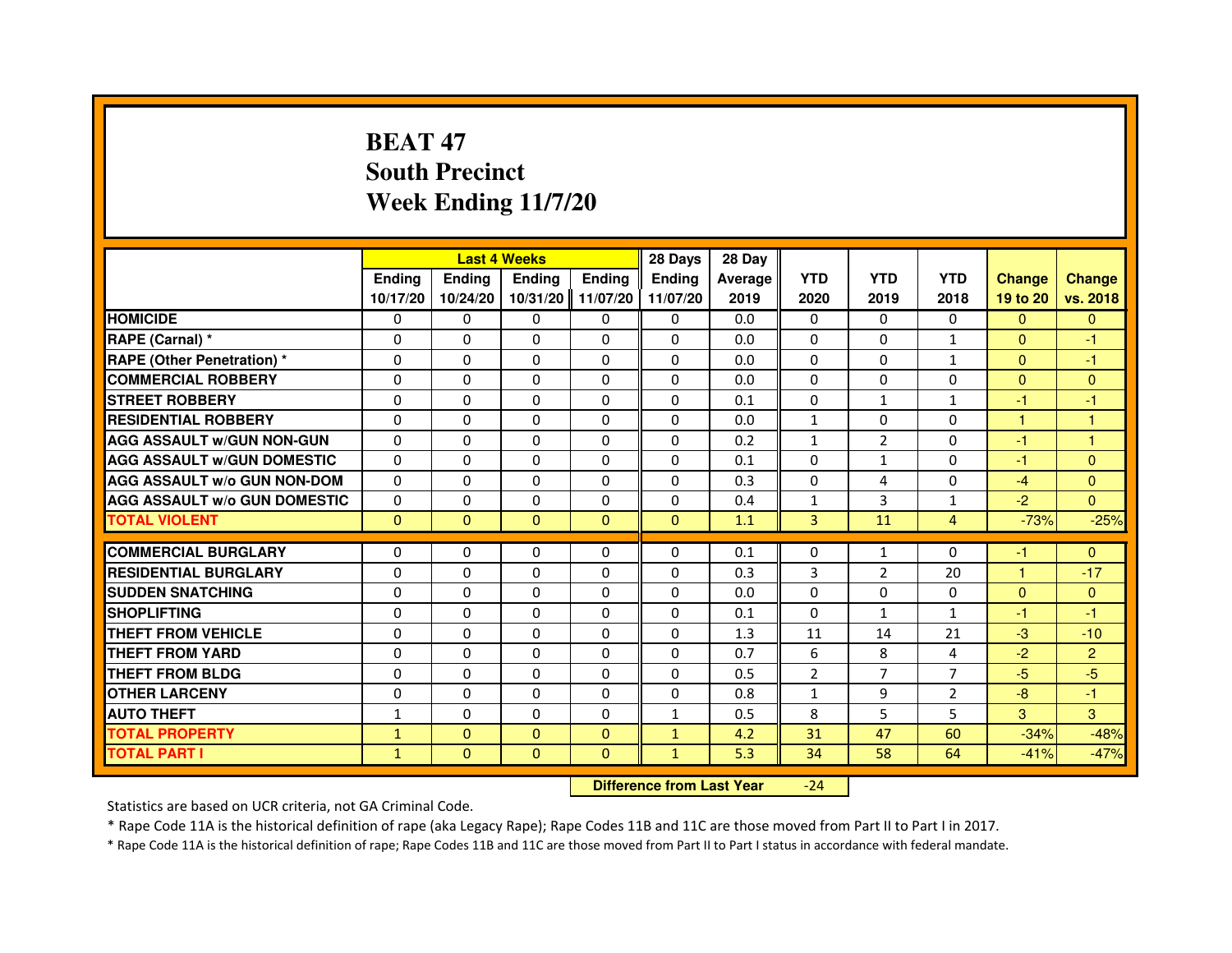#### **BEAT 51 East PrecinctWeek Ending 11/7/20**

|                                     |                |                | <b>Last 4 Weeks</b> |                   | 28 Days                          | 28 Day  |                |                |                |                      |                |
|-------------------------------------|----------------|----------------|---------------------|-------------------|----------------------------------|---------|----------------|----------------|----------------|----------------------|----------------|
|                                     | <b>Ending</b>  | Ending         | Ending              | Ending            | Ending                           | Average | <b>YTD</b>     | <b>YTD</b>     | <b>YTD</b>     | <b>Change</b>        | <b>Change</b>  |
|                                     | 10/17/20       | 10/24/20       |                     | 10/31/20 11/07/20 | 11/07/20                         | 2019    | 2020           | 2019           | 2018           | 19 to 20             | vs. 2018       |
| <b>HOMICIDE</b>                     | 0              | 0              | 0                   | $\Omega$          | 0                                | 0.2     | $\overline{2}$ | $\overline{2}$ | $\overline{2}$ | $\mathbf{0}$         | $\Omega$       |
| RAPE (Carnal) *                     | 0              | $\Omega$       | $\Omega$            | $\Omega$          | $\Omega$                         | 0.2     | 1              | $\mathbf{1}$   | 3              | $\mathbf{0}$         | $-2$           |
| <b>RAPE (Other Penetration) *</b>   | 0              | 0              | 0                   | 0                 | 0                                | 0.1     | $\mathbf{1}$   | $\mathbf{1}$   | $\overline{2}$ | $\Omega$             | $-1$           |
| <b>COMMERCIAL ROBBERY</b>           | 0              | $\Omega$       | $\Omega$            | $\Omega$          | $\mathbf 0$                      | 0.1     | $\Omega$       | $\Omega$       | $\mathbf{1}$   | $\Omega$             | $-1$           |
| <b>STREET ROBBERY</b>               | $\Omega$       | $\Omega$       | $\Omega$            | $\Omega$          | $\Omega$                         | 1.2     | 3              | 13             | 6              | $-10$                | $-3$           |
| <b>RESIDENTIAL ROBBERY</b>          | 0              | 0              | 0                   | 0                 | 0                                | 0.2     | $\mathbf{1}$   | $\overline{2}$ | 0              | $-1$                 | $\overline{1}$ |
| <b>AGG ASSAULT w/GUN NON-DOM</b>    | $\mathbf{1}$   | 3              | $\overline{2}$      | $\mathbf{1}$      | 7                                | 1.7     | 26             | 18             | 15             | 8                    | 11             |
| <b>AGG ASSAULT W/GUN DOMESTIC</b>   | $\Omega$       | $\Omega$       | $\Omega$            | $\Omega$          | $\Omega$                         | 0.5     | $\overline{2}$ | 5              | $\mathbf{1}$   | $-3$                 | $\overline{1}$ |
| <b>AGG ASSAULT w/o GUN NON-DOM</b>  | $\mathbf{0}$   | $\Omega$       | $\mathbf{1}$        | $\mathbf{1}$      | $\overline{2}$                   | 1.5     | 15             | 17             | 12             | $-2$                 | 3              |
| <b>AGG ASSAULT w/o GUN DOMESTIC</b> | $\Omega$       | 0              | 0                   | 0                 | $\Omega$                         | 0.8     | 15             | 11             | 9              | $\overline{4}$       | 6              |
| <b>TOTAL VIOLENT</b>                | $\mathbf{1}$   | 3              | 3                   | $\overline{2}$    | 9                                | 6.4     | 66             | 70             | 51             | $-6%$                | 29%            |
| <b>COMMERCIAL BURGLARY</b>          | 0              | 0              | 0                   | 0                 | 0                                | 0.2     | 3              | 2              | 4              | $\blacktriangleleft$ | -1             |
| <b>RESIDENTIAL BURGLARY</b>         | $\overline{2}$ | $\Omega$       | $\Omega$            | $\Omega$          | $\overline{2}$                   | 2.8     | 18             | 31             | 22             | $-13$                | $-4$           |
| <b>SUDDEN SNATCHING</b>             | 0              | $\Omega$       | $\Omega$            | $\Omega$          | $\Omega$                         | 0.0     | $\mathbf{1}$   | $\Omega$       | 5              | $\blacktriangleleft$ | $-4$           |
| <b>SHOPLIFTING</b>                  | 0              | 0              | $\mathbf{1}$        | 0                 | $\mathbf{1}$                     | 2.0     | 16             | 24             | 25             | $-8$                 | $-9$           |
| THEFT FROM VEHICLE                  | 0              | $\Omega$       | $\mathbf{1}$        | 3                 | 4                                | 2.2     | 27             | 25             | 56             | $\overline{2}$       | $-29$          |
| <b>THEFT FROM YARD</b>              | $\Omega$       | $\Omega$       | $\Omega$            | $\Omega$          | $\Omega$                         | 1.2     | 15             | 15             | 14             | $\Omega$             | $\mathbf{1}$   |
| THEFT FROM BLDG                     | $\Omega$       | $\Omega$       | $\Omega$            | $\Omega$          | $\Omega$                         | 1.3     | 21             | 16             | 26             | 5                    | $-5$           |
| <b>OTHER LARCENY</b>                | 0              | $\Omega$       | 0                   | $\mathbf{0}$      | $\Omega$                         | 1.4     | 8              | 17             | 11             | $-9$                 | $-3$           |
| <b>AUTO THEFT</b>                   | $\Omega$       | $\mathbf{1}$   | $\mathbf{1}$        | $\Omega$          | $\overline{2}$                   | 2.3     | 16             | 24             | 27             | $-8-$                | $-11$          |
| <b>TOTAL PROPERTY</b>               | $\overline{2}$ | $\mathbf{1}$   | $\overline{3}$      | $\overline{3}$    | $\overline{9}$                   | 13.3    | 125            | 154            | 190            | $-19%$               | $-34%$         |
| <b>TOTAL PART I</b>                 | 3              | $\overline{4}$ | 6                   | 5.                | 18                               | 19.8    | 191            | 224            | 241            | $-15%$               | $-21%$         |
|                                     |                |                |                     |                   | <b>Difference from Last Year</b> |         | $-33$          |                |                |                      |                |

 **Difference from Last Year**

Statistics are based on UCR criteria, not GA Criminal Code.

\* Rape Code 11A is the historical definition of rape (aka Legacy Rape); Rape Codes 11B and 11C are those moved from Part II to Part I in 2017.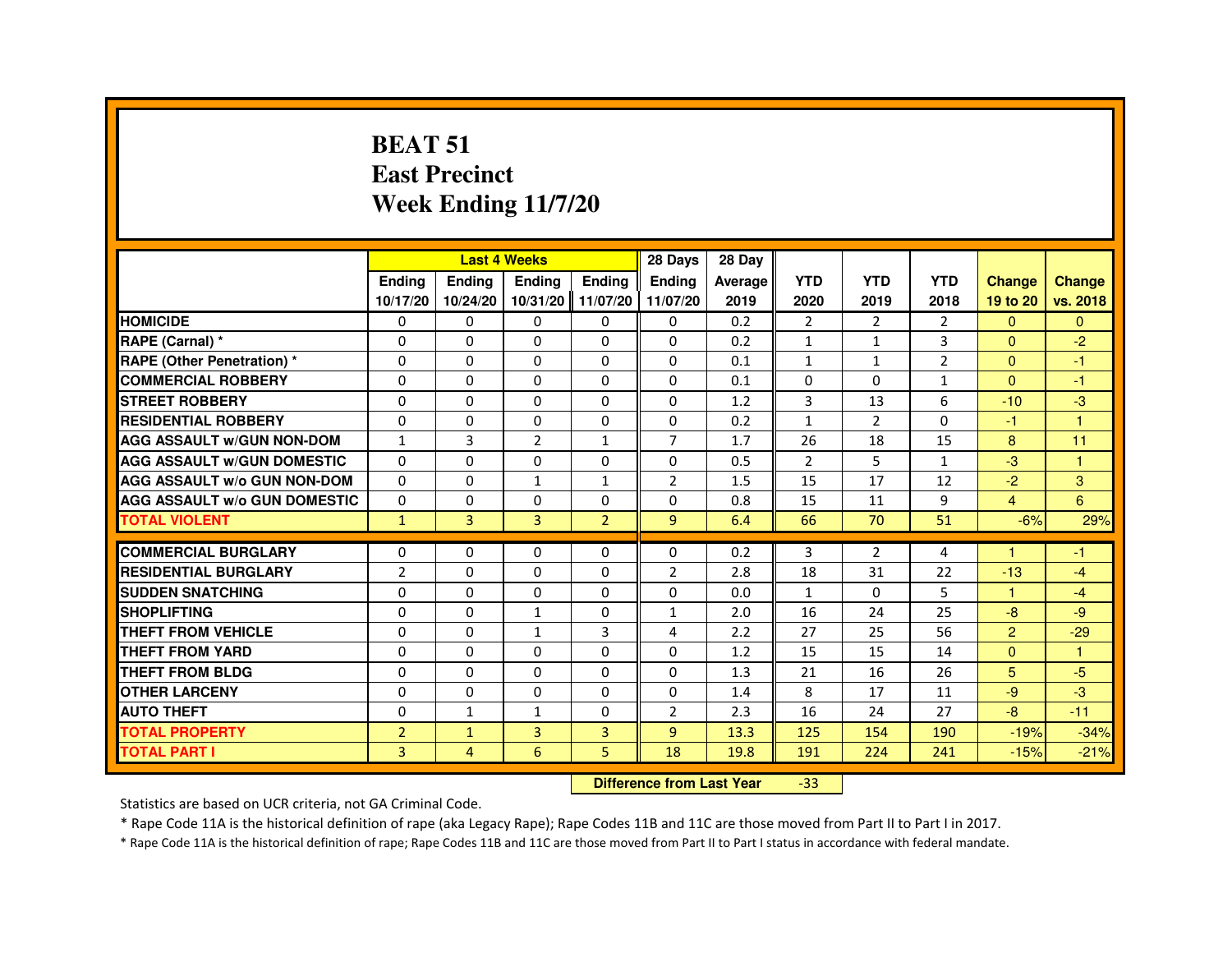# **BEAT 52 East PrecinctWeek Ending 11/7/20**

|                                     |                | <b>Last 4 Weeks</b> |               |                   | 28 Days        | 28 Day  |                |                |                |                |                |
|-------------------------------------|----------------|---------------------|---------------|-------------------|----------------|---------|----------------|----------------|----------------|----------------|----------------|
|                                     | <b>Ending</b>  | Ending              | <b>Endina</b> | <b>Ending</b>     | <b>Endina</b>  | Average | <b>YTD</b>     | <b>YTD</b>     | <b>YTD</b>     | <b>Change</b>  | <b>Change</b>  |
|                                     | 10/17/20       | 10/24/20            |               | 10/31/20 11/07/20 | 11/07/20       | 2019    | 2020           | 2019           | 2018           | 19 to 20       | vs. 2018       |
| <b>HOMICIDE</b>                     | 0              | 0                   | 0             | 0                 | 0              | 0.1     | $\mathbf{0}$   | $\mathbf{1}$   | $\mathbf{1}$   | -1             | -1             |
| RAPE (Carnal) *                     | $\Omega$       | $\Omega$            | $\Omega$      | $\Omega$          | $\Omega$       | 0.3     | $\mathbf{1}$   | $\overline{4}$ | $\overline{2}$ | $-3$           | $-1$           |
| <b>RAPE (Other Penetration) *</b>   | 0              | $\Omega$            | $\Omega$      | $\Omega$          | $\Omega$       | 0.0     | $\Omega$       | $\Omega$       | $\Omega$       | $\Omega$       | $\Omega$       |
| <b>COMMERCIAL ROBBERY</b>           | 0              | 0                   | 0             | 0                 | $\Omega$       | 0.2     | $\overline{2}$ | $\mathbf{1}$   | 1              | 1              | 1              |
| <b>STREET ROBBERY</b>               | 0              | $\Omega$            | 0             | $\Omega$          | 0              | 0.9     | 4              | 10             | 5              | $-6$           | $-1$           |
| <b>RESIDENTIAL ROBBERY</b>          | 0              | $\Omega$            | 0             | 0                 | 0              | 0.2     | $\mathbf{1}$   | 2              | $\Omega$       | $-1$           | 1              |
| <b>AGG ASSAULT W/GUN NON-DOM</b>    | $\Omega$       | $\mathbf{1}$        | $\Omega$      | $\mathbf{1}$      | $\overline{2}$ | 1.1     | 11             | 12             | 12             | $-1$           | $-1$           |
| <b>AGG ASSAULT W/GUN DOMESTIC</b>   | $\Omega$       | $\Omega$            | 0             | 0                 | $\Omega$       | 0.2     | $\overline{4}$ | 3              | $\mathbf{1}$   | $\mathbf{1}$   | 3              |
| <b>AGG ASSAULT W/o GUN NON-DOM</b>  | $\Omega$       | 0                   | $\Omega$      | 0                 | $\Omega$       | 0.8     | 11             | 8              | 7              | 3              | $\overline{4}$ |
| <b>AGG ASSAULT W/o GUN DOMESTIC</b> | $\Omega$       | $\mathbf{1}$        | 0             | $\Omega$          | 1              | 0.8     | 12             | 9              | 9              | 3              | 3              |
| <b>TOTAL VIOLENT</b>                | $\Omega$       | $\overline{2}$      | $\Omega$      | $\mathbf{1}$      | 3              | 4.6     | 46             | 50             | 38             | $-8%$          | 21%            |
|                                     |                |                     |               |                   |                |         |                |                |                |                |                |
| <b>COMMERCIAL BURGLARY</b>          | 0              | 0                   | $\Omega$      | 0                 | $\Omega$       | 0.1     | 3              | $\mathbf{1}$   | 3              | $\overline{2}$ | $\Omega$       |
| <b>RESIDENTIAL BURGLARY</b>         | $\overline{2}$ | $\Omega$            | 1             | $\mathbf{1}$      | 4              | 4.4     | 27             | 53             | 47             | $-26$          | $-20$          |
| <b>SUDDEN SNATCHING</b>             | 0              | 0                   | $\Omega$      | $\Omega$          | $\Omega$       | 0.2     | $\overline{2}$ | $\overline{2}$ | $\mathbf{1}$   | $\Omega$       | 1              |
| <b>SHOPLIFTING</b>                  | $\mathbf 0$    | 0                   | 0             | $\mathbf{0}$      | 0              | 0.5     | 8              | 6              | $\overline{2}$ | $\overline{2}$ | 6              |
| <b>THEFT FROM VEHICLE</b>           | 0              | $\mathbf{1}$        | $\mathbf{1}$  | $\overline{2}$    | 4              | 4.9     | 54             | 57             | 46             | $-3$           | 8              |
| <b>THEFT FROM YARD</b>              | 0              | $\mathbf{1}$        | $\mathbf{1}$  | $\Omega$          | $\overline{2}$ | 2.5     | 24             | 32             | 17             | $-8$           | $\overline{7}$ |
| <b>THEFT FROM BLDG</b>              | 0              | 0                   | 0             | 0                 | 0              | 2.8     | 19             | 32             | 17             | $-13$          | $\overline{2}$ |
| <b>OTHER LARCENY</b>                | 0              | 0                   | 0             | $\overline{2}$    | $\overline{2}$ | 0.8     | 17             | 9              | 9              | 8              | 8              |
| <b>AUTO THEFT</b>                   | $\mathbf{1}$   | 0                   | $\mathbf{1}$  | $\Omega$          | $\overline{2}$ | 2.0     | 19             | 23             | 25             | $-4$           | $-6$           |
| <b>TOTAL PROPERTY</b>               | 3              | $\overline{2}$      | 4             | 5                 | 14             | 18.3    | 173            | 215            | 167            | $-20%$         | 4%             |
| <b>TOTAL PART I</b>                 | 3              | 4                   | 4             | 6                 | 17             | 22.9    | 219            | 265            | 205            | $-17%$         | 7%             |

 **Difference from Last Year**-46

Statistics are based on UCR criteria, not GA Criminal Code.

\* Rape Code 11A is the historical definition of rape (aka Legacy Rape); Rape Codes 11B and 11C are those moved from Part II to Part I in 2017.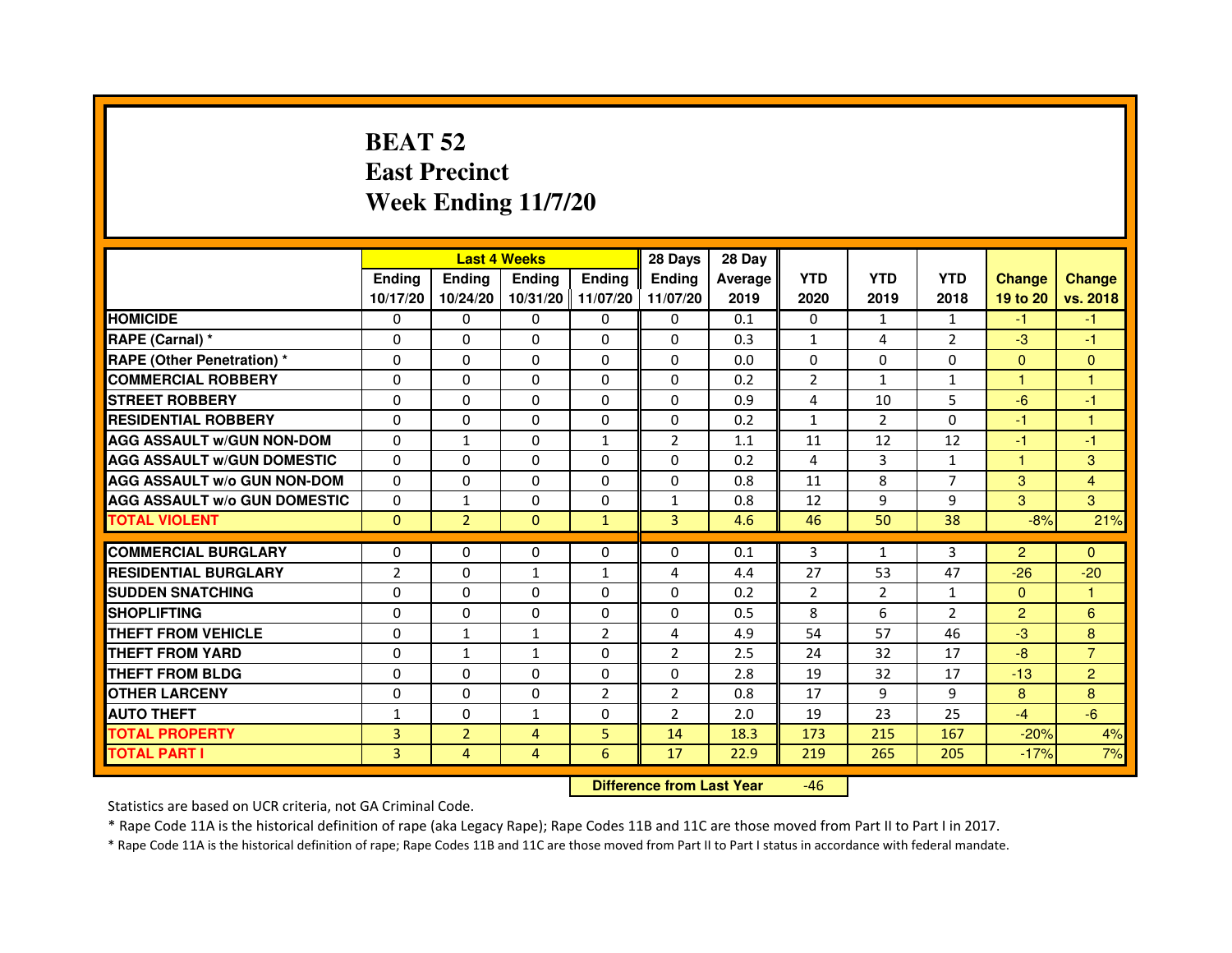# **BEAT 53 East PrecinctWeek Ending 11/7/20**

|                                     |                |                | <b>Last 4 Weeks</b> |                | 28 Days        | 28 Day  |                |                |                |                |                |
|-------------------------------------|----------------|----------------|---------------------|----------------|----------------|---------|----------------|----------------|----------------|----------------|----------------|
|                                     | <b>Ending</b>  | <b>Endina</b>  | <b>Ending</b>       | <b>Ending</b>  | <b>Endina</b>  | Average | <b>YTD</b>     | <b>YTD</b>     | <b>YTD</b>     | <b>Change</b>  | <b>Change</b>  |
|                                     | 10/17/20       | 10/24/20       | 10/31/20            | 11/07/20       | 11/07/20       | 2019    | 2020           | 2019           | 2018           | 19 to 20       | vs. 2018       |
| <b>HOMICIDE</b>                     | 0              | $\mathbf{0}$   | 0                   | $\mathbf{0}$   | $\mathbf{0}$   | 0.0     | 1              | 0              | 1              | $\mathbf{1}$   | $\Omega$       |
| RAPE (Carnal) *                     | $\Omega$       | $\Omega$       | $\Omega$            | $\Omega$       | $\Omega$       | 0.0     | $\Omega$       | $\Omega$       | 3              | $\Omega$       | $-3$           |
| <b>RAPE (Other Penetration) *</b>   | 0              | 0              | 0                   | $\mathbf{0}$   | $\mathbf{0}$   | 0.1     | $\mathbf{1}$   | $\mathbf{1}$   | 0              | $\Omega$       | 1              |
| <b>COMMERCIAL ROBBERY</b>           | 0              | $\Omega$       | 0                   | $\Omega$       | $\Omega$       | 0.0     | $\Omega$       | 0              | $\Omega$       | $\Omega$       | $\Omega$       |
| <b>STREET ROBBERY</b>               | $\Omega$       | $\Omega$       | $\Omega$            | $\Omega$       | $\Omega$       | 0.8     | 8              | 8              | 6              | $\Omega$       | $\overline{2}$ |
| <b>RESIDENTIAL ROBBERY</b>          | $\Omega$       | $\Omega$       | 0                   | $\Omega$       | $\Omega$       | 0.0     | $\mathbf{1}$   | $\Omega$       | $\Omega$       | $\mathbf{1}$   | $\mathbf{1}$   |
| <b>AGG ASSAULT w/GUN NON-DOM</b>    | $\mathbf{1}$   | $\Omega$       | $\mathbf{1}$        | $\Omega$       | $\overline{2}$ | 1.3     | 15             | 13             | 11             | 2              | 4              |
| <b>AGG ASSAULT W/GUN DOMESTIC</b>   | $\Omega$       | $\Omega$       | 0                   | $\Omega$       | $\Omega$       | 0.2     | 5              | $\overline{2}$ | $\mathbf{1}$   | 3              | $\overline{4}$ |
| <b>AGG ASSAULT w/o GUN NON-DOM</b>  | $\Omega$       | $\Omega$       | 1                   | 1              | $\overline{2}$ | 0.6     | 15             | $\overline{7}$ | $\overline{7}$ | 8              | 8              |
| <b>AGG ASSAULT W/o GUN DOMESTIC</b> | $\Omega$       | $\mathbf{1}$   | 0                   | 0              | 1              | 1.7     | 19             | 19             | $\overline{7}$ | $\Omega$       | 12             |
| <b>TOTAL VIOLENT</b>                | $\mathbf{1}$   | $\mathbf{1}$   | $\overline{2}$      | $\mathbf{1}$   | 5              | 4.7     | 65             | 50             | 36             | 30%            | 81%            |
|                                     |                |                |                     |                |                |         |                |                |                |                |                |
| <b>COMMERCIAL BURGLARY</b>          | 0              | 0              | 0                   | 0              | 0              | 0.2     | $\overline{2}$ | 2              | 4              | $\Omega$       | $-2$           |
| <b>RESIDENTIAL BURGLARY</b>         | 3              | 6              | $\overline{2}$      | $\Omega$       | 11             | 3.8     | 31             | 45             | 39             | $-14$          | -8             |
| <b>SUDDEN SNATCHING</b>             | 0              | 0              | 0                   | $\Omega$       | $\Omega$       | 0.2     | 0              | 3              | 3              | $-3$           | $-3$           |
| <b>SHOPLIFTING</b>                  | $\Omega$       | $\mathbf{1}$   | $\Omega$            | $\Omega$       | $\mathbf{1}$   | 0.3     | $\overline{2}$ | 4              | 11             | $-2$           | $-9$           |
| THEFT FROM VEHICLE                  | $\overline{2}$ | $\overline{2}$ | $\mathbf{1}$        | $\Omega$       | 5              | 3.7     | 37             | 46             | 55             | $-9$           | $-18$          |
| <b>THEFT FROM YARD</b>              | 0              | $\Omega$       | $\Omega$            | $\mathbf{1}$   | $\mathbf{1}$   | 1.4     | 13             | 15             | 29             | $-2$           | $-16$          |
| THEFT FROM BLDG                     | $\mathbf{1}$   | $\Omega$       | $\Omega$            | $\Omega$       | $\mathbf{1}$   | 2.7     | 27             | 31             | 29             | $-4$           | $-2$           |
| <b>OTHER LARCENY</b>                | $\mathbf{1}$   | $\Omega$       | 0                   | $\Omega$       | $\mathbf{1}$   | 1.1     | 5              | 12             | 11             | $-7$           | $-6$           |
| <b>AUTO THEFT</b>                   | $\mathbf{1}$   | $\Omega$       | $\Omega$            | 1              | $\overline{2}$ | 1.3     | 17             | 15             | 27             | $\overline{2}$ | $-10$          |
| <b>TOTAL PROPERTY</b>               | 8              | $\overline{9}$ | 3                   | $\overline{2}$ | 22             | 14.6    | 134            | 173            | 208            | $-23%$         | $-36%$         |
| <b>TOTAL PART I</b>                 | 9              | 10             | 5                   | 3              | 27             | 19.3    | 199            | 223            | 244            | $-11%$         | $-18%$         |

 **Difference from Last Year**-24

Statistics are based on UCR criteria, not GA Criminal Code.

\* Rape Code 11A is the historical definition of rape (aka Legacy Rape); Rape Codes 11B and 11C are those moved from Part II to Part I in 2017.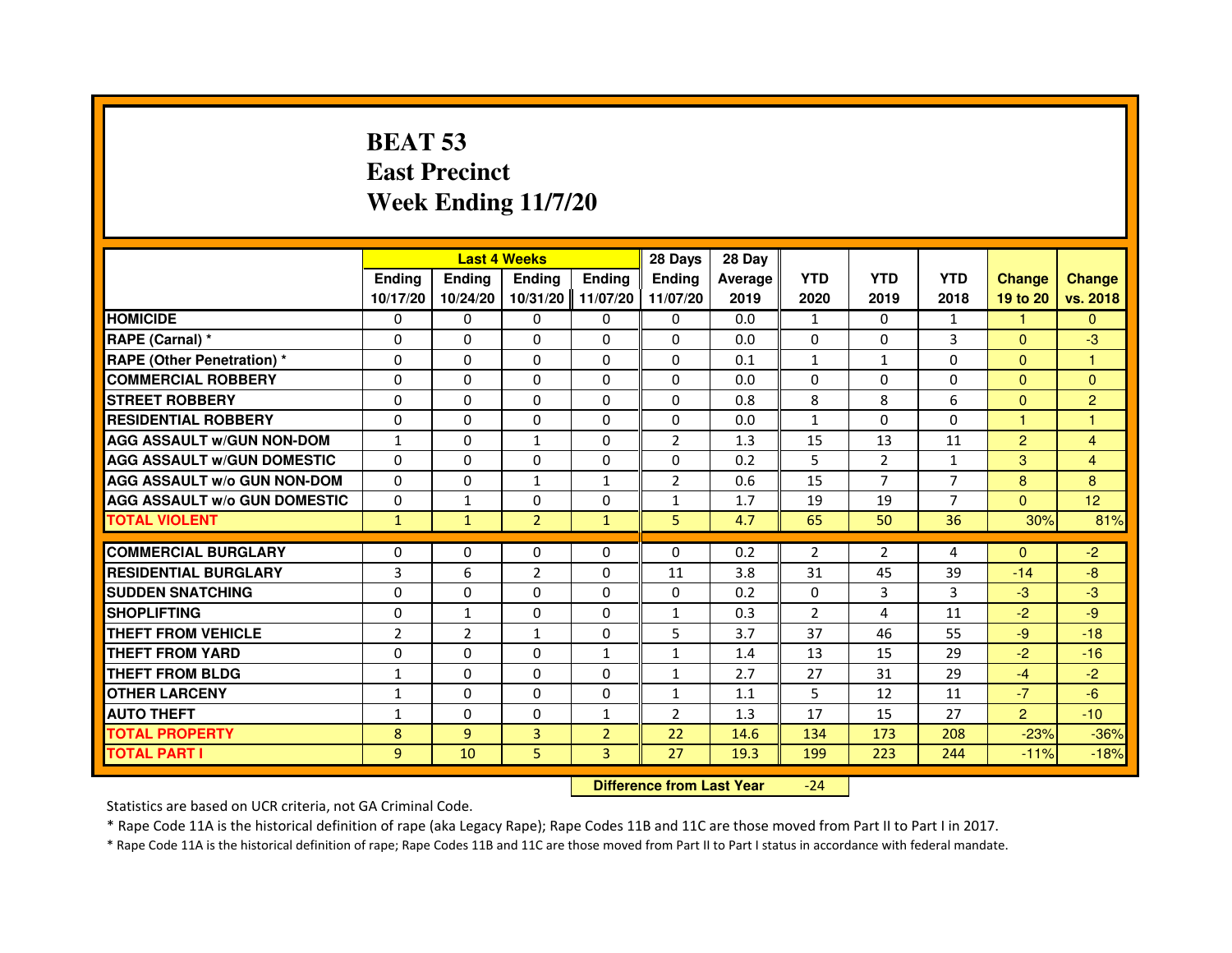# **BEAT 54 East PrecinctWeek Ending 11/7/20**

|                                     |               | <b>Last 4 Weeks</b> |                |                   | 28 Days        | 28 Day  |                |                |                |                |                |
|-------------------------------------|---------------|---------------------|----------------|-------------------|----------------|---------|----------------|----------------|----------------|----------------|----------------|
|                                     | <b>Endina</b> | <b>Ending</b>       | <b>Endina</b>  | <b>Endina</b>     | <b>Endina</b>  | Average | <b>YTD</b>     | <b>YTD</b>     | <b>YTD</b>     | <b>Change</b>  | <b>Change</b>  |
|                                     | 10/17/20      | 10/24/20            |                | 10/31/20 11/07/20 | 11/07/20       | 2019    | 2020           | 2019           | 2018           | 19 to 20       | vs. 2018       |
| <b>HOMICIDE</b>                     | 0             | $\mathbf{0}$        | $\mathbf{0}$   | 0                 | 0              | 0.0     | $\mathbf{0}$   | $\Omega$       | 5              | $\mathbf{0}$   | $-5$           |
| RAPE (Carnal) *                     | $\Omega$      | $\Omega$            | $\Omega$       | $\Omega$          | $\Omega$       | 0.2     | $\Omega$       | 3              | $\mathbf{1}$   | $-3$           | $-1$           |
| <b>RAPE (Other Penetration)*</b>    | 0             | $\Omega$            | $\Omega$       | 0                 | $\Omega$       | 0.0     | 3              | $\mathbf{1}$   | $\mathbf{1}$   | $\overline{2}$ | $\overline{2}$ |
| <b>COMMERCIAL ROBBERY</b>           | 0             | 0                   | $\Omega$       | 0                 | $\Omega$       | 0.3     | 7              | $\overline{2}$ | 4              | 5              | 3              |
| <b>STREET ROBBERY</b>               | 0             | $\Omega$            | 0              | $\mathbf{0}$      | $\Omega$       | 0.7     | 5              | 8              | 9              | $-3$           | $-4$           |
| <b>RESIDENTIAL ROBBERY</b>          | 0             | $\Omega$            | $\Omega$       | $\Omega$          | $\Omega$       | 0.2     | $\Omega$       | 2              | $\overline{2}$ | $-2$           | $-2$           |
| <b>AGG ASSAULT w/GUN NON-DOM</b>    | $\Omega$      | $\Omega$            | $\mathbf{1}$   | $\overline{2}$    | 3              | 1.7     | 15             | 19             | 11             | $-4$           | $\overline{4}$ |
| <b>AGG ASSAULT w/GUN DOMESTIC</b>   | $\Omega$      | $\Omega$            | 0              | $\mathbf{1}$      | $\mathbf{1}$   | 0.2     | $\overline{2}$ | $\mathbf{1}$   | $\mathbf{1}$   | $\mathbf{1}$   | $\mathbf{1}$   |
| <b>AGG ASSAULT W/o GUN NON-DOM</b>  | $\Omega$      | 0                   | $\overline{2}$ | $\Omega$          | $\overline{2}$ | 0.8     | 10             | 10             | 11             | $\Omega$       | $-1$           |
| <b>AGG ASSAULT w/o GUN DOMESTIC</b> | $\Omega$      | 0                   | $\Omega$       | $\Omega$          | $\Omega$       | 0.2     | 8              | 11             | 5              | $-3$           | 3              |
| <b>TOTAL VIOLENT</b>                | $\Omega$      | $\mathbf{0}$        | 3              | 3                 | 6              | 4.2     | 50             | 57             | 50             | $-12%$         | 0%             |
| <b>COMMERCIAL BURGLARY</b>          | $\Omega$      | $\Omega$            | $\Omega$       | $\Omega$          | $\Omega$       | 0.5     | $\mathbf{1}$   | $\overline{a}$ | $\mathfrak{p}$ | $-3$           | $-1$           |
| <b>RESIDENTIAL BURGLARY</b>         | 1             | 0                   | 0              | 1                 | $\overline{2}$ | 2.9     | 27             | 35             | 52             | $-8$           | $-25$          |
| <b>SUDDEN SNATCHING</b>             | 0             | 0                   | $\mathbf{1}$   | 0                 | $\mathbf{1}$   | 0.3     | $\overline{2}$ | 4              | 0              | $-2$           | $\overline{2}$ |
| <b>SHOPLIFTING</b>                  | 3             | 0                   | 0              | $\overline{2}$    | 5              | 3.1     | 47             | 35             | 57             | 12             | $-10$          |
| <b>THEFT FROM VEHICLE</b>           | 0             | $\Omega$            | 5              | $\mathbf{1}$      | 6              | 6.4     | 42             | 80             | 54             | $-38$          | $-12$          |
| <b>THEFT FROM YARD</b>              | 5             | $\overline{2}$      | $\Omega$       | $\Omega$          | $\overline{7}$ | 2.1     | 25             | 25             | 31             | $\Omega$       | $-6$           |
| <b>THEFT FROM BLDG</b>              | 0             | 0                   | 0              | 1                 | 1              | 2.2     | 20             | 25             | 28             | $-5$           | -8             |
| <b>OTHER LARCENY</b>                | 0             | $\mathbf{1}$        | 0              | $\mathbf{0}$      | $\mathbf{1}$   | 0.5     | 13             | 4              | 13             | 9              | $\Omega$       |
| <b>AUTO THEFT</b>                   | $\mathbf{1}$  | $\Omega$            | 0              | $\mathbf{0}$      | $\mathbf{1}$   | 2.4     | 22             | 25             | 29             | $-3$           | $-7$           |
| <b>TOTAL PROPERTY</b>               | 10            | 3                   | 6              | 5                 | 24             | 20.6    | 199            | 237            | 266            | $-16%$         | $-25%$         |
| <b>TOTAL PART I</b>                 | 10            | 3                   | 9              | 8                 | 30             | 24.8    | 249            | 294            | 316            | $-15%$         | $-21%$         |

 **Difference from Last Year**-45

Statistics are based on UCR criteria, not GA Criminal Code.

\* Rape Code 11A is the historical definition of rape (aka Legacy Rape); Rape Codes 11B and 11C are those moved from Part II to Part I in 2017.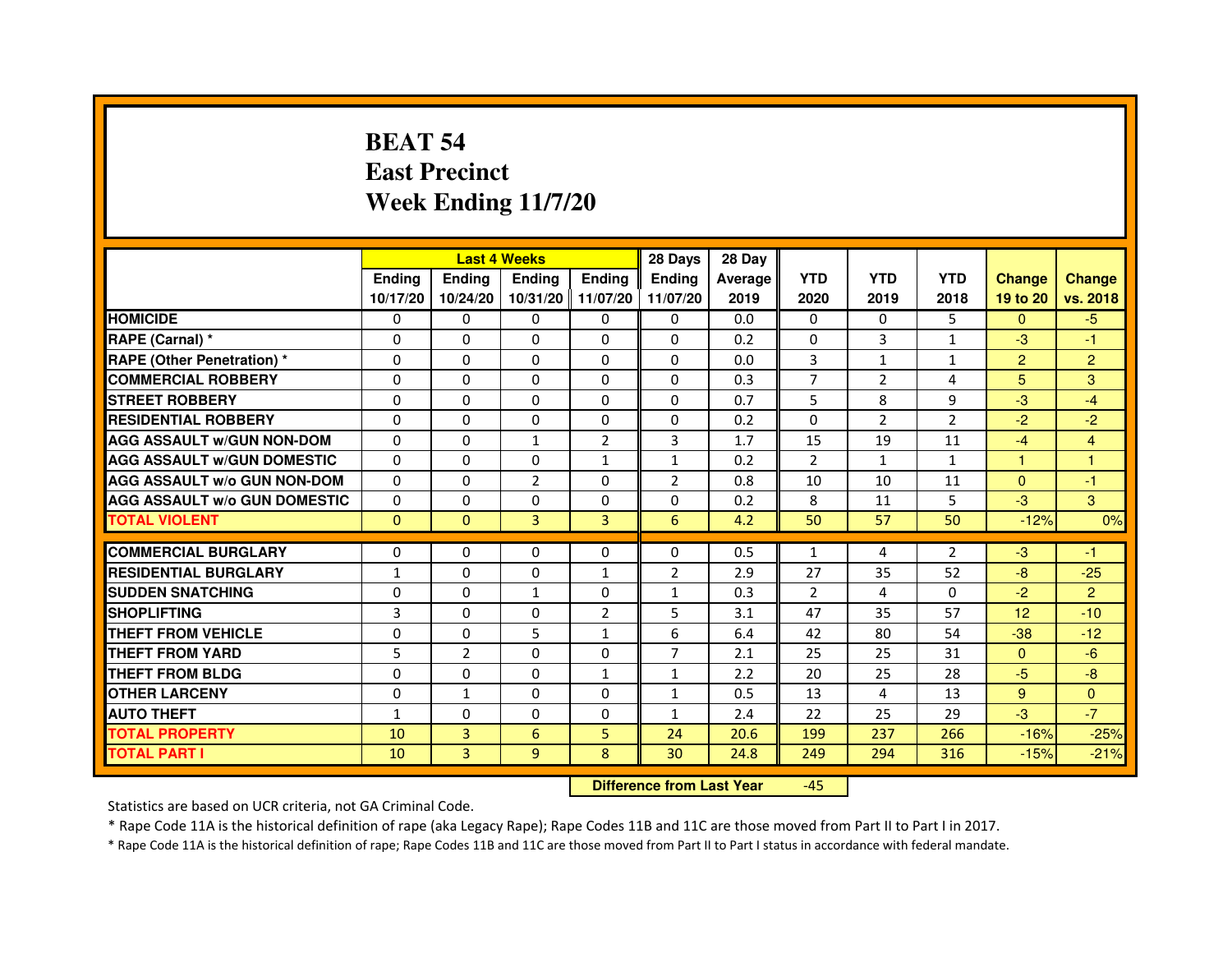# **BEAT 55 East PrecinctWeek Ending 11/7/20**

|                                     |                |               | <b>Last 4 Weeks</b> |               | 28 Days        | 28 Day  |                |                |              |                |                |
|-------------------------------------|----------------|---------------|---------------------|---------------|----------------|---------|----------------|----------------|--------------|----------------|----------------|
|                                     | <b>Ending</b>  | <b>Endina</b> | <b>Endina</b>       | <b>Endina</b> | <b>Endina</b>  | Average | <b>YTD</b>     | <b>YTD</b>     | <b>YTD</b>   | <b>Change</b>  | <b>Change</b>  |
|                                     | 10/17/20       | 10/24/20      | 10/31/20            | 11/07/20      | 11/07/20       | 2019    | 2020           | 2019           | 2018         | 19 to 20       | vs. 2018       |
| <b>HOMICIDE</b>                     | $\mathbf{1}$   | $\Omega$      | $\Omega$            | $\Omega$      | 1              | 0.0     | 2              | $\Omega$       | $\mathbf{1}$ | $\overline{2}$ |                |
| RAPE (Carnal) *                     | $\Omega$       | $\Omega$      | $\Omega$            | $\Omega$      | $\Omega$       | 0.2     | $\Omega$       | 3              | $\Omega$     | $-3$           | $\mathbf{0}$   |
| <b>RAPE (Other Penetration) *</b>   | $\Omega$       | $\Omega$      | $\Omega$            | $\Omega$      | $\Omega$       | 0.0     | $\mathbf{0}$   | $\Omega$       | $\Omega$     | $\Omega$       | $\Omega$       |
| <b>COMMERCIAL ROBBERY</b>           | $\Omega$       | $\mathbf{1}$  | $\Omega$            | 0             | $\mathbf{1}$   | 0.1     | 2              | 0              | 1            | 2              |                |
| <b>STREET ROBBERY</b>               | $\Omega$       | $\Omega$      | $\Omega$            | $\Omega$      | $\Omega$       | 0.3     | 3              | 4              | 4            | $-1$           | $-1$           |
| <b>RESIDENTIAL ROBBERY</b>          | $\Omega$       | $\Omega$      | $\Omega$            | $\Omega$      | $\Omega$       | 0.1     | $\mathbf{1}$   | $\mathbf{1}$   | $\mathbf{1}$ | $\mathbf{0}$   | $\overline{0}$ |
| <b>AGG ASSAULT w/GUN NON- DOM</b>   | $\Omega$       | $\Omega$      | $\Omega$            | $\Omega$      | $\Omega$       | 0.2     | 3              | 3              | 8            | $\Omega$       | $-5$           |
| <b>AGG ASSAULT W/GUN DOMESTIC</b>   | $\Omega$       | $\Omega$      | $\Omega$            | $\Omega$      | $\Omega$       | 0.3     | $\Omega$       | 4              | $\mathbf{1}$ | $-4$           | $-1$           |
| <b>AGG ASSAULT W/o GUN NON-DOM</b>  | $\Omega$       | $\Omega$      | $\Omega$            | $\Omega$      | 0              | 0.4     | $\overline{2}$ | 5              | 1            | $-3$           |                |
| <b>AGG ASSAULT W/o GUN DOMESTIC</b> | 1              | 0             | $\mathbf{1}$        | $\Omega$      | $\overline{2}$ | 0.4     | 6              | 4              | 3            | $\overline{2}$ | 3              |
| <b>TOTAL VIOLENT</b>                | $\overline{2}$ | $\mathbf{1}$  | $\mathbf{1}$        | $\mathbf{0}$  | $\overline{4}$ | 2.0     | 19             | 24             | 20           | $-21%$         | $-5%$          |
|                                     |                |               |                     |               |                |         |                |                |              |                |                |
| <b>COMMERCIAL BURGLARY</b>          | $\Omega$       | 0             | $\mathbf{0}$        | 0             | 0              | 0.5     | 3              | 7              | 5            | $-4$           | $-2$           |
| <b>RESIDENTIAL BURGLARY</b>         | $\Omega$       | $\Omega$      | $\Omega$            | $\Omega$      | $\Omega$       | 1.8     | $\overline{7}$ | 20             | 19           | $-13$          | $-12$          |
| <b>SUDDEN SNATCHING</b>             | $\Omega$       | $\Omega$      | $\Omega$            | $\Omega$      | 0              | 0.2     | $\Omega$       | $\overline{2}$ | 3            | $-2$           | $-3$           |
| <b>SHOPLIFTING</b>                  | $\Omega$       | $\Omega$      | $\overline{2}$      | $\Omega$      | $\overline{2}$ | 16.0    | 106            | 188            | 166          | $-82$          | $-60$          |
| THEFT FROM VEHICLE                  | $\Omega$       | $\Omega$      | $\mathbf{1}$        | $\Omega$      | $\mathbf{1}$   | 3.6     | 25             | 43             | 48           | $-18$          | $-23$          |
| <b>THEFT FROM YARD</b>              | $\Omega$       | $\Omega$      | $\Omega$            | 1             | $\mathbf{1}$   | 1.3     | 13             | 15             | 20           | $-2$           | $-7$           |
| <b>THEFT FROM BLDG</b>              | $\Omega$       | $\Omega$      | $\Omega$            | $\Omega$      | $\Omega$       | 1.8     | 13             | 18             | 16           | $-5$           | $-3$           |
| <b>OTHER LARCENY</b>                | $\Omega$       | $\Omega$      | $\Omega$            | 0             | 0              | 0.3     | $\overline{2}$ | 4              | 7            | $-2$           | $-5$           |
| <b>AUTO THEFT</b>                   | $\mathbf{1}$   | $\Omega$      | $\Omega$            | $\Omega$      | $\mathbf{1}$   | 0.8     | 12             | 9              | 17           | 3              | $-5$           |
| <b>TOTAL PROPERTY</b>               | $\mathbf{1}$   | $\Omega$      | $\overline{3}$      | $\mathbf{1}$  | 5              | 26.2    | 181            | 306            | 301          | $-41%$         | $-40%$         |
| <b>TOTAL PART I</b>                 | $\overline{3}$ | $\mathbf{1}$  | $\overline{4}$      | $\mathbf{1}$  | 9              | 28.2    | 200            | 330            | 321          | $-39%$         | $-38%$         |

 **Difference from Last Year**-130

Statistics are based on UCR criteria, not GA Criminal Code.

\* Rape Code 11A is the historical definition of rape (aka Legacy Rape); Rape Codes 11B and 11C are those moved from Part II to Part I in 2017.